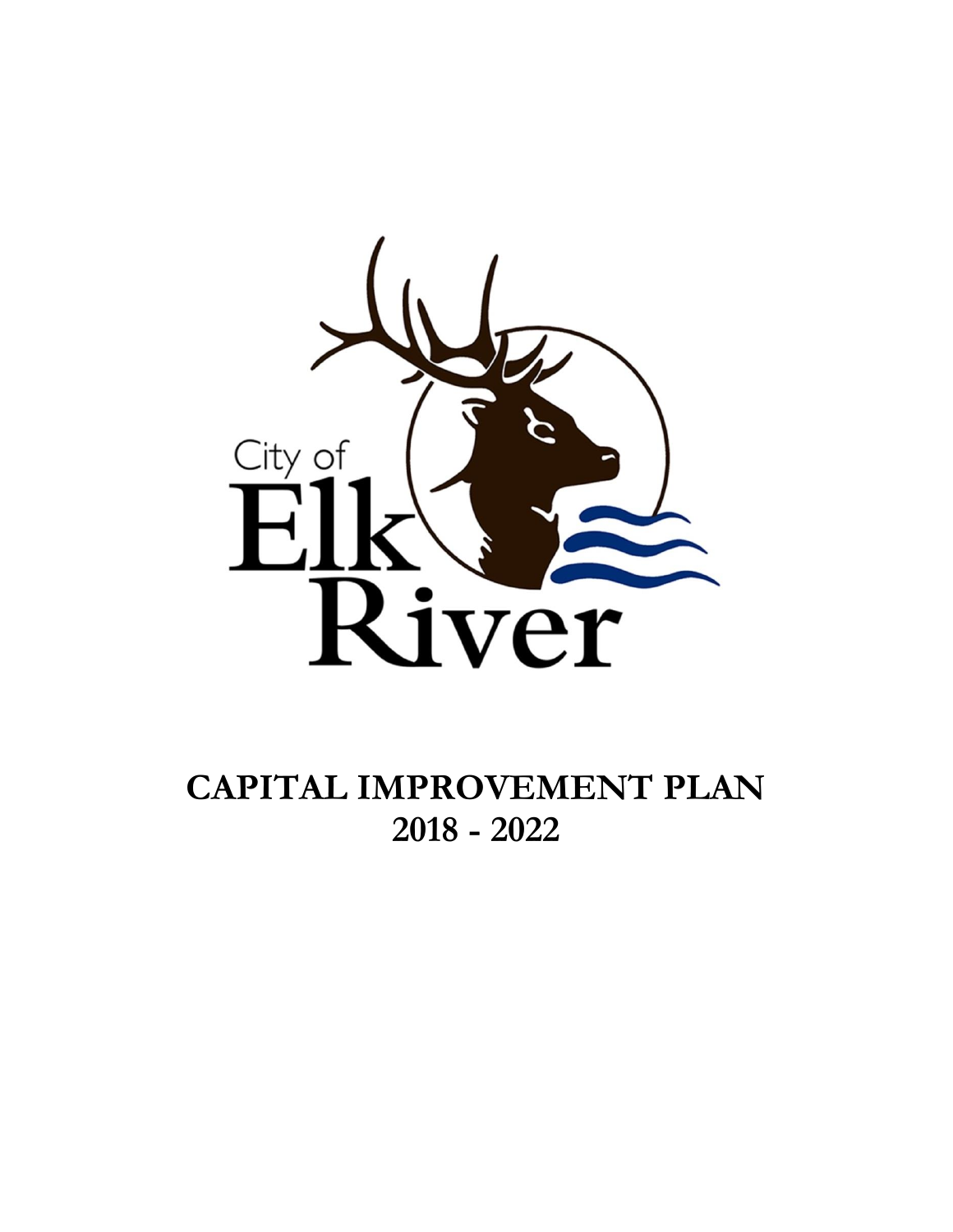#### City of Elk River

#### CAPITAL IMPROVEMENT PLAN 2018 – 2022

Enclosed is the City of Elk River's Capital Improvement Plan (CIP) for the years 2018-2022. The document has been prepared for the City Council and Community to anticipate major expenditures in advance of the year they may become budget requests. The CIP is a planning tool that forecasts the city's capital needs over a five-year period based on the city's long-range plans, goals, and policies. City staff estimates the amount of funding that is needed for projects to be completed in the next five years. Projects listed in the first year are included in the budget and upon each annual update of the CIP some projects will be deleted, added, or even delayed reflecting community needs and financial ability to fund the project.

Approval of the CIP by Council does not authorize spending or initiation of a given project nor allocate funding for any of the projects; it simply states the Council's support and acknowledgement of the Capital Improvement Plan as a planning tool.

Capital improvements to streets, parks, buildings, equipment, software, and vehicles are included in the CIP. This plan shows the estimated project costs and the anticipated funding source. Specific information is shown on each project within this document.

The CIP does not put specific designation on the priority of the projects. This uniqueness of the type of project generally is associated with a funding source. Cash flow estimates are done frequently to review cash reserve levels associated with the project funds.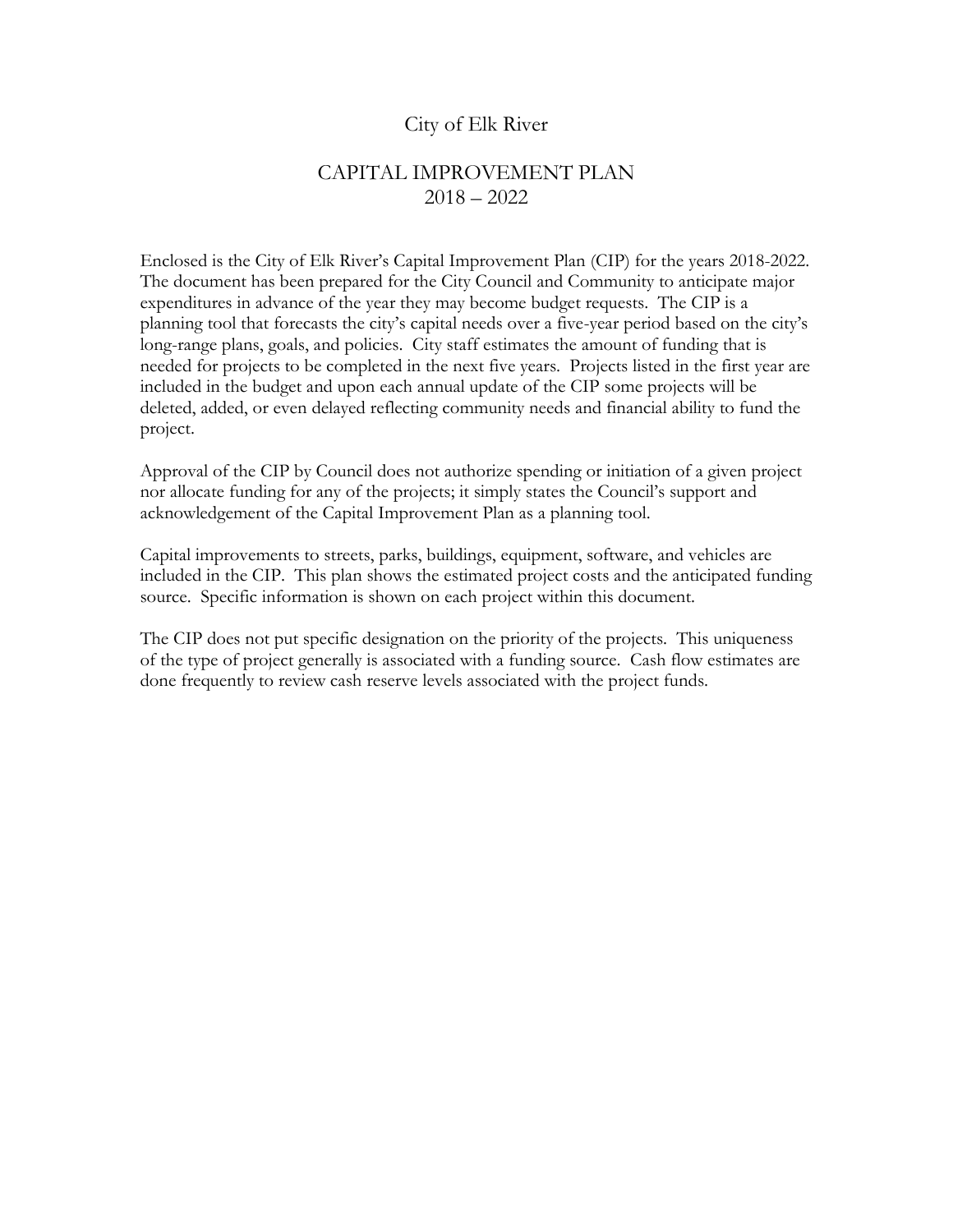# *Capital Improvement Plan* City of Elk River, Minnesota

**2018** thru **2022**

#### **EXPENDITURES AND SOURCES SUMMARY**

| <b>Department</b>             | 2018      | 2019      | 2020      | 2021       | 2022      | <b>Total</b> |
|-------------------------------|-----------|-----------|-----------|------------|-----------|--------------|
| Administration                | 26,000    | 4,000     | 4,000     |            |           | 34,000       |
| <b>Building Maintenance</b>   | 32,000    | 45,500    | 27,500    |            |           | 105,000      |
| Elections                     | 15,600    | 15,600    | 15,600    |            |           | 46,800       |
| <b>Emergency Management</b>   |           |           | 230,000   | 230,000    |           | 460,000      |
| Engineering                   |           |           |           | 30,000     |           | 30,000       |
| Fire                          | 659,000   | 340,000   | 67.000    | 550.000    | 107,000   | 1,723,000    |
| <b>Fire Stations</b>          |           |           | 900,000   | 5,000,000  |           | 5,900,000    |
| Ice Arena                     |           | 10,000    | 120,000   |            |           | 130,000      |
| Infrastructure Improvements   | 1,772,000 | 4,910,000 | 641,500   | 5,462,000  | 310,000   | 13,095,500   |
| Library                       | 30,000    |           |           |            |           | 30,000       |
| Liguor Fund                   |           | 100,000   |           |            |           | 100,000      |
| Park Improvement Fund         | 345,000   | 570,300   | 270,000   | 501,000    | 195,000   | 1,881,300    |
| Park Maintenance              | 173,000   | 185,200   | 179,000   | 164,000    | 239,000   | 940,200      |
| Police                        | 111,500   | 451,250   | 209,000   | 171,500    | 187,000   | 1,130,250    |
| <b>Public Buildings</b>       | 119,000   | 100,000   | 50,000    |            |           | 269,000      |
| <b>Public Safety Building</b> | 25,000    | 2,000,000 | 1,200,000 |            |           | 3,225,000    |
| Sewer Department              | 351,000   |           |           |            |           | 351,000      |
| Storm Water                   |           | 450,000   |           | 200,000    |           | 650,000      |
| <b>Streets</b>                | 454,000   | 408,550   | 384,550   | 300,000    | 334,550   | 1,881,650    |
| Technology/Communications     | 60,000    | 290,000   | 85,000    | 55,000     | 105,000   | 595,000      |
| <b>EXPENDITURE TOTAL</b>      | 4,173,100 | 9,880,400 | 4,383,150 | 12,663,500 | 1,477,550 | 32,577,700   |

| <b>Source</b>                      | 2018      | 2019      | 2020      | 2021       | 2022      | <b>Total</b> |
|------------------------------------|-----------|-----------|-----------|------------|-----------|--------------|
| Capital Outlay Reserve             | 123,600   | 305,600   | 100,600   | 55,000     | 105,000   | 689,800      |
| <b>Equipment Replacement Fund</b>  | 1,383,500 | 1,434,500 | 871,050   | 1,165,500  | 867,550   | 5,722,100    |
| Government Buildings Reserve       | 164,750   | 2,110,000 | 2,164,000 | 5,012,000  | 10,000    | 9,460,750    |
| <b>GRE</b> reserve                 | 200,000   | 200,000   | 200,000   |            |           | 600,000      |
| Ice Arena                          |           | 10,000    | 120,000   |            |           | 130,000      |
| Library                            | 30,000    |           |           |            |           | 30,000       |
| Liquor Fund                        |           | 100,000   |           |            |           | 100,000      |
| Municipal State Aid                | 353,500   | 1,357,000 | 448,000   | 1,364,000  | 367,500   | 3,890,000    |
| Park Improvement Fund              | 345,000   | 570,300   | 270,000   | 501,000    | 195,000   | 1,881,300    |
| Pavement Management Fund           | 600,000   | 3,193,000 |           | 3,936,000  |           | 7,729,000    |
| Sewer Fund                         | 366,250   |           |           |            |           | 366,250      |
| Storm Water                        | 448,000   | 353,000   | 303,000   | 358,000    |           | 1,462,000    |
| Street/Capital Improvement Reserve | 510,000   |           | 40,000    | 50,000     |           | 600,000      |
| To Be Determined                   |           |           | 230,000   | 230,000    |           | 460,000      |
| <b>SOURCE TOTAL</b>                | 4,524,600 | 9,633,400 | 4,746,650 | 12,671,500 | 1,545,050 | 33,121,200   |

*2018-2022 CAPITAL IMPROVEMENT PLAN* Page 1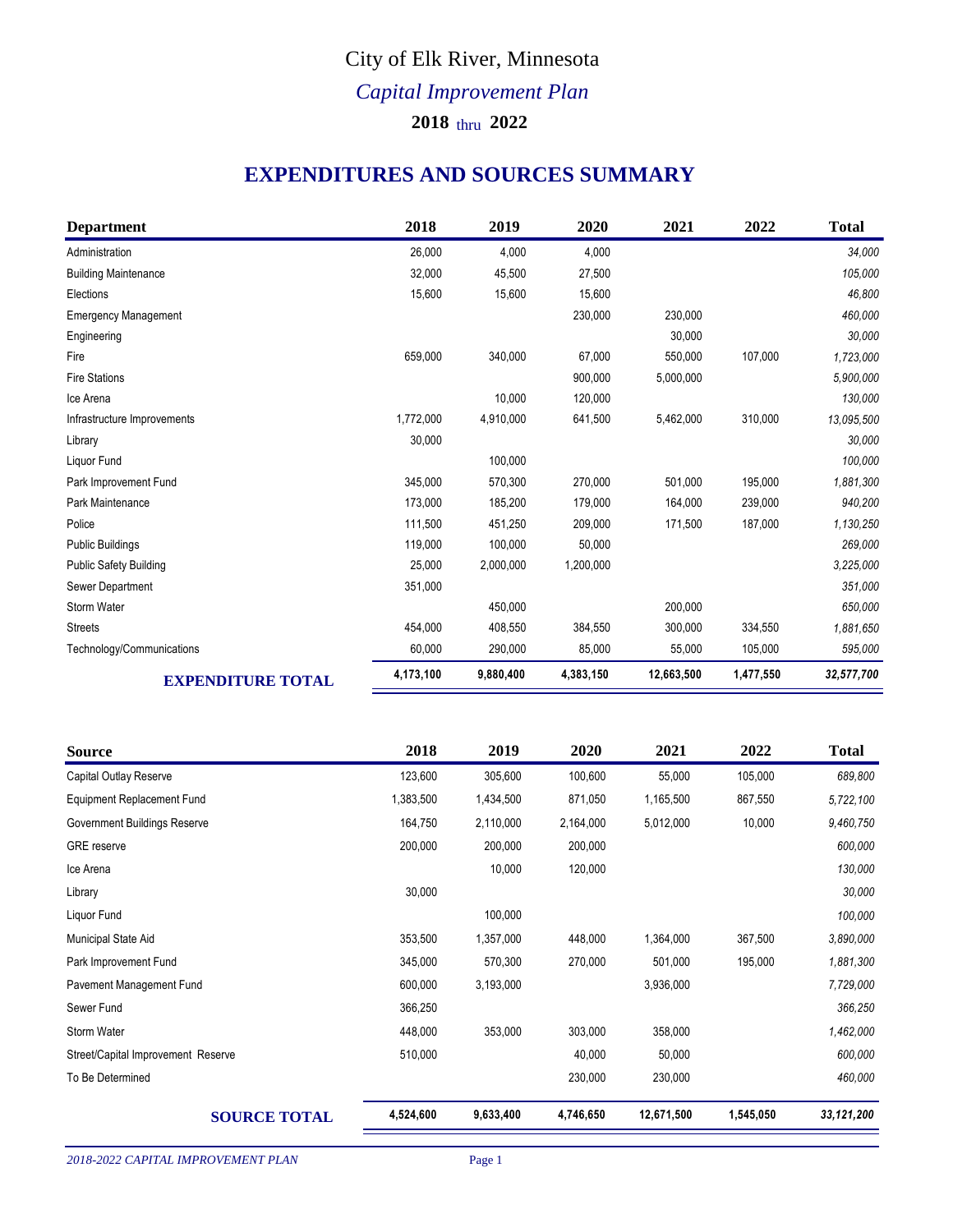## City of Elk River, Minnesota

#### *Capital Improvement Plan*

**2018** thru **2022**

#### **PROJECTS BY FUNDING SOURCE**

| Source                                  | Project#     | 2018      | 2019      | 2020    | 2021      | 2022    | <b>Total</b> |
|-----------------------------------------|--------------|-----------|-----------|---------|-----------|---------|--------------|
| <b>Capital Outlay Reserve</b>           |              |           |           |         |           |         |              |
| Council Chamber Upgrades                | $AD-05$      | 20,000    |           |         |           |         | 20,000       |
| Fitness Room Equipment                  | <b>BL-14</b> | 8,000     |           |         |           |         | 8,000        |
| <b>Election Equipment</b>               | $EL-01$      | 15,600    | 15,600    | 15,600  |           |         | 46,800       |
| Fire Department Equipment               | FD-10        | 20,000    |           |         |           |         | 20,000       |
| Annual Technology Upgrades              | TC-01-18     | 60,000    |           |         |           |         | 60,000       |
| Annual Technology Upgrades              | TC-01-19     |           | 215,000   |         |           |         | 215,000      |
| Annual Technology Upgrades              | TC-01-20     |           |           | 85,000  |           |         | 85,000       |
| <b>Annual Technology Upgrades</b>       | TC-01-21     |           |           |         | 55,000    |         | 55,000       |
| Annual Technology Upgrades              | TC-01-22     |           |           |         |           | 105,000 | 105,000      |
| Permit/Plan Review Software             | $TC-03$      |           | 75,000    |         |           |         | 75,000       |
| <b>Capital Outlay Reserve Total</b>     |              | 123,600   | 305,600   | 100,600 | 55,000    | 105,000 | 689,800      |
| <b>Equipment Replacement Fund</b>       |              |           |           |         |           |         |              |
|                                         |              |           |           |         |           |         |              |
| Vehicle replacement                     | $AD-03$      | 6,000     | 4,000     | 4,000   |           |         | 14,000       |
| Vehicle Replacement/Equipment           | <b>BM-01</b> |           | 45,500    | 27,500  |           |         | 73,000       |
| Vehicle Replacement                     | $Eng-1$      |           |           |         | 30,000    |         | 30,000       |
| Vehicle Replacement                     | FD-01        | 54,000    | 50,000    |         |           | 55,000  | 159,000      |
| Fire Truck Replacement - Grass Rigs     | FD-02        |           |           | 52,000  |           | 52,000  | 104,000      |
| Fire Truck Replacement - Engines        | $FD-03$      | 585,000   |           |         | 550,000   |         | 1,135,000    |
| Fire Truck Replacement - Other          | $FD-05$      |           | 290,000   |         |           |         | 290,000      |
| Fire Department - Other equipment       | FD-07        |           |           | 15,000  |           |         | 15,000       |
| Marked Squad Replacement & Additions    | PD-01        | 53,500    | 124,500   | 126,000 | 127,500   | 86,000  | 517,500      |
| Unmarked Squad Replacement & Additions  | PD-02        | 30,000    | 97,000    | 35,000  | 35,000    | 95,000  | 292,000      |
| CSO Vehicle Replacement & Additions     | $PD-03$      |           | 36,750    | 36,000  |           |         | 72,750       |
| Police Department - Other Equipment     | PD-04        | 28,000    | 43,000    | 12,000  | 9,000     | 6,000   | 98,000       |
| Special Operation Truck                 | PD-07        |           | 150,000   |         |           |         | 150,000      |
| 2018 Park Maintenance Equipment         | PK-18        | 173,000   |           |         |           |         | 173,000      |
| 2019 Park Maintenance Equipment         | PK-19        |           | 185,200   |         |           |         | 185,200      |
| 2020 Park Maintenance Equipment         | <b>PK-20</b> |           |           | 179,000 |           |         | 179,000      |
| 2021 Park Maintenance Equipment         | <b>PK-21</b> |           |           |         | 164,000   |         | 164,000      |
| 2022 Park Maintenance Equipment         | <b>PK-22</b> |           |           |         |           | 239,000 | 239,000      |
| Vehicle Replacement - pickup trucks     | ST-01        |           | 110,000   | 78,000  | 110,000   | 78,000  | 376,000      |
| Dump Truck Replacement                  | ST-02        | 245,000   |           | 245,000 |           | 245,000 | 735,000      |
| Heavy Equipment Replacement             | $ST-03$      | 175,000   | 175,000   |         |           |         | 350,000      |
| Other Equipment Replacement             | ST-04        | 34,000    | 123,550   | 61,550  | 140,000   | 11,550  | 370,650      |
| <b>Equipment Replacement Fund Total</b> |              | 1,383,500 | 1,434,500 | 871,050 | 1,165,500 | 867,550 | 5,722,100    |
| <b>Government Buildings Reserve</b>     |              |           |           |         |           |         |              |
| City Hall                               | <b>BL-10</b> | 50,000    | 100,000   | 50,000  |           |         | 200,000      |
| Government Buildings                    | $BL-15$      | 45,750    |           |         |           |         | 45,750       |
| <b>Facility Condition Assessment</b>    | <b>BM-02</b> | 32,000    |           |         |           |         | 32,000       |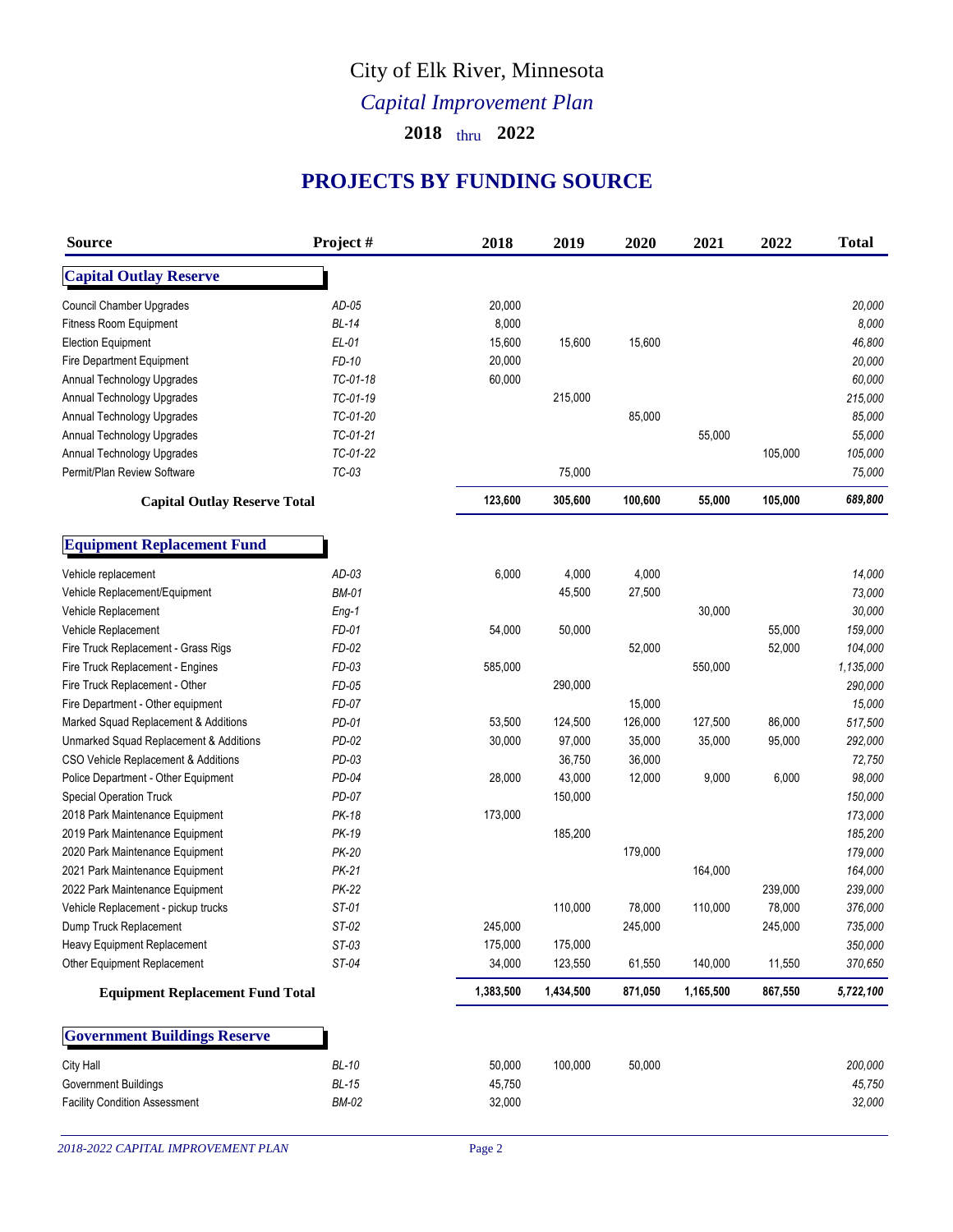| <b>Source</b>                             | Project#                 | 2018    | 2019      | 2020      | 2021      | 2022    | <b>Total</b> |
|-------------------------------------------|--------------------------|---------|-----------|-----------|-----------|---------|--------------|
| Fire Station #2                           | FS-02                    |         |           | 900,000   |           |         | 900,000      |
| Fire Station #3                           | FS-03                    |         |           |           | 5,000,000 |         | 5,000,000    |
| Parking Lot Improvements                  | $PL-01$                  | 12,000  | 10,000    | 14,000    | 12,000    | 10,000  | 58,000       |
| <b>Public Safety Building</b>             | $PS-03$                  | 25,000  | 2,000,000 | 1,200,000 |           |         | 3,225,000    |
| <b>Government Buildings Reserve Total</b> |                          | 164,750 | 2,110,000 | 2,164,000 | 5,012,000 | 10,000  | 9,460,750    |
| <b>GRE</b> reserve                        |                          |         |           |           |           |         |              |
| Wayfinding Signage                        | $II-34$                  | 200,000 | 200,000   | 200,000   |           |         | 600,000      |
|                                           | <b>GRE</b> reserve Total | 200,000 | 200,000   | 200,000   |           |         | 600,000      |
| <b>Ice Arena</b>                          |                          |         |           |           |           |         |              |
| Ice Arena - Equipment                     | $IA-03$                  |         | 10,000    | 120,000   |           |         | 130,000      |
|                                           | <b>Ice Arena Total</b>   |         | 10,000    | 120,000   |           |         | 130,000      |
| <b>Library</b>                            |                          |         |           |           |           |         |              |
| <b>Library Facility</b>                   | $LB-03$                  | 30,000  |           |           |           |         | 30,000       |
|                                           | <b>Library Total</b>     | 30,000  |           |           |           |         | 30,000       |
|                                           |                          |         |           |           |           |         |              |
| <b>Liquor Fund</b>                        |                          |         |           |           |           |         |              |
| Northbound Building Maintenance           | LS-01                    |         | 100,000   |           |           |         | 100,000      |
|                                           | <b>Liquor Fund Total</b> |         | 100,000   |           |           |         | 100,000      |
| <b>Municipal State Aid</b>                |                          |         |           |           |           |         |              |
| Pavement Management Program               | PM-01                    | 353,500 | 1,357,000 | 360,500   | 1,364,000 | 367,500 | 3,802,500    |
| Signalization - Twin Lakes Rd & 181st Ave | $ST-12$                  |         |           | 87,500    |           |         | 87,500       |
| <b>Municipal State Aid Total</b>          |                          | 353,500 | 1,357,000 | 448,000   | 1,364,000 | 367,500 | 3,890,000    |
| <b>Park Improvement Fund</b>              |                          |         |           |           |           |         |              |
| 2018 Park Improvement Projects            | <b>PIF-18</b>            | 345,000 |           |           |           |         | 345,000      |
| 2019 Park Improvement Projects            | PIF-19                   |         | 570,300   |           |           |         | 570,300      |
| 2020 Park Improvement Projects            | <b>PIF-20</b>            |         |           | 270,000   |           |         | 270,000      |
| 2021 Park Improvement Projects            | <b>PIF-21</b>            |         |           |           | 501,000   |         | 501,000      |
| 2022 Park Improvement Projects            | $PIF-22$                 |         |           |           |           | 195,000 | 195,000      |
| <b>Park Improvement Fund Total</b>        |                          | 345,000 | 570,300   | 270,000   | 501,000   | 195,000 | 1,881,300    |
| <b>Pavement Management Fund</b>           |                          |         |           |           |           |         |              |
| Line Avenue Improvements                  | $II-00$                  | 225,000 |           |           |           |         | 225,000      |
| Quinn Ave/Proctor Rd connection           | $II-39$                  | 375,000 |           |           |           |         | 375,000      |
| Pavement Management Program               | PM-01                    |         | 3,193,000 |           | 3,936,000 |         | 7,129,000    |
| <b>Pavement Management Fund Total</b>     |                          | 600,000 | 3,193,000 |           | 3,936,000 |         | 7,729,000    |
| <b>Sewer Fund</b>                         |                          |         |           |           |           |         |              |
| Government Buildings                      | $BL-15$                  | 15,250  |           |           |           |         | 15,250       |
|                                           |                          |         |           |           |           |         |              |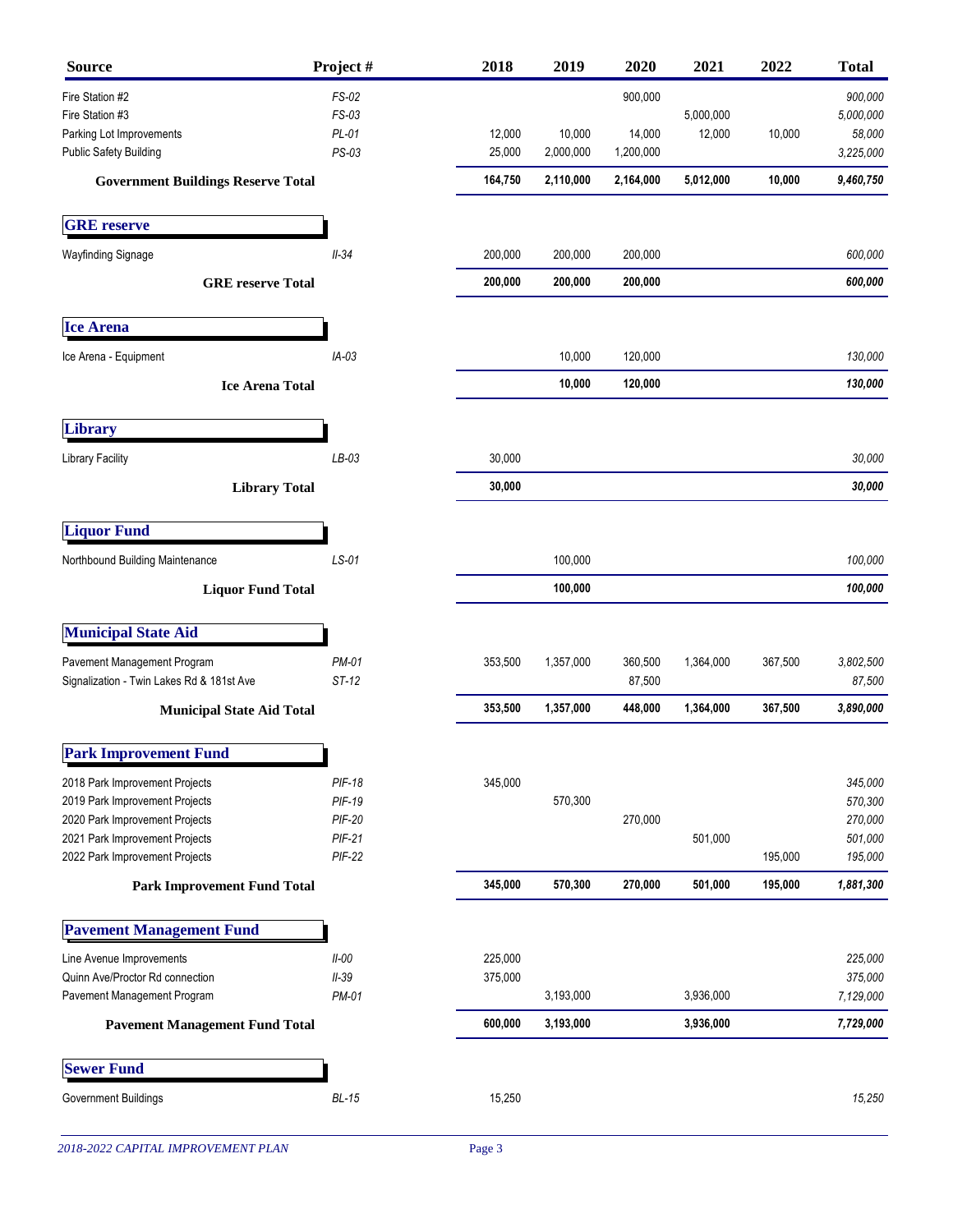| <b>Source</b>                             | Project #    | 2018      | 2019      | 2020      | 2021       | 2022      | <b>Total</b> |
|-------------------------------------------|--------------|-----------|-----------|-----------|------------|-----------|--------------|
| Vehicle Replacement                       | WW-06        | 113,000   |           |           |            |           | 113,000      |
| Other Improvements                        | WW-08        | 20,000    |           |           |            |           | 20,000       |
| Sewer Equipment                           | WW-12        | 176,000   |           |           |            |           | 176,000      |
| <b>Lift Station Improvements</b>          | WW-19        | 42,000    |           |           |            |           | 42,000       |
| <b>Sewer Fund Total</b>                   |              | 366,250   |           |           |            |           | 366,250      |
| <b>Storm Water</b>                        |              |           |           |           |            |           |              |
| Line Avenue Improvements                  | $II-00$      | 75,000    |           |           |            |           | 75,000       |
| Quinn Ave/Proctor Rd connection           | $II-39$      | 75,000    |           |           |            |           | 75,000       |
| Pavement Management Program               | PM-01        |           | 150,000   |           | 150,000    |           | 300,000      |
| Storm Water projects                      | STM-1        | 298,000   | 203,000   | 303,000   | 208,000    |           | 1,012,000    |
| <b>Storm Water Total</b>                  |              | 448,000   | 353,000   | 303,000   | 358,000    |           | 1,462,000    |
| <b>Street/Capital Improvement Reserve</b> |              |           |           |           |            |           |              |
| Line Avenue Improvements                  | $II-00$      | 400,000   |           |           |            |           | 400,000      |
| Intersection Improvements                 | $II-33$      | 30,000    |           | 40,000    |            |           | 70,000       |
| <b>Boulevard Improvements</b>             | $II-35$      | 80,000    |           |           |            |           | 80,000       |
| <b>Transportation Plan Update</b>         | $ST-14$      |           |           |           | 50,000     |           | 50,000       |
| <b>Street/Capital Improvement Reserve</b> | <b>Total</b> | 510,000   |           | 40,000    | 50,000     |           | 600,000      |
| <b>To Be Determined</b>                   |              |           |           |           |            |           |              |
| <b>Upgrade Radio Communications</b>       | $EP-02$      |           |           | 230,000   | 230,000    |           | 460,000      |
| <b>To Be Determined Total</b>             |              |           |           | 230,000   | 230,000    |           | 460,000      |
|                                           |              |           |           |           |            |           |              |
| <b>GRAND TOTAL</b>                        |              | 4,524,600 | 9,633,400 | 4,746,650 | 12,671,500 | 1,545,050 | 33,121,200   |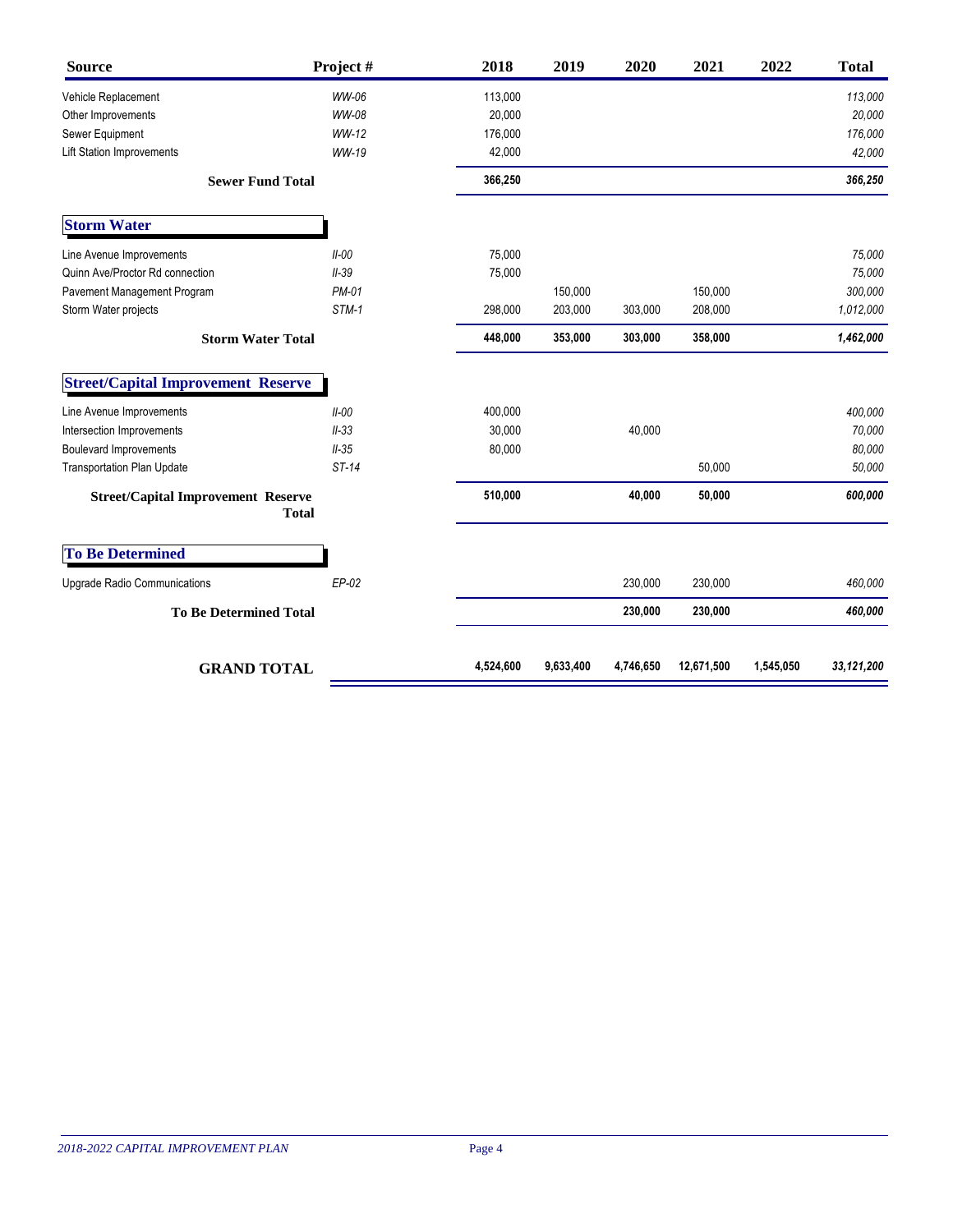# *Capital Improvement Plan* City of Elk River, Minnesota

**2018** thru **2022**

#### **PROJECTS BY YEAR**

| <b>Project Name</b>                    | <b>Department</b>           | Project#      | <b>Project Cost</b> |  |
|----------------------------------------|-----------------------------|---------------|---------------------|--|
| 2018                                   |                             |               |                     |  |
| Vehicle replacement                    | Administration              | $AD-03$       | 6,000               |  |
| <b>Council Chamber Upgrades</b>        | Administration              | $AD-05$       | 20,000              |  |
| <b>Facility Condition Assessment</b>   | <b>Building Maintenance</b> | <b>BM-02</b>  | 32,000              |  |
| <b>Election Equipment</b>              | Elections                   | $EL-01$       | 15,600              |  |
| Vehicle Replacement                    | Fire                        | FD-01         | 54,000              |  |
| Fire Truck Replacement - Engines       | Fire                        | FD-03         | 585,000             |  |
| Fire Department Equipment              | Fire                        | FD-10         | 20,000              |  |
| Line Avenue Improvements               | Infrastructure Improvements | $II-00$       | 700,000             |  |
| Intersection Improvements              | Infrastructure Improvements | $II-33$       | 30,000              |  |
| <b>Wayfinding Signage</b>              | Infrastructure Improvements | $II-34$       | 200,000             |  |
| <b>Boulevard Improvements</b>          | Infrastructure Improvements | $II-35$       | 80,000              |  |
| Quinn Ave/Proctor Rd connection        | Infrastructure Improvements | $II-39$       | 450,000             |  |
| Parking Lot Improvements               | Infrastructure Improvements | $PL-01$       | 12,000              |  |
| Pavement Management Program            | Infrastructure Improvements | <b>PM-01</b>  | 300,000             |  |
| <b>Library Facility</b>                | Library                     | $LB-03$       | 30,000              |  |
| 2018 Park Improvement Projects         | Park Improvement Fund       | <b>PIF-18</b> | 345,000             |  |
| 2018 Park Maintenance Equipment        | Park Maintenance            | PK-18         | 173,000             |  |
| Marked Squad Replacement & Additions   | Police                      | PD-01         | 53,500              |  |
| Unmarked Squad Replacement & Additions | Police                      | $PD-02$       | 30,000              |  |
| Police Department - Other Equipment    | Police                      | $PD-04$       | 28,000              |  |
| City Hall                              | <b>Public Buildings</b>     | $BL-10$       | 50,000              |  |
| Fitness Room Equipment                 | <b>Public Buildings</b>     | $BL-14$       | 8,000               |  |
| Government Buildings                   | <b>Public Buildings</b>     | $BL-15$       | 61,000              |  |
| <b>Public Safety Building</b>          | Public Safety Building      | PS-03         | 25,000              |  |
| Vehicle Replacement                    | Sewer Department            | WW-06         | 113,000             |  |
| Other Improvements                     | Sewer Department            | WW-08         | 20,000              |  |
| Sewer Equipment                        | Sewer Department            | WW-12         | 176,000             |  |
| <b>Lift Station Improvements</b>       | Sewer Department            | WW-19         | 42,000              |  |
| Dump Truck Replacement                 | <b>Streets</b>              | ST-02         | 245,000             |  |
| Heavy Equipment Replacement            | <b>Streets</b>              | $ST-03$       | 175,000             |  |
| Other Equipment Replacement            | <b>Streets</b>              | ST-04         | 34,000              |  |
| Annual Technology Upgrades             | Technology/Communications   | TC-01-18      | 60,000              |  |
|                                        | Total for 2018              |               | 4,173,100           |  |
| 2019                                   |                             |               |                     |  |
| Vehicle replacement                    | Administration              | $AD-03$       | 4,000               |  |
| Vehicle Replacement/Equipment          | <b>Building Maintenance</b> | <b>BM-01</b>  | 45,500              |  |
| <b>Election Equipment</b>              | Elections                   | $EL-01$       | 15,600              |  |
| Vehicle Replacement                    | Fire                        | FD-01         | 50,000              |  |
| Fire Truck Replacement - Other         | Fire                        | FD-05         | 290,000             |  |
| Ice Arena - Equipment                  | Ice Arena                   | $IA-03$       | 10,000              |  |
| Wayfinding Signage                     | Infrastructure Improvements | $II-34$       | 200,000             |  |
| Parking Lot Improvements               | Infrastructure Improvements | $PL-01$       | 10,000              |  |
| Pavement Management Program            | Infrastructure Improvements | PM-01         | 4,700,000           |  |
|                                        |                             |               |                     |  |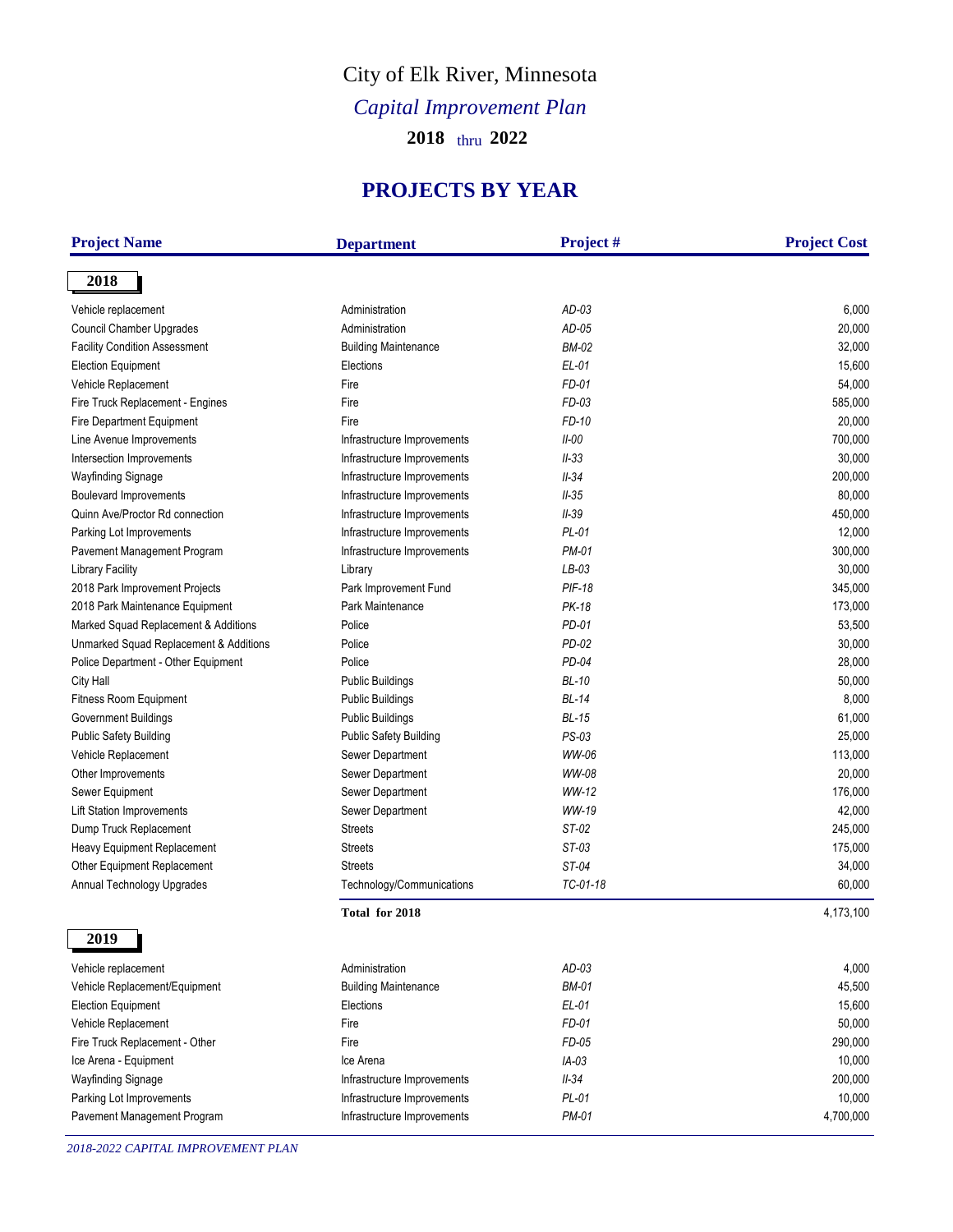| <b>Project Name</b>                       | <b>Department</b>             | Project#      | <b>Project Cost</b> |  |  |
|-------------------------------------------|-------------------------------|---------------|---------------------|--|--|
| Northbound Building Maintenance           | Liquor Fund                   | LS-01         | 100,000             |  |  |
| 2019 Park Improvement Projects            | Park Improvement Fund         | <b>PIF-19</b> | 570,300             |  |  |
| 2019 Park Maintenance Equipment           | Park Maintenance              | PK-19         | 185,200             |  |  |
| Marked Squad Replacement & Additions      | Police                        | PD-01         | 124,500             |  |  |
| Unmarked Squad Replacement & Additions    | Police                        | $PD-02$       | 97,000              |  |  |
| CSO Vehicle Replacement & Additions       | Police                        | $PD-03$       | 36,750              |  |  |
| Police Department - Other Equipment       | Police                        | PD-04         | 43,000              |  |  |
| Special Operation Truck                   | Police                        | PD-07         | 150,000             |  |  |
| City Hall                                 | <b>Public Buildings</b>       | $BL-10$       | 100,000             |  |  |
| Public Safety Building                    | <b>Public Safety Building</b> | $PS-03$       | 2,000,000           |  |  |
| Storm Water projects                      | Storm Water                   | STM-1         | 450,000             |  |  |
| Vehicle Replacement - pickup trucks       | <b>Streets</b>                | ST-01         | 110,000             |  |  |
| Heavy Equipment Replacement               | Streets                       | ST-03         | 175,000             |  |  |
| Other Equipment Replacement               | <b>Streets</b>                | ST-04         | 123,550             |  |  |
| Annual Technology Upgrades                | Technology/Communications     | TC-01-19      | 215,000             |  |  |
| Permit/Plan Review Software               | Technology/Communications     | TC-03         | 75,000              |  |  |
|                                           | Total for 2019                |               | 9,880,400           |  |  |
| 2020                                      |                               |               |                     |  |  |
| Vehicle replacement                       | Administration                | $AD-03$       | 4,000               |  |  |
| Vehicle Replacement/Equipment             | <b>Building Maintenance</b>   | <b>BM-01</b>  | 27,500              |  |  |
| <b>Election Equipment</b>                 | Elections                     | EL-01         | 15,600              |  |  |
| Upgrade Radio Communications              | <b>Emergency Management</b>   | $EP-02$       | 230,000             |  |  |
| Fire Truck Replacement - Grass Rigs       | Fire                          | FD-02         | 52,000              |  |  |
| Fire Department - Other equipment         | Fire                          | FD-07         | 15,000              |  |  |
| Fire Station #2                           | <b>Fire Stations</b>          | FS-02         | 900,000             |  |  |
| Ice Arena - Equipment                     | Ice Arena                     | $IA-03$       | 120,000             |  |  |
| Intersection Improvements                 | Infrastructure Improvements   | $II-33$       | 40,000              |  |  |
| <b>Wayfinding Signage</b>                 | Infrastructure Improvements   | $II-34$       | 200,000             |  |  |
| Parking Lot Improvements                  | Infrastructure Improvements   | PL-01         | 14,000              |  |  |
| Pavement Management Program               | Infrastructure Improvements   | PM-01         | 300,000             |  |  |
| Signalization - Twin Lakes Rd & 181st Ave | Infrastructure Improvements   | ST-12         | 87,500              |  |  |
| 2020 Park Improvement Projects            | Park Improvement Fund         | <b>PIF-20</b> | 270,000             |  |  |
| 2020 Park Maintenance Equipment           | Park Maintenance              | <b>PK-20</b>  | 179,000             |  |  |
| Marked Squad Replacement & Additions      | Police                        | PD-01         | 126,000             |  |  |
| Unmarked Squad Replacement & Additions    | Police                        | PD-02         | 35,000              |  |  |
| CSO Vehicle Replacement & Additions       | Police                        | PD-03         | 36,000              |  |  |
| Police Department - Other Equipment       | Police                        | PD-04         | 12,000              |  |  |
| City Hall                                 | <b>Public Buildings</b>       | $BL-10$       | 50,000              |  |  |
| <b>Public Safety Building</b>             | <b>Public Safety Building</b> | $PS-03$       | 1,200,000           |  |  |
| Vehicle Replacement - pickup trucks       | <b>Streets</b>                | ST-01         | 78,000              |  |  |
| Dump Truck Replacement                    | <b>Streets</b>                | ST-02         | 245,000             |  |  |
| Other Equipment Replacement               | <b>Streets</b>                | ST-04         | 61,550              |  |  |
| Annual Technology Upgrades                | Technology/Communications     | TC-01-20      | 85,000              |  |  |
|                                           | Total for 2020                |               | 4,383,150           |  |  |
| 2021                                      |                               |               |                     |  |  |
| <b>Upgrade Radio Communications</b>       | <b>Emergency Management</b>   | $EP-02$       | 230,000             |  |  |
| Vehicle Replacement                       | Engineering                   | Eng-1         | 30,000              |  |  |
| Fire Truck Replacement - Engines          | Fire                          | $FD-03$       | 550,000             |  |  |
| Fire Station #3                           | <b>Fire Stations</b>          | FS-03         | 5,000,000           |  |  |
| Parking Lot Improvements                  | Infrastructure Improvements   | $PL-01$       | 12,000              |  |  |
| Pavement Management Program               | Infrastructure Improvements   | <b>PM-01</b>  | 5,450,000           |  |  |
| 2021 Park Improvement Projects            | Park Improvement Fund         | <b>PIF-21</b> | 501,000             |  |  |
| 2021 Park Maintenance Equipment           | Park Maintenance              | <b>PK-21</b>  | 164,000             |  |  |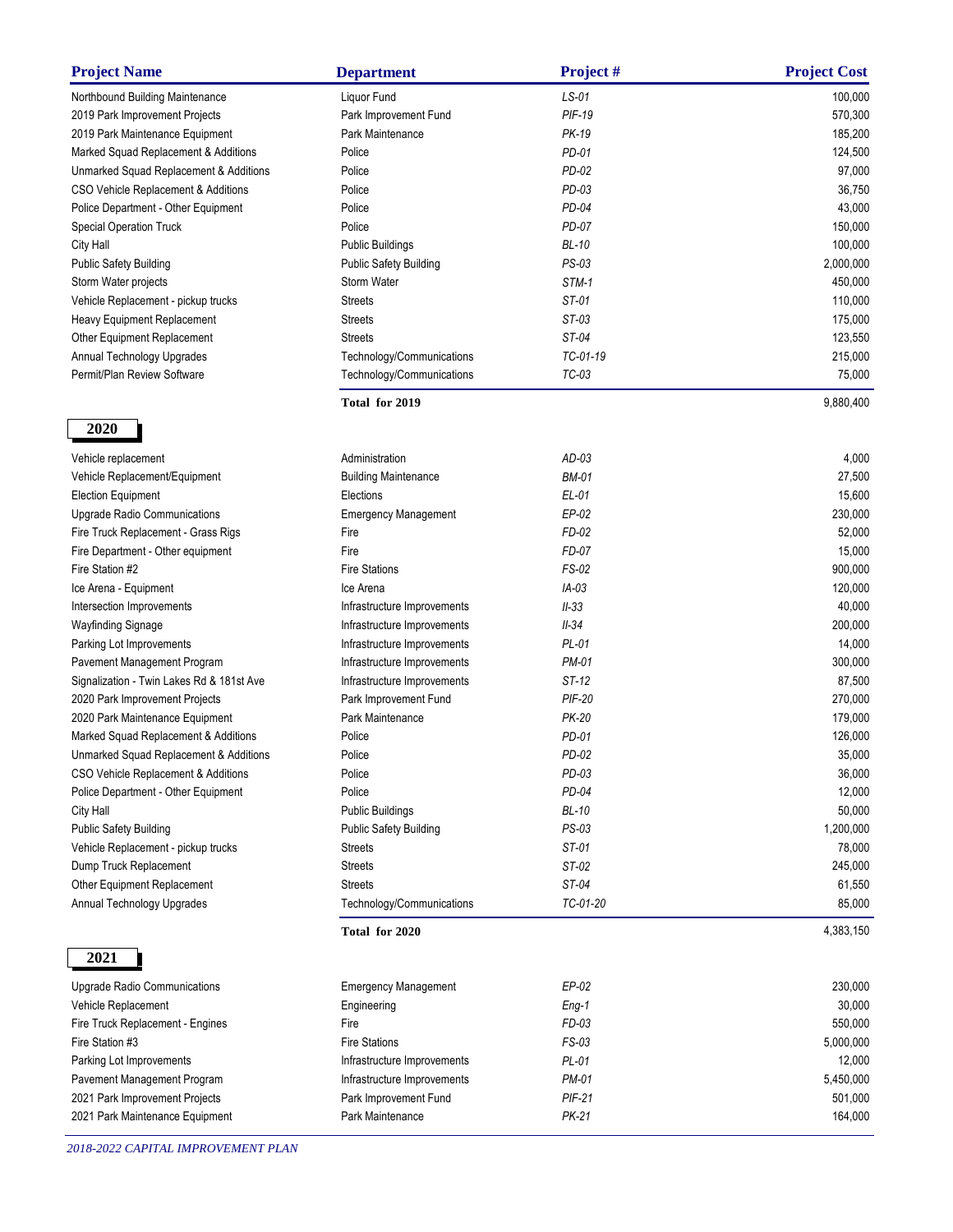| <b>Project Name</b>                    | <b>Department</b>           | Project #     | <b>Project Cost</b> |
|----------------------------------------|-----------------------------|---------------|---------------------|
| Marked Squad Replacement & Additions   | Police                      | PD-01         | 127,500             |
| Unmarked Squad Replacement & Additions | Police                      | $PD-02$       | 35,000              |
| Police Department - Other Equipment    | Police                      | $PD-04$       | 9,000               |
| Storm Water projects                   | <b>Storm Water</b>          | STM-1         | 200,000             |
| Vehicle Replacement - pickup trucks    | <b>Streets</b>              | ST-01         | 110,000             |
| Other Equipment Replacement            | <b>Streets</b>              | ST-04         | 140,000             |
| <b>Transportation Plan Update</b>      | <b>Streets</b>              | ST-14         | 50,000              |
| Annual Technology Upgrades             | Technology/Communications   | TC-01-21      | 55,000              |
|                                        | Total for 2021              |               | 12,663,500          |
| 2022                                   |                             |               |                     |
| Vehicle Replacement                    | Fire                        | FD-01         | 55,000              |
| Fire Truck Replacement - Grass Rigs    | Fire                        | $FD-02$       | 52,000              |
| Parking Lot Improvements               | Infrastructure Improvements | $PL-01$       | 10,000              |
| Pavement Management Program            | Infrastructure Improvements | <b>PM-01</b>  | 300,000             |
| 2022 Park Improvement Projects         | Park Improvement Fund       | <b>PIF-22</b> | 195,000             |
| 2022 Park Maintenance Equipment        | Park Maintenance            | <b>PK-22</b>  | 239,000             |
| Marked Squad Replacement & Additions   | Police                      | $PD-01$       | 86,000              |
| Unmarked Squad Replacement & Additions | Police                      | $PD-02$       | 95,000              |
| Police Department - Other Equipment    | Police                      | $PD-04$       | 6,000               |
| Vehicle Replacement - pickup trucks    | <b>Streets</b>              | ST-01         | 78,000              |
| Dump Truck Replacement                 | <b>Streets</b>              | ST-02         | 245,000             |
| Other Equipment Replacement            | <b>Streets</b>              | ST-04         | 11,550              |
| Annual Technology Upgrades             | Technology/Communications   | TC-01-22      | 105,000             |
|                                        | Total for 2022              |               | 1,477,550           |
| <b>GRAND TOTAL</b>                     | 32,577,700                  |               |                     |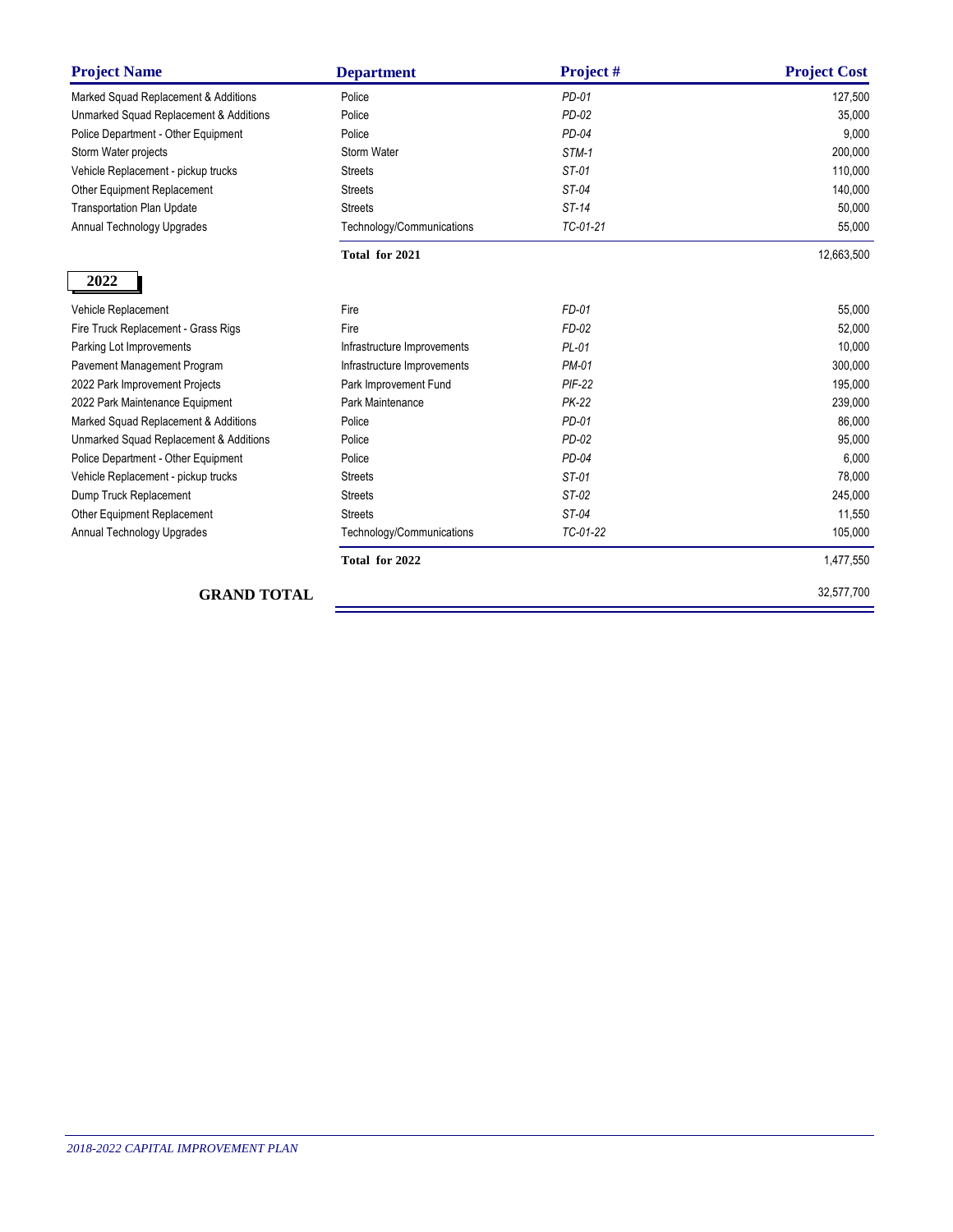| Project#<br><b>Project Name</b> | $AD-03$<br>Vehicle replacement      |                                                             |                                                                                                                                               |
|---------------------------------|-------------------------------------|-------------------------------------------------------------|-----------------------------------------------------------------------------------------------------------------------------------------------|
| <b>Useful Life</b> 10 years     | Type Equipment<br>Category Vehicles | Department Administration<br>Contact Building & Env. Admin. |                                                                                                                                               |
| <b>Description</b>              |                                     |                                                             | The fleet committee would like to lease a full size hybrid or electric vehicle in support of Energy City and the EV charging station program. |
| <b>Justification</b>            |                                     |                                                             |                                                                                                                                               |
|                                 |                                     |                                                             |                                                                                                                                               |
|                                 |                                     |                                                             |                                                                                                                                               |

| <b>Expenditures</b>        |              | 2018  | 2019  | 2020  | 2021 | 2022 | <b>Total</b> |
|----------------------------|--------------|-------|-------|-------|------|------|--------------|
| Vehicles                   |              | 6.000 | 4.000 | 4.000 |      |      | 14,000       |
|                            | <b>Total</b> | 6.000 | 4.000 | 4.000 |      |      | 14,000       |
| <b>Funding Sources</b>     |              | 2018  | 2019  | 2020  | 2021 | 2022 | <b>Total</b> |
| Equipment Replacement Fund |              | 6.000 | 4.000 | 4.000 |      |      | 14,000       |
|                            | <b>Total</b> | 6.000 | 4.000 | 4.000 |      |      | 14,000       |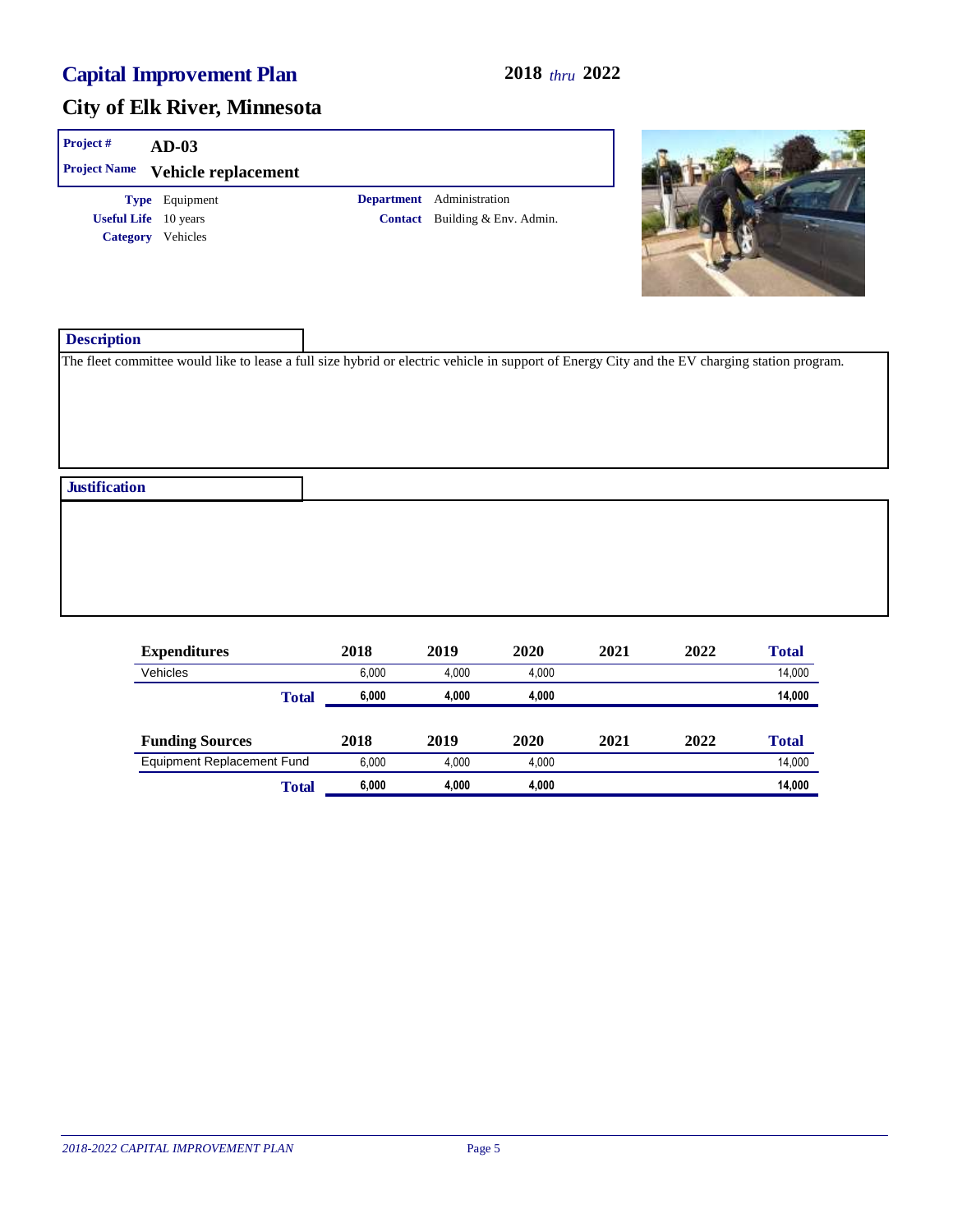| Project#<br>$AD-05$                                                               |                                                                                                                        |                                                        |                                                                                                                                                 |
|-----------------------------------------------------------------------------------|------------------------------------------------------------------------------------------------------------------------|--------------------------------------------------------|-------------------------------------------------------------------------------------------------------------------------------------------------|
| <b>Project Name</b>                                                               | <b>Council Chamber Upgrades</b>                                                                                        |                                                        |                                                                                                                                                 |
| Maintenance<br><b>Type</b><br><b>Useful Life</b><br>Unassigned<br><b>Category</b> | <b>Building Maintenance</b>                                                                                            | Department Administration<br><b>Contact</b> City Clerk |                                                                                                                                                 |
| <b>Description</b>                                                                |                                                                                                                        |                                                        |                                                                                                                                                 |
| Upgrades to the Council Chambers:                                                 |                                                                                                                        |                                                        |                                                                                                                                                 |
| 2018 - Replace carpet                                                             |                                                                                                                        |                                                        |                                                                                                                                                 |
| <b>Justification</b>                                                              |                                                                                                                        |                                                        |                                                                                                                                                 |
| carpet on the walls.                                                              |                                                                                                                        |                                                        | The Council Chambers is one of the most used space for the public in the city. The carpet is starting to show wear. Glue is showing thru on the |
|                                                                                   | The City has received franchise fees from the cable commission to be used for technology and Council Chamber upgrades. |                                                        |                                                                                                                                                 |

| <b>Expenditures</b>           |              | 2018   | 2019 | 2020 | 2021 | 2022 | <b>Total</b> |
|-------------------------------|--------------|--------|------|------|------|------|--------------|
| <b>Building Maintenance</b>   |              | 20.000 |      |      |      |      | 20,000       |
|                               | <b>Total</b> | 20,000 |      |      |      |      | 20,000       |
| <b>Funding Sources</b>        |              | 2018   | 2019 | 2020 | 2021 | 2022 | <b>Total</b> |
| <b>Capital Outlay Reserve</b> |              | 20.000 |      |      |      |      | 20,000       |
|                               | Total        | 20,000 |      |      |      |      | 20,000       |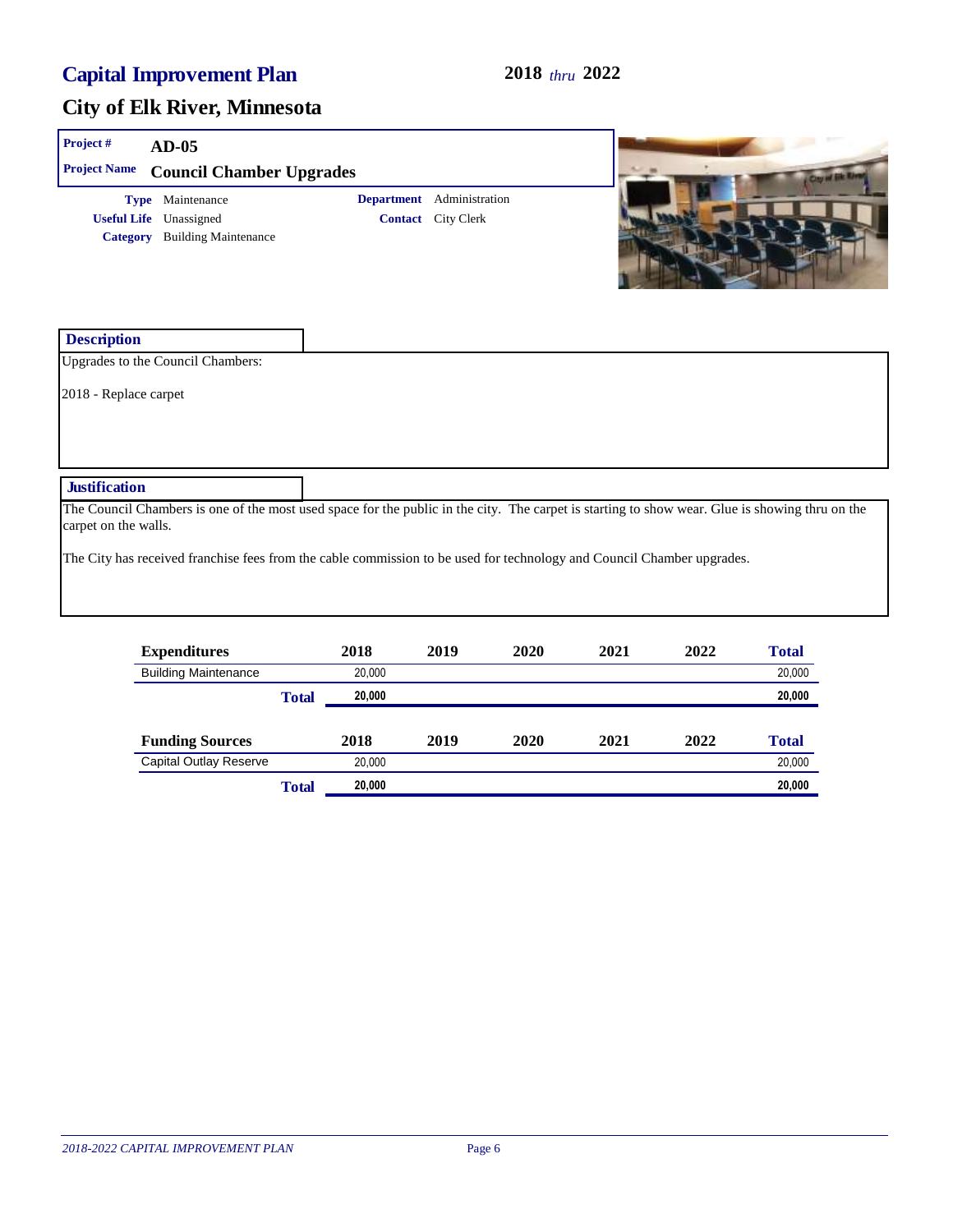

| <b>Expenditures</b>          | 2018   | 2019    | 2020   | 2021 | 2022 | <b>Total</b> |
|------------------------------|--------|---------|--------|------|------|--------------|
| <b>Building Maintenance</b>  | 50.000 | 100.000 | 50.000 |      |      | 200,000      |
| <b>Total</b>                 | 50.000 | 100.000 | 50,000 |      |      | 200,000      |
| <b>Funding Sources</b>       | 2018   | 2019    | 2020   | 2021 | 2022 | <b>Total</b> |
| Government Buildings Reserve | 50.000 | 100.000 | 50.000 |      |      | 200,000      |
| <b>Total</b>                 | 50.000 | 100.000 | 50,000 |      |      | 200,000      |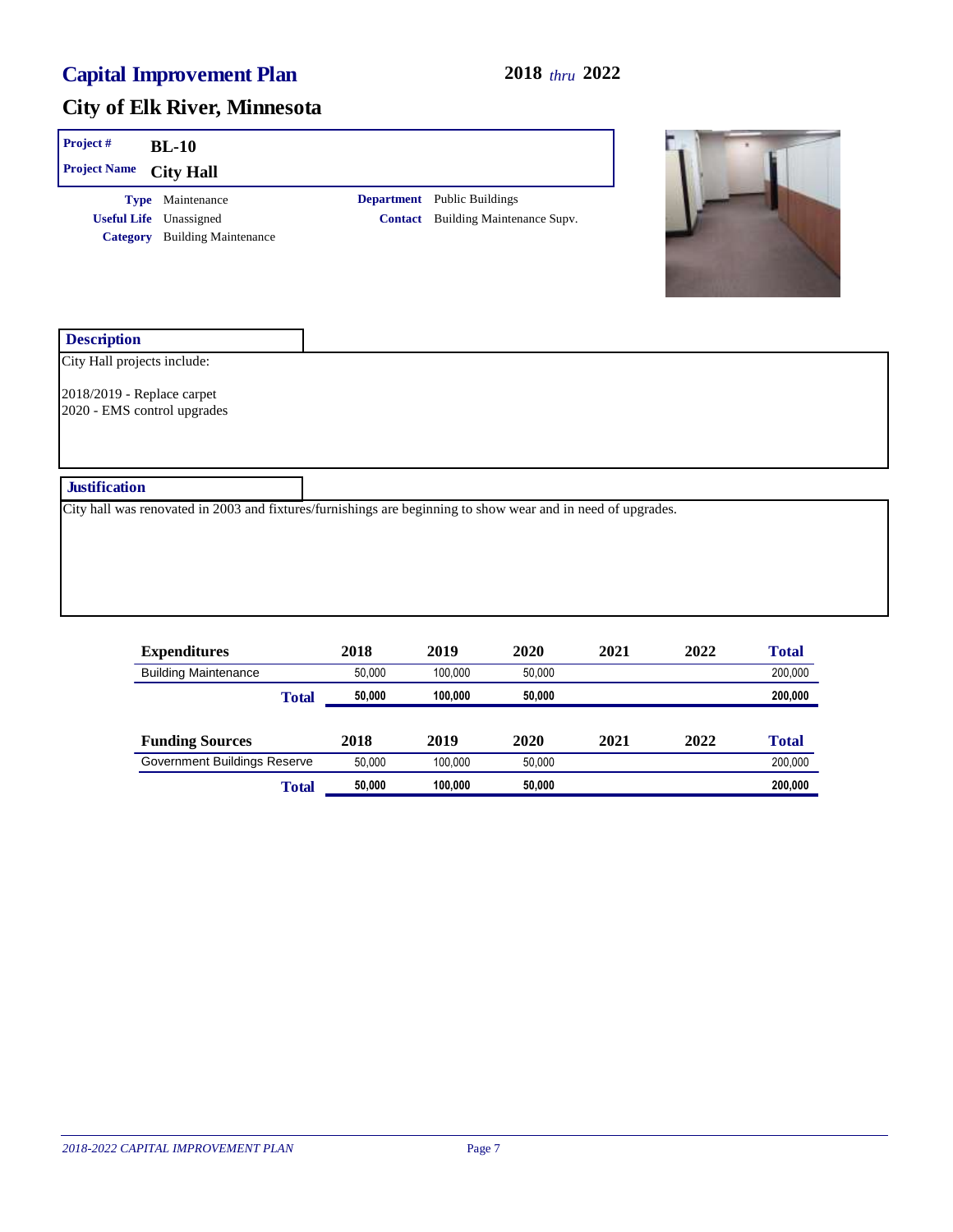| Project#              | <b>BL-14</b>                                                          |              |       |                                                                     |      |      |      |                                                                                                                                                                                                                                                                                       |
|-----------------------|-----------------------------------------------------------------------|--------------|-------|---------------------------------------------------------------------|------|------|------|---------------------------------------------------------------------------------------------------------------------------------------------------------------------------------------------------------------------------------------------------------------------------------------|
| <b>Project Name</b>   | <b>Fitness Room Equipment</b>                                         |              |       |                                                                     |      |      |      |                                                                                                                                                                                                                                                                                       |
|                       | Type Equipment<br><b>Useful Life</b> Unassigned<br>Category Equipment |              |       | <b>Department</b> Public Buildings<br><b>Contact</b> Police Captain |      |      |      |                                                                                                                                                                                                                                                                                       |
| <b>Description</b>    |                                                                       |              |       |                                                                     |      |      |      |                                                                                                                                                                                                                                                                                       |
| 2018 - Treadmills (2) | Fitness room equipment replacement                                    |              |       |                                                                     |      |      |      |                                                                                                                                                                                                                                                                                       |
| <b>Justification</b>  |                                                                       |              |       |                                                                     |      |      |      |                                                                                                                                                                                                                                                                                       |
|                       | that provides a full range of workouts.                               |              |       |                                                                     |      |      |      | The equipment is becoming outdated and in some cases obsolete and in need of replacement. A wellness room committee which was chaired by<br>Patrol Captain Darren McKernan has provided recommendations on various replacements with the goal of increased room usage and ease of use |
|                       | <b>Expenditures</b>                                                   |              | 2018  | 2019                                                                | 2020 | 2021 | 2022 | <b>Total</b>                                                                                                                                                                                                                                                                          |
|                       | Equipment                                                             |              | 8,000 |                                                                     |      |      |      | 8,000                                                                                                                                                                                                                                                                                 |
|                       |                                                                       | <b>Total</b> | 8,000 |                                                                     |      |      |      | 8,000                                                                                                                                                                                                                                                                                 |
|                       | <b>Funding Sources</b>                                                |              | 2018  | 2019                                                                | 2020 | 2021 | 2022 | <b>Total</b>                                                                                                                                                                                                                                                                          |

|       |       |                                       | $\overline{ }$ | 1 vuu |
|-------|-------|---------------------------------------|----------------|-------|
|       | 8.000 |                                       |                | 8.000 |
| Total | 8.000 |                                       |                | 8.000 |
|       |       | $\rightarrow \rightarrow \rightarrow$ | - - -          | ----  |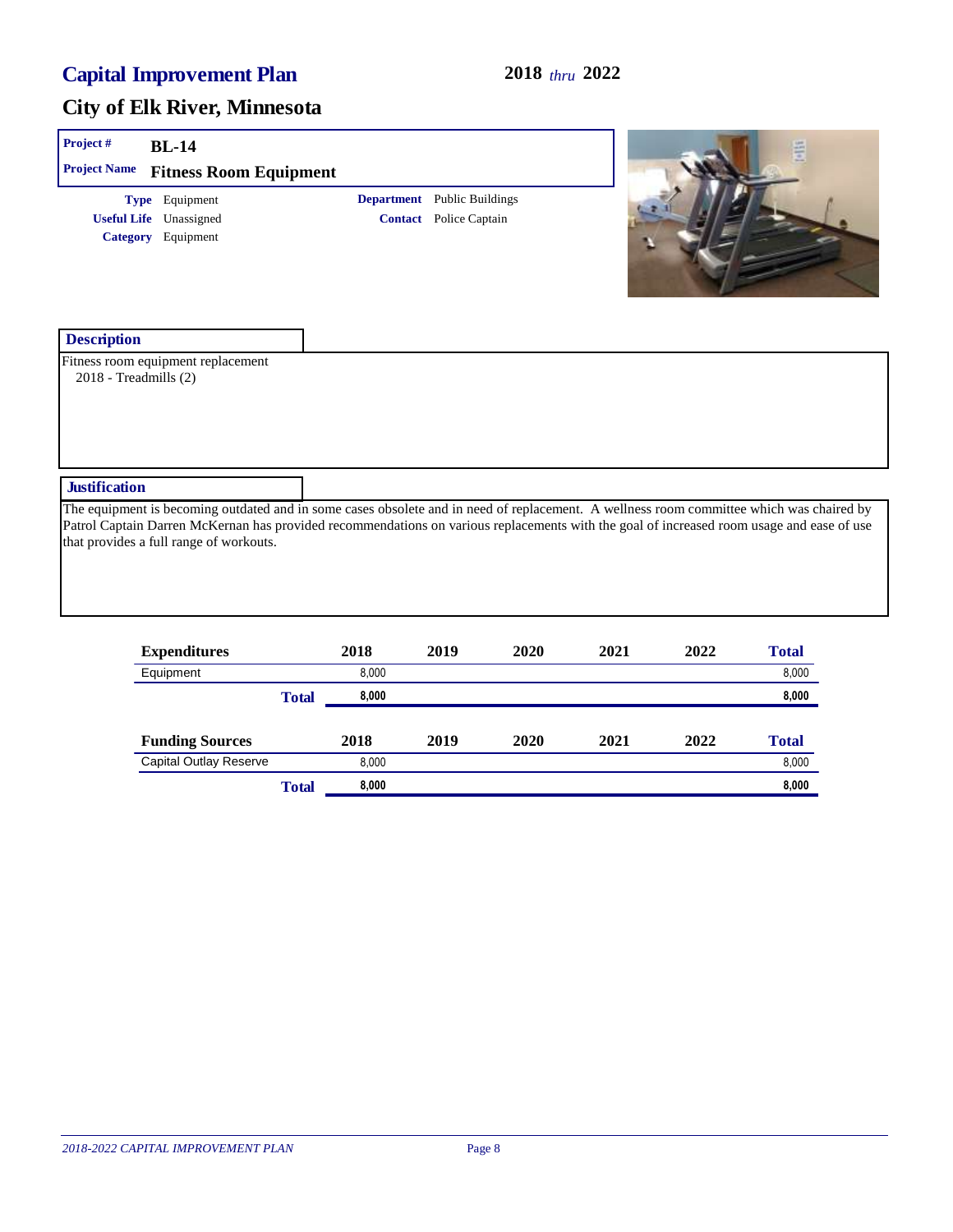| Project#             | <b>BL-15</b>                                                               |                                                                                                                           |  |
|----------------------|----------------------------------------------------------------------------|---------------------------------------------------------------------------------------------------------------------------|--|
| <b>Project Name</b>  | <b>Government Buildings</b>                                                |                                                                                                                           |  |
|                      | Type Equipment<br><b>Useful Life</b> 20 years<br><b>Category</b> Buildings | <b>Department</b> Public Buildings<br><b>Contact</b> Building Maintenance Supv.                                           |  |
| <b>Description</b>   |                                                                            | Floor sweeper/scrubber to be shared by the public safety building, fire station 1, the public works facility and the WWTP |  |
|                      |                                                                            |                                                                                                                           |  |
| <b>Justification</b> |                                                                            |                                                                                                                           |  |
|                      | To meet the cleaning demands in the locations and the new WWTP as needed   |                                                                                                                           |  |

| <b>Expenditures</b>          | 2018   | 2019 | 2020 | 2021 | 2022 | <b>Total</b> |
|------------------------------|--------|------|------|------|------|--------------|
| Equipment                    | 61,000 |      |      |      |      | 61,000       |
| <b>Total</b>                 | 61,000 |      |      |      |      | 61,000       |
|                              |        |      |      |      |      |              |
| <b>Funding Sources</b>       | 2018   | 2019 | 2020 | 2021 | 2022 | <b>Total</b> |
| Government Buildings Reserve | 45,750 |      |      |      |      | 45,750       |
| Sewer Fund                   | 15.250 |      |      |      |      | 15,250       |
| <b>Total</b>                 | 61,000 |      |      |      |      | 61,000       |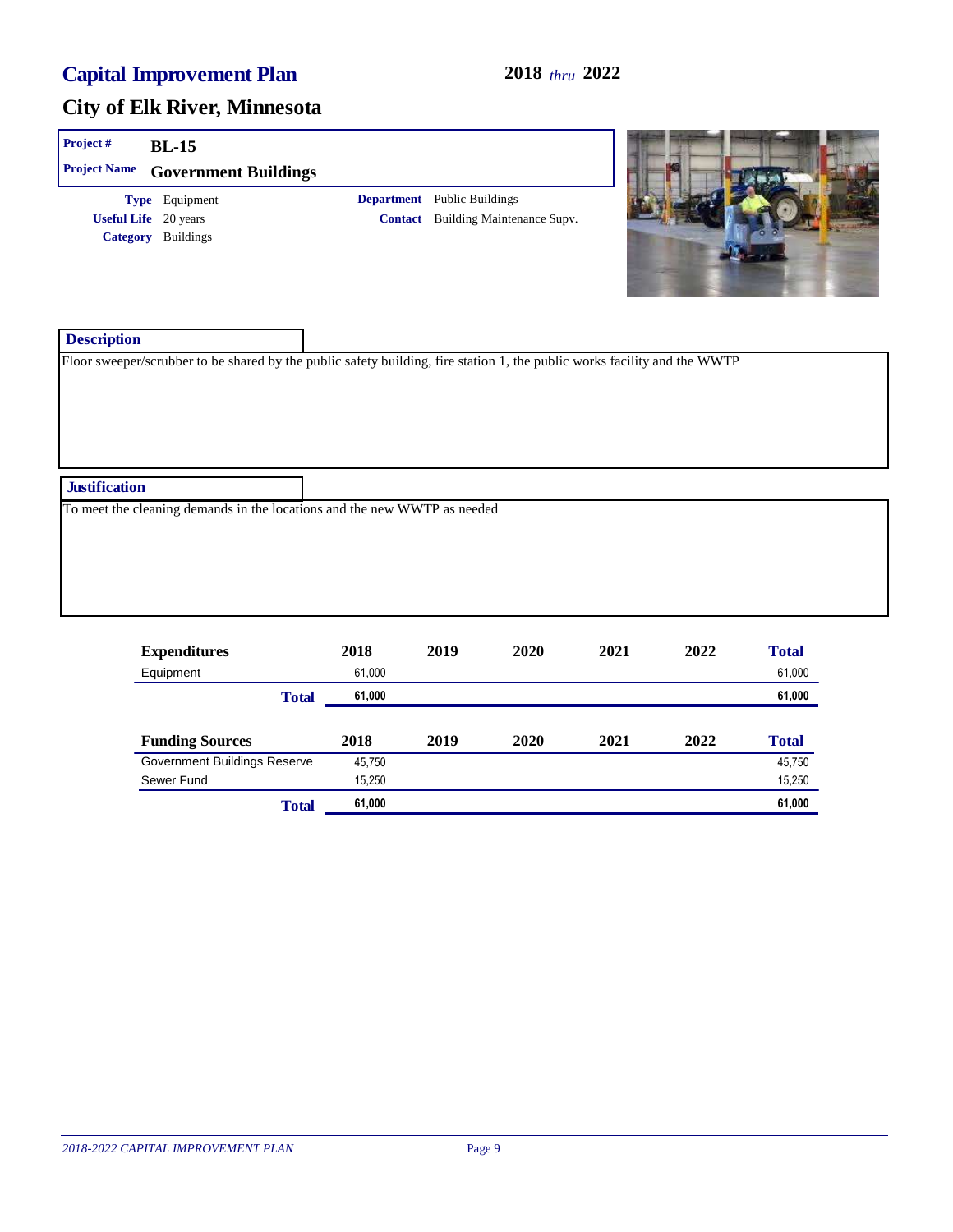#### **City of Elk River, Minnesota**

#### **Project # BM-01**

| <b>Project Name</b> |                               | <b>Vehicle Replacement/Equipment</b> |                                           |
|---------------------|-------------------------------|--------------------------------------|-------------------------------------------|
|                     | <b>Type</b> Vehicle           |                                      | <b>Department</b> Building Maintenance    |
|                     | <b>Useful Life</b> Unassigned |                                      | <b>Contact</b> Building Maintenance Supv. |
|                     | Category Vehicles             |                                      |                                           |



#### **Description**

Replacement vehicles and equipment for building maintenance division based on age, mileage and general condition:

2019 - Replace 2001 F250 pickup truck 2019 - Replace JD Gator 2020 - Replace Genie lift & trailer

#### **Justification**

The tractor and gator are used for many building maintenance activities in the winter and summer months. Pickups and the Genie lift are regularly used for building maintenance activities all year round.

| <b>Expenditures</b>               | 2018 | 2019   | 2020   | 2021 | 2022 | <b>Total</b> |
|-----------------------------------|------|--------|--------|------|------|--------------|
| Equipment                         |      | 13.500 | 27,500 |      |      | 41,000       |
| Vehicles                          |      | 32.000 |        |      |      | 32,000       |
| <b>Total</b>                      |      | 45.500 | 27.500 |      |      | 73,000       |
|                                   |      |        |        |      |      |              |
| <b>Funding Sources</b>            | 2018 | 2019   | 2020   | 2021 | 2022 | <b>Total</b> |
| <b>Equipment Replacement Fund</b> |      | 45.500 | 27,500 |      |      | 73,000       |
| <b>Total</b>                      |      | 45.500 | 27,500 |      |      | 73,000       |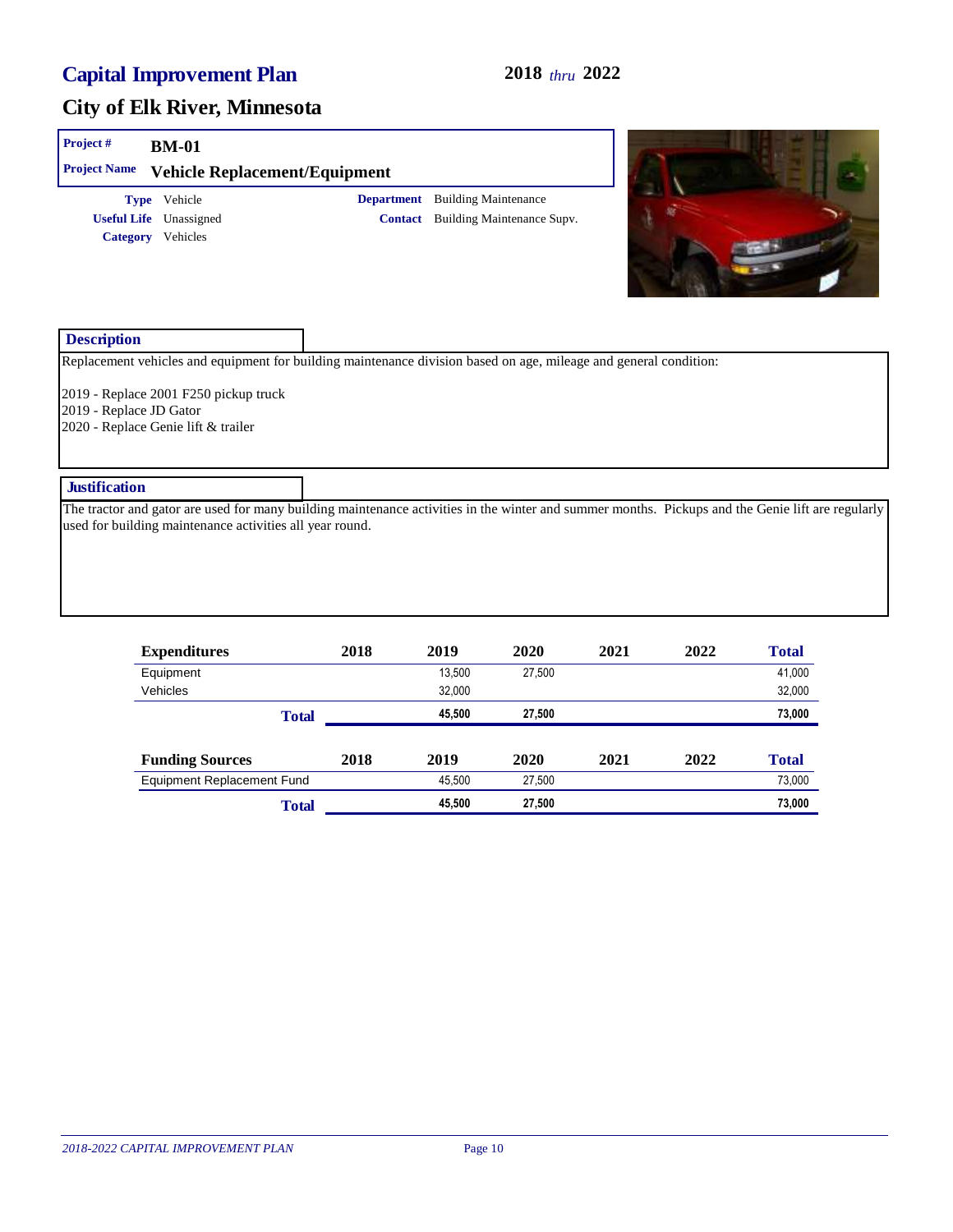| Project#             | <b>BM-02</b>                                                                                                                                                                                                                                                                                  |                   |                                           |      |      |      |              |
|----------------------|-----------------------------------------------------------------------------------------------------------------------------------------------------------------------------------------------------------------------------------------------------------------------------------------------|-------------------|-------------------------------------------|------|------|------|--------------|
| <b>Project Name</b>  | <b>Facility Condition Assessment</b>                                                                                                                                                                                                                                                          |                   |                                           |      |      |      |              |
|                      | Type Unassigned                                                                                                                                                                                                                                                                               | <b>Department</b> | <b>Building Maintenance</b>               |      |      |      |              |
|                      | <b>Useful Life</b> Unassigned                                                                                                                                                                                                                                                                 |                   | <b>Contact</b> Building Maintenance Supv. |      |      |      |              |
|                      | Category Software                                                                                                                                                                                                                                                                             |                   |                                           |      |      |      |              |
| <b>Description</b>   |                                                                                                                                                                                                                                                                                               |                   |                                           |      |      |      |              |
|                      |                                                                                                                                                                                                                                                                                               |                   |                                           |      |      |      |              |
|                      | <b>Facility Condition Assessment</b>                                                                                                                                                                                                                                                          |                   |                                           |      |      |      |              |
|                      |                                                                                                                                                                                                                                                                                               |                   |                                           |      |      |      |              |
|                      |                                                                                                                                                                                                                                                                                               |                   |                                           |      |      |      |              |
|                      |                                                                                                                                                                                                                                                                                               |                   |                                           |      |      |      |              |
|                      |                                                                                                                                                                                                                                                                                               |                   |                                           |      |      |      |              |
|                      |                                                                                                                                                                                                                                                                                               |                   |                                           |      |      |      |              |
|                      |                                                                                                                                                                                                                                                                                               |                   |                                           |      |      |      |              |
|                      |                                                                                                                                                                                                                                                                                               |                   |                                           |      |      |      |              |
|                      |                                                                                                                                                                                                                                                                                               |                   |                                           |      |      |      |              |
|                      | This will provide condition assessment information of all major building systems to the individual component level, identify deficient conditions<br>in terms of deferred maintenance and building condition, and provide a recommended replacement or repair schedule with a reasonable cost |                   |                                           |      |      |      |              |
|                      | analysis that will aide in forecasting buildiing improvement projects.                                                                                                                                                                                                                        |                   |                                           |      |      |      |              |
|                      |                                                                                                                                                                                                                                                                                               |                   |                                           |      |      |      |              |
|                      |                                                                                                                                                                                                                                                                                               |                   |                                           |      |      |      |              |
|                      |                                                                                                                                                                                                                                                                                               |                   |                                           |      |      |      |              |
|                      |                                                                                                                                                                                                                                                                                               |                   |                                           |      |      |      |              |
|                      |                                                                                                                                                                                                                                                                                               |                   |                                           |      |      |      |              |
|                      | <b>Expenditures</b>                                                                                                                                                                                                                                                                           | 2018              | 2019                                      | 2020 | 2021 | 2022 | <b>Total</b> |
| <b>Justification</b> | Software/Hardware                                                                                                                                                                                                                                                                             | 32,000            |                                           |      |      |      | 32,000       |

| <b>Funding Sources</b>       | 2018   | 2019 | 2020 | 2021 | 2022 | Total  |
|------------------------------|--------|------|------|------|------|--------|
| Government Buildings Reserve | 32.000 |      |      |      |      | 32.000 |
| Total                        | 32,000 |      |      |      |      | 32,000 |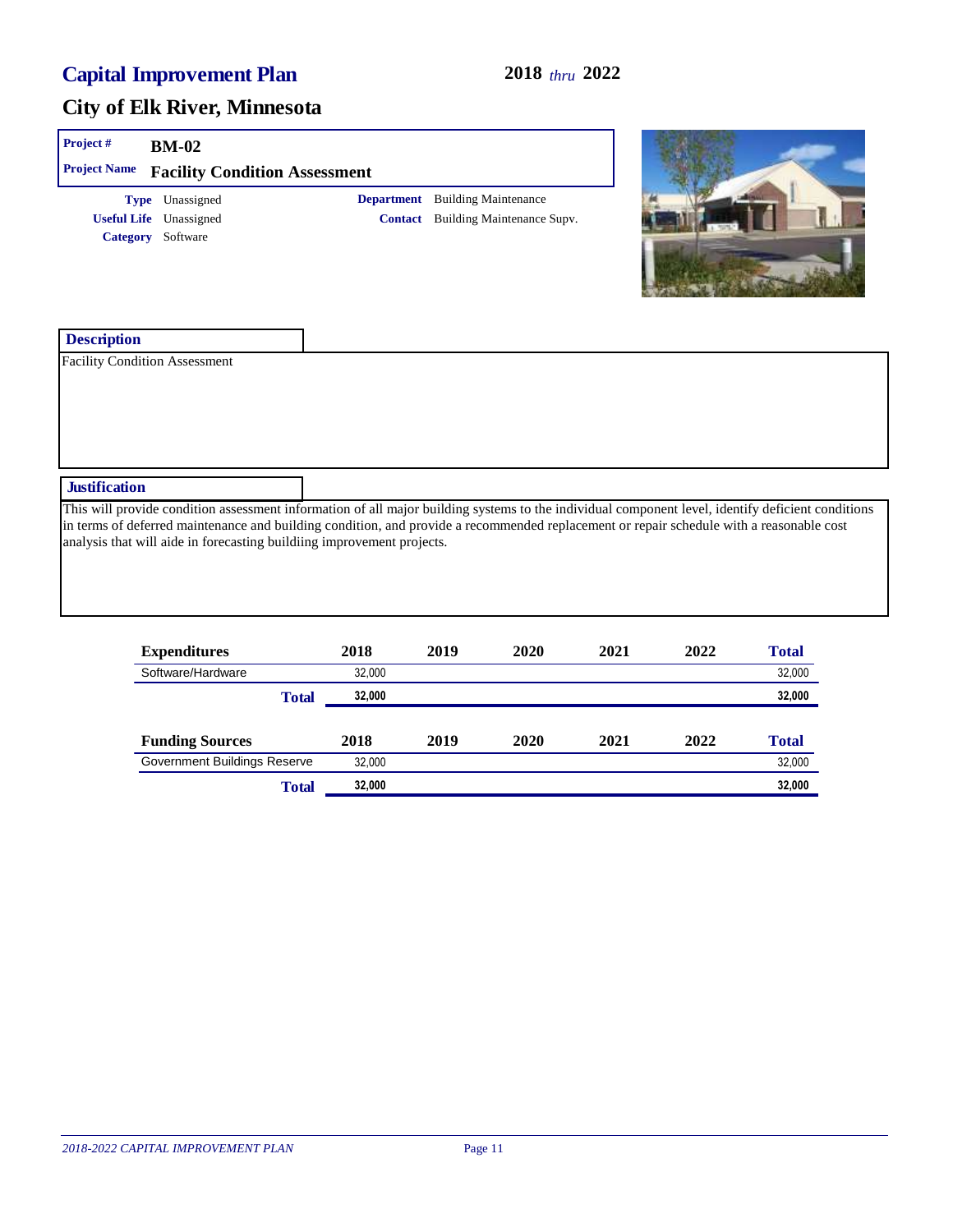| Project#             | $EL-01$                       |                             |                                                                                                            |  |
|----------------------|-------------------------------|-----------------------------|------------------------------------------------------------------------------------------------------------|--|
| <b>Project Name</b>  | <b>Election Equipment</b>     |                             |                                                                                                            |  |
|                      | Type Equipment                | <b>Department</b> Elections |                                                                                                            |  |
|                      | <b>Useful Life</b> Unassigned |                             | <b>Contact</b> City Clerk                                                                                  |  |
|                      | Category Equipment            |                             |                                                                                                            |  |
| <b>Description</b>   |                               |                             |                                                                                                            |  |
|                      |                               |                             | Election equipment - cost share agreement with Sherburne County payable in annual installments 2017 - 2020 |  |
| <b>Justification</b> |                               |                             |                                                                                                            |  |
|                      |                               |                             |                                                                                                            |  |

| <b>Expenditures</b>    |              | 2018   | 2019   | 2020   | 2021 | 2022 | <b>Total</b> |
|------------------------|--------------|--------|--------|--------|------|------|--------------|
| Equipment              |              | 15.600 | 15.600 | 15.600 |      |      | 46,800       |
|                        | <b>Total</b> | 15,600 | 15,600 | 15.600 |      |      | 46,800       |
| <b>Funding Sources</b> |              | 2018   | 2019   | 2020   | 2021 | 2022 | <b>Total</b> |
| Capital Outlay Reserve |              | 15.600 | 15.600 | 15.600 |      |      | 46,800       |
|                        | <b>Total</b> | 15,600 | 15,600 | 15.600 |      |      | 46,800       |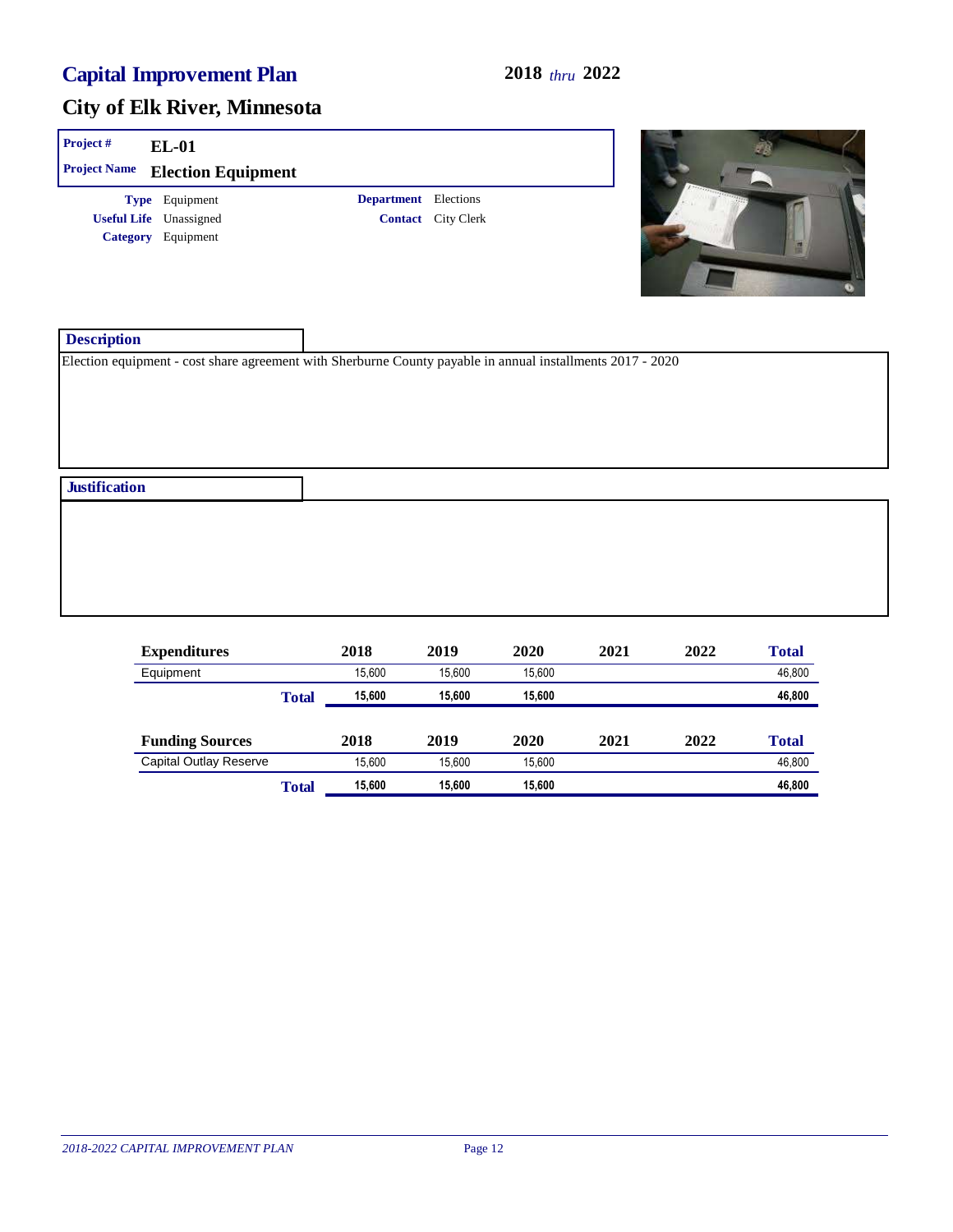| Project#             | Eng-1                                                                           |      |                         |      |      |      |              |
|----------------------|---------------------------------------------------------------------------------|------|-------------------------|------|------|------|--------------|
| <b>Project Name</b>  | <b>Vehicle Replacement</b>                                                      |      |                         |      |      |      |              |
|                      | Type Vehicle                                                                    |      | Department Engineering  |      |      |      |              |
|                      | <b>Useful Life</b> 10 years                                                     |      | <b>Contact</b> Engineer |      |      |      |              |
|                      | Category Vehicles                                                               |      |                         |      |      |      |              |
| <b>Description</b>   |                                                                                 |      |                         |      |      |      |              |
|                      | Replacement of engineering vehicle based on age, mileage and general condition: |      |                         |      |      |      |              |
|                      | 2021 - Replace 2008 Dodge Nitro                                                 |      |                         |      |      |      |              |
| <b>Justification</b> |                                                                                 |      |                         |      |      |      |              |
|                      |                                                                                 |      |                         |      |      |      |              |
|                      |                                                                                 |      |                         |      |      |      |              |
|                      | <b>Expenditures</b>                                                             | 2018 | 2019                    | 2020 | 2021 | 2022 | <b>Total</b> |

| ____________                      |              |      |      |      |        |      |              |
|-----------------------------------|--------------|------|------|------|--------|------|--------------|
| Vehicles                          |              |      |      |      | 30,000 |      | 30,000       |
|                                   | <b>Total</b> |      |      |      | 30,000 |      | 30,000       |
|                                   |              |      |      |      |        |      |              |
| <b>Funding Sources</b>            |              | 2018 | 2019 | 2020 | 2021   | 2022 | <b>Total</b> |
| <b>Equipment Replacement Fund</b> |              |      |      |      | 30.000 |      | 30,000       |
|                                   | Total        |      |      |      | 30,000 |      | 30,000       |
|                                   |              |      |      |      |        |      |              |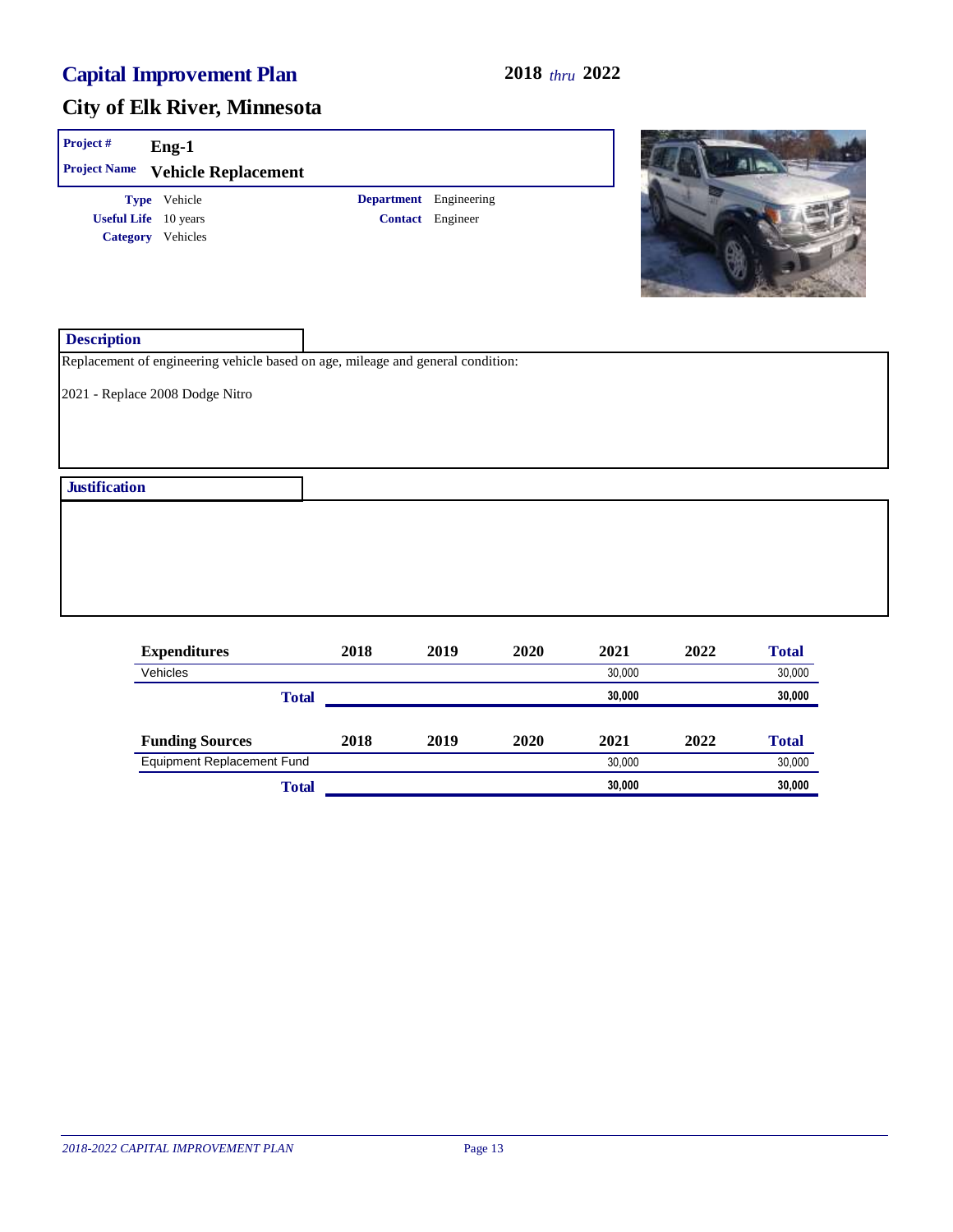| Project#                    | <b>EP-02</b>                                                             |                                        |                                                                                                                                         |
|-----------------------------|--------------------------------------------------------------------------|----------------------------------------|-----------------------------------------------------------------------------------------------------------------------------------------|
| <b>Project Name</b>         | <b>Upgrade Radio Communications</b>                                      |                                        |                                                                                                                                         |
|                             | Type Equipment                                                           | <b>Department</b> Emergency Management |                                                                                                                                         |
| <b>Useful Life</b> 10 years |                                                                          | <b>Contact</b> Fire Chief              |                                                                                                                                         |
|                             | Category Equipment                                                       |                                        | <b>KENWOOD</b>                                                                                                                          |
| <b>Description</b>          |                                                                          |                                        |                                                                                                                                         |
|                             | Upgrade portable radios for police and fire (2020 - Police, 2021 - Fire) |                                        |                                                                                                                                         |
| <b>Justification</b>        |                                                                          |                                        |                                                                                                                                         |
|                             |                                                                          |                                        | Replace obsolete portable radios. Current radios are no longer in production so support and parts will be available for a limited time. |

|              | 2018 | 2019 | 2020    | 2021    | 2022 | <b>Total</b> |
|--------------|------|------|---------|---------|------|--------------|
|              |      |      | 230.000 | 230.000 |      | 460,000      |
| <b>Total</b> |      |      | 230.000 | 230,000 |      | 460,000      |
|              |      |      |         |         |      |              |
|              | 2018 | 2019 | 2020    | 2021    | 2022 | <b>Total</b> |
|              |      |      | 230.000 | 230.000 |      | 460,000      |
|              |      |      |         |         |      |              |
|              |      |      |         |         |      |              |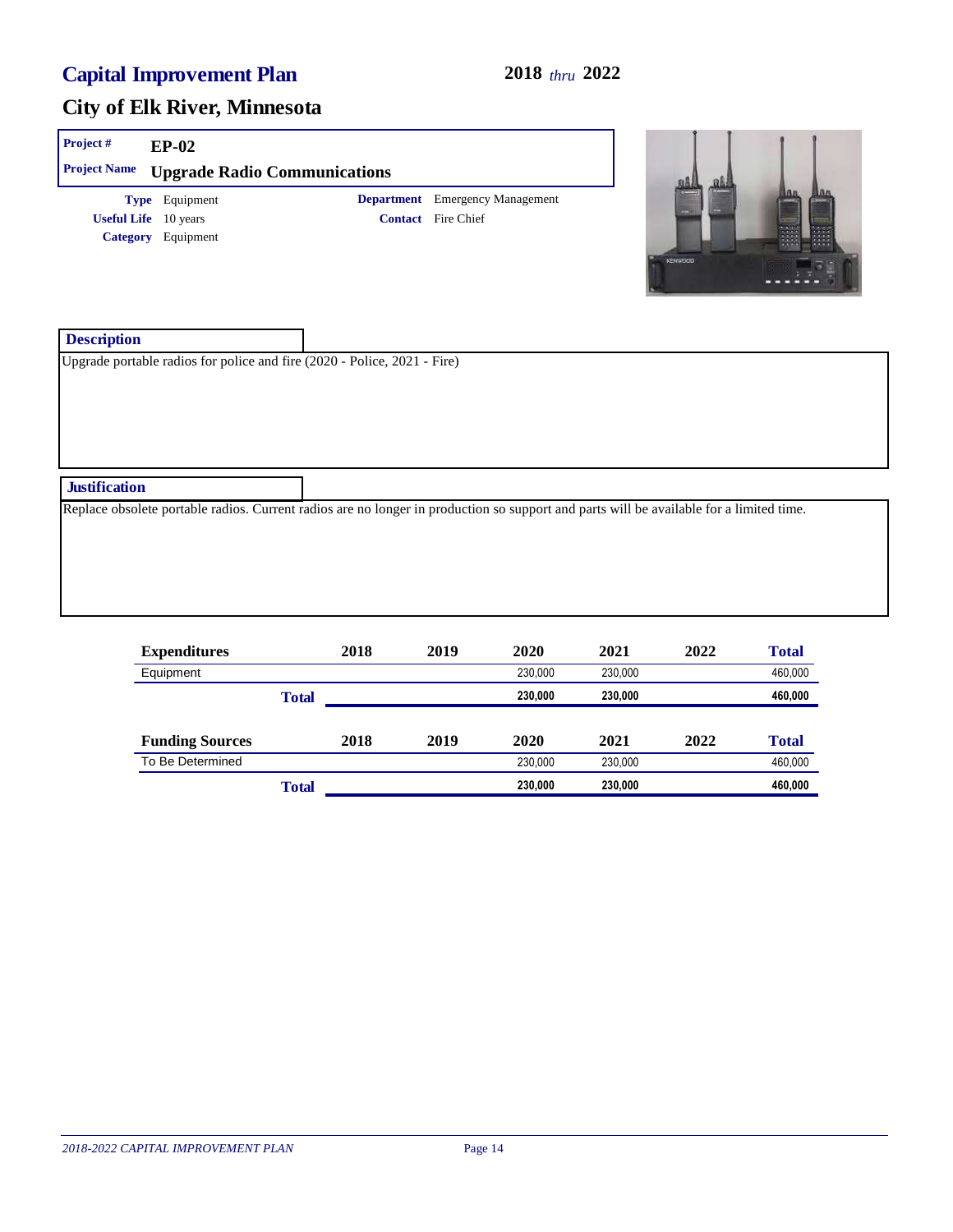| Project#             | <b>FD-01</b>                                                                        |                                                                                                                                                  |                           |      |      |        |              |  |
|----------------------|-------------------------------------------------------------------------------------|--------------------------------------------------------------------------------------------------------------------------------------------------|---------------------------|------|------|--------|--------------|--|
| <b>Project Name</b>  | <b>Vehicle Replacement</b>                                                          |                                                                                                                                                  |                           |      |      |        |              |  |
|                      | Type Vehicle                                                                        | Department Fire                                                                                                                                  |                           |      |      |        |              |  |
|                      | <b>Useful Life</b> Unassigned                                                       |                                                                                                                                                  | <b>Contact</b> Fire Chief |      |      |        |              |  |
|                      | Category Vehicles                                                                   |                                                                                                                                                  |                           |      |      |        |              |  |
| <b>Description</b>   |                                                                                     |                                                                                                                                                  |                           |      |      |        |              |  |
|                      | Replace fire vehicles as follows:                                                   |                                                                                                                                                  |                           |      |      |        |              |  |
|                      | 2019 - Fire marshal (2013 Chev Tahoe)<br>2022 - Deputy fire chief (2011 Chev Tahoe) |                                                                                                                                                  |                           |      |      |        |              |  |
| <b>Justification</b> |                                                                                     |                                                                                                                                                  |                           |      |      |        |              |  |
| vears old in 2018.   |                                                                                     | Duty Officer vehicle is the primary response vehicle and first on the scene to assess the additional vehicles to follow. This vehicle will be 13 |                           |      |      |        |              |  |
|                      | <b>Expenditures</b>                                                                 | 2018                                                                                                                                             | 2019                      | 2020 | 2021 | 2022   | <b>Total</b> |  |
|                      | Vehicles                                                                            | 54,000                                                                                                                                           | 50,000                    |      |      | 55,000 | 159,000      |  |

| Total                      | 54.000 | 50.000 |      |      | 55,000 | 159.000      |
|----------------------------|--------|--------|------|------|--------|--------------|
|                            |        |        |      |      |        |              |
| <b>Funding Sources</b>     | 2018   | 2019   | 2020 | 2021 | 2022   | <b>Total</b> |
| Equipment Replacement Fund | 54.000 | 50.000 |      |      | 55.000 | 159.000      |
| Total                      | 54.000 | 50.000 |      |      | 55,000 | 159,000      |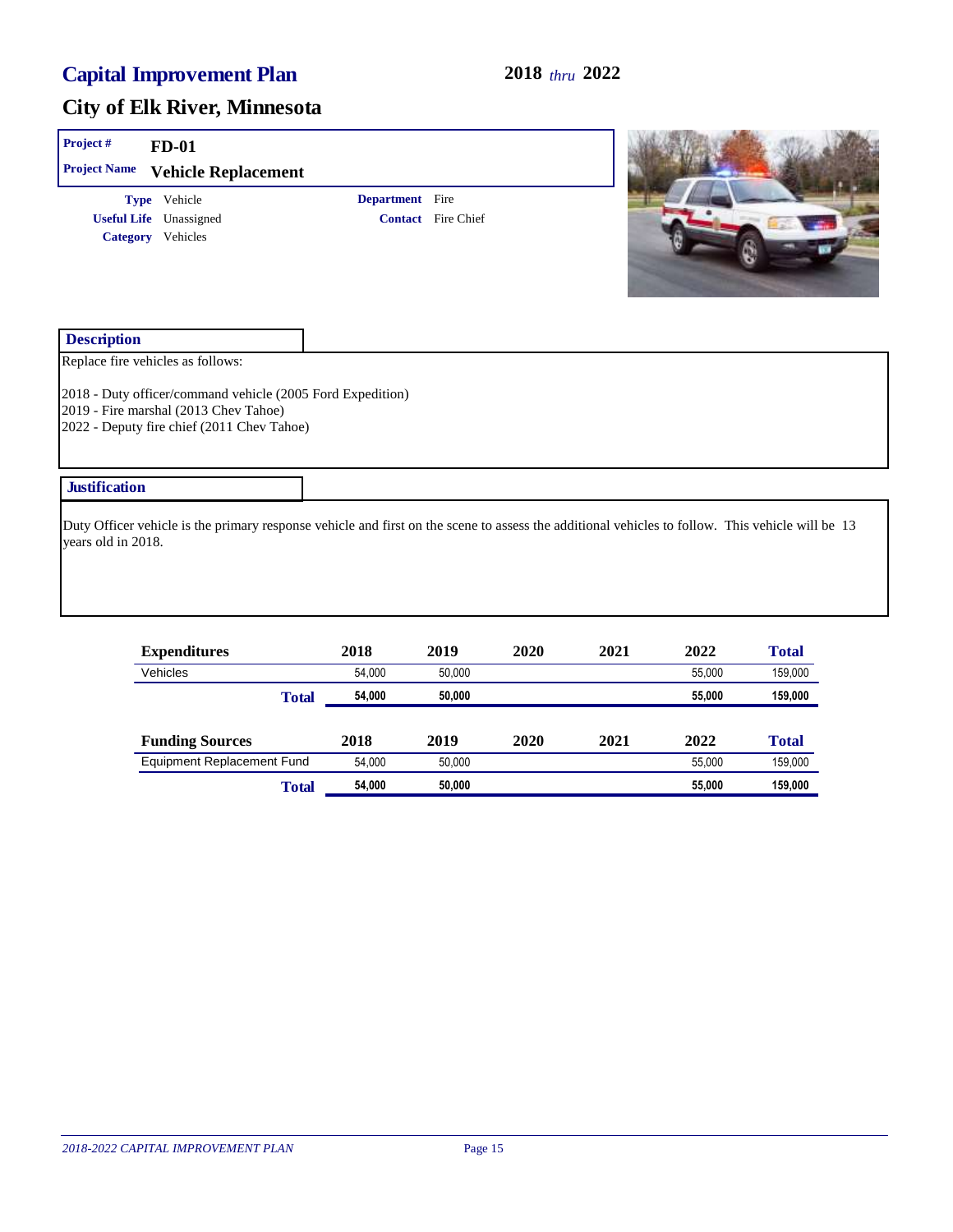| Project#                    | $FD-02$                                                                                                                                         |                        |                           |      |      |      |              |
|-----------------------------|-------------------------------------------------------------------------------------------------------------------------------------------------|------------------------|---------------------------|------|------|------|--------------|
| <b>Project Name</b>         | <b>Fire Truck Replacement - Grass Rigs</b>                                                                                                      |                        |                           |      |      |      |              |
|                             | Type Vehicle                                                                                                                                    | <b>Department</b> Fire |                           |      |      |      |              |
| <b>Useful Life</b> 15 years |                                                                                                                                                 |                        | <b>Contact</b> Fire Chief |      |      |      |              |
|                             | Category Vehicles                                                                                                                               |                        |                           |      |      |      |              |
| <b>Description</b>          |                                                                                                                                                 |                        |                           |      |      |      |              |
|                             | Grass Rig replacements as follows:                                                                                                              |                        |                           |      |      |      |              |
|                             | 2020 - Grass Rig 3 (2004 Ford F350)                                                                                                             |                        |                           |      |      |      |              |
|                             | 2022 - Grass Rig 4 (2006 Ford F350)                                                                                                             |                        |                           |      |      |      |              |
| <b>Justification</b>        |                                                                                                                                                 |                        |                           |      |      |      |              |
|                             | The grass rigs are 4X4 1-ton vehicles that are used during emergency response for various responses besides grass fires. The emergency response |                        |                           |      |      |      |              |
|                             | and safety become a factor during the expected life of the vehicles.                                                                            |                        |                           |      |      |      |              |
|                             |                                                                                                                                                 |                        |                           |      |      |      |              |
|                             |                                                                                                                                                 |                        |                           |      |      |      |              |
|                             |                                                                                                                                                 |                        |                           |      |      |      |              |
|                             |                                                                                                                                                 |                        |                           |      |      |      |              |
|                             | <b>Expenditures</b>                                                                                                                             | 2018                   | 2019                      | 2020 | 2021 | 2022 | <b>Total</b> |

| <b>Expenditures</b>        |       | 2010 | 201Y   | ZUZU   | 2021    | 2022   | 1 otal       |  |
|----------------------------|-------|------|--------|--------|---------|--------|--------------|--|
| Vehicles                   |       |      |        | 52.000 |         | 52.000 | 104,000      |  |
| <b>Total</b>               |       |      | 52.000 | 52,000 | 104,000 |        |              |  |
| <b>Funding Sources</b>     |       | 2018 | 2019   | 2020   | 2021    | 2022   | <b>Total</b> |  |
| Equipment Replacement Fund |       |      |        | 52.000 |         | 52.000 | 104,000      |  |
|                            | Total |      |        | 52,000 |         | 52,000 | 104,000      |  |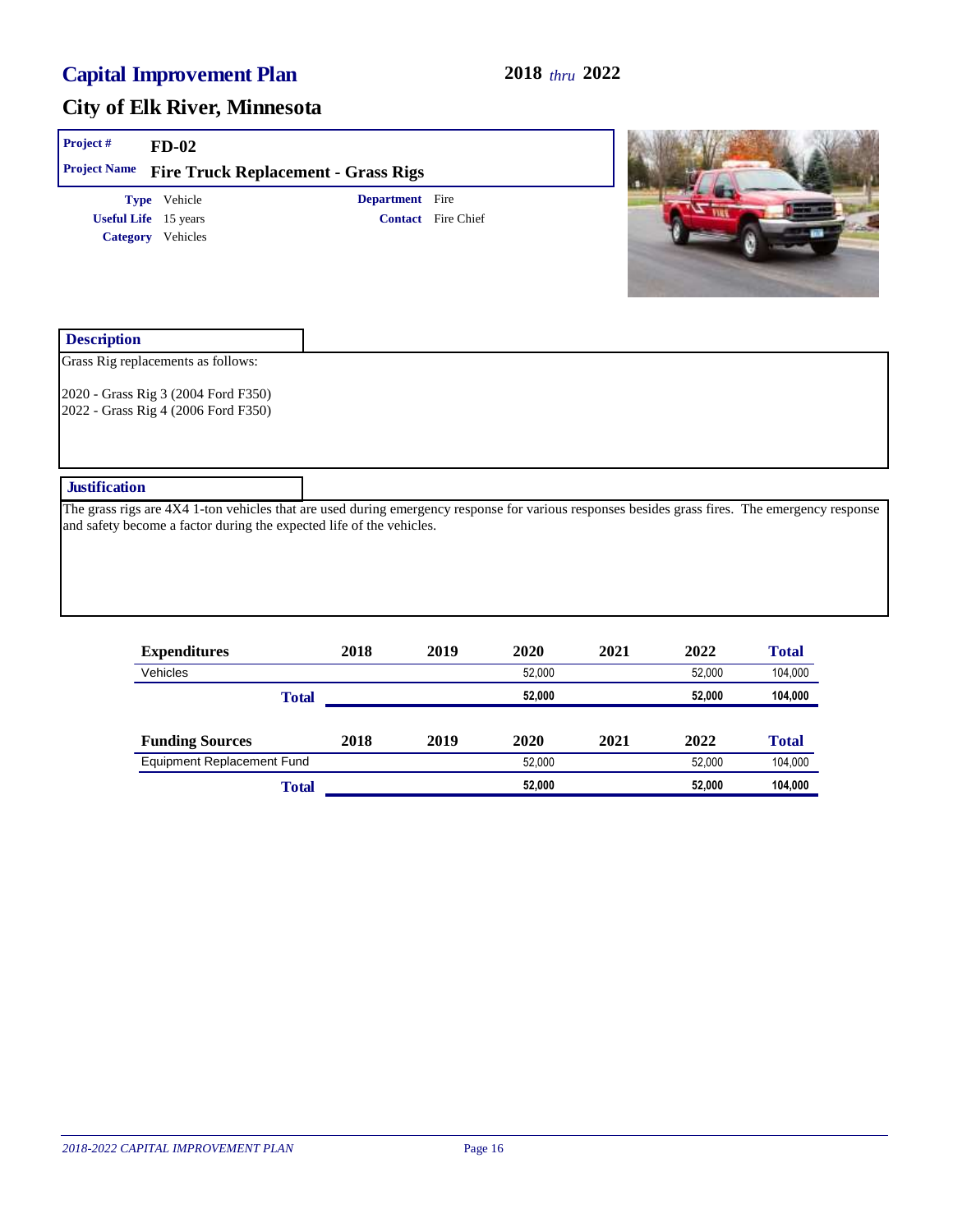| Project#                                     | $FD-03$                                 |                 |                           |  |
|----------------------------------------------|-----------------------------------------|-----------------|---------------------------|--|
| <b>Project Name</b>                          | <b>Fire Truck Replacement - Engines</b> |                 |                           |  |
|                                              | Type Vehicle                            | Department Fire |                           |  |
|                                              | <b>Useful Life</b> 20 years             |                 | <b>Contact</b> Fire Chief |  |
|                                              | Category Vehicles                       |                 |                           |  |
| <b>Description</b>                           |                                         |                 |                           |  |
|                                              | Fire Engine replacements as follows:    |                 |                           |  |
| 2018 - 1997 Engine 1<br>2021 - 2001 Engine 3 |                                         |                 |                           |  |
| <b>Justification</b>                         |                                         |                 |                           |  |
|                                              | Primary front-line response units       |                 |                           |  |
|                                              |                                         |                 |                           |  |
|                                              |                                         |                 |                           |  |
|                                              |                                         |                 |                           |  |
|                                              |                                         |                 |                           |  |

| <b>Expenditures</b>        | 2018    | 2019 | 2020 | 2021    | 2022 | <b>Total</b> |
|----------------------------|---------|------|------|---------|------|--------------|
| Vehicles                   | 585.000 |      |      | 550.000 |      | 1.135.000    |
| <b>Total</b>               | 585.000 |      |      | 550.000 |      | 1,135,000    |
| <b>Funding Sources</b>     | 2018    | 2019 | 2020 | 2021    | 2022 | <b>Total</b> |
| Equipment Replacement Fund | 585.000 |      |      | 550.000 |      | 1,135,000    |
| <b>Total</b>               | 585.000 |      |      | 550.000 |      | 1,135,000    |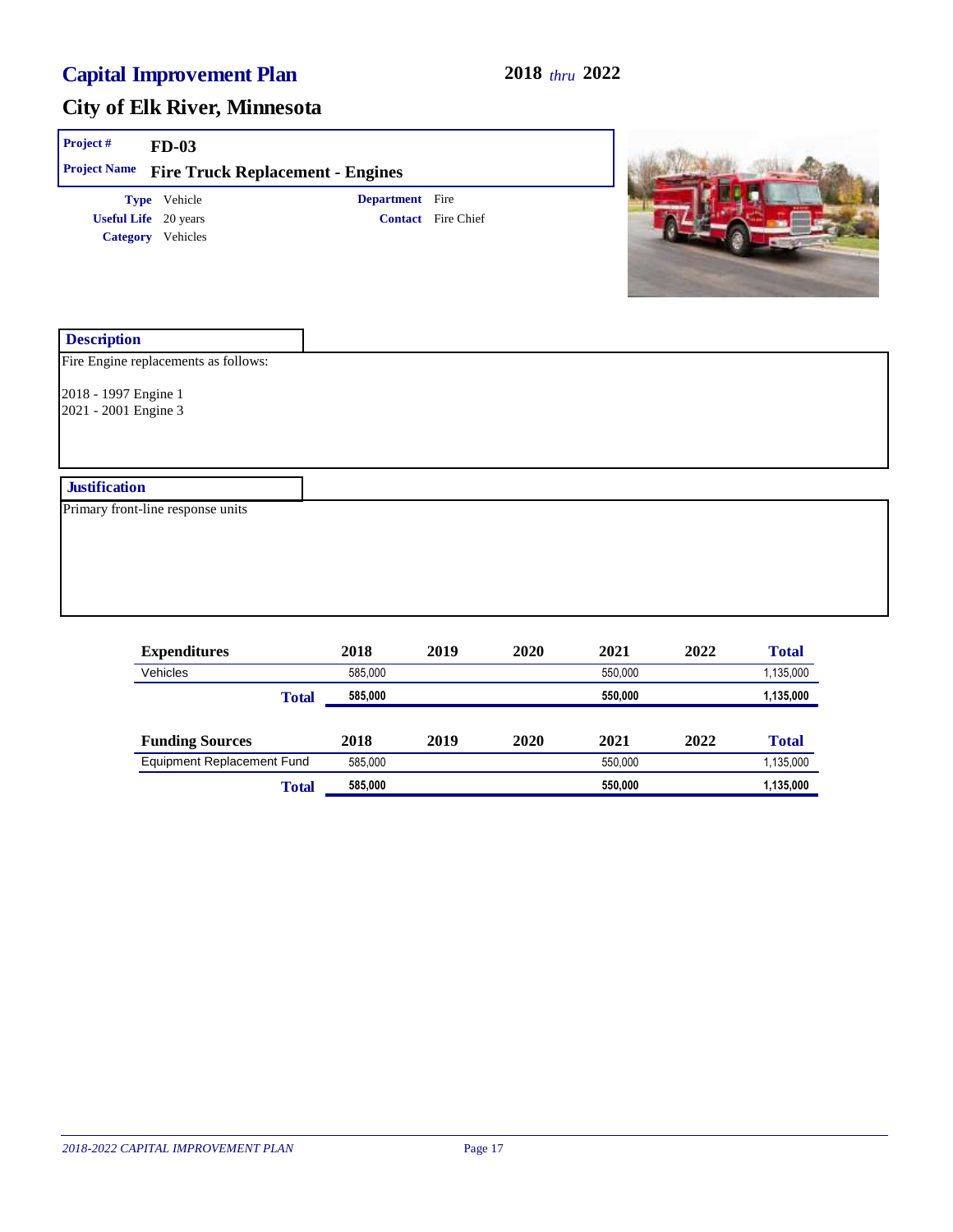| Project#                 | $FD-05$                                                                                                                                                                                                                                                                                                      |                        |                           |      |      |      |              |
|--------------------------|--------------------------------------------------------------------------------------------------------------------------------------------------------------------------------------------------------------------------------------------------------------------------------------------------------------|------------------------|---------------------------|------|------|------|--------------|
| <b>Project Name</b>      | <b>Fire Truck Replacement - Other</b>                                                                                                                                                                                                                                                                        |                        |                           |      |      |      |              |
|                          | Type Vehicle                                                                                                                                                                                                                                                                                                 | <b>Department</b> Fire |                           |      |      |      |              |
|                          | <b>Useful Life</b> Unassigned                                                                                                                                                                                                                                                                                |                        | <b>Contact</b> Fire Chief |      |      |      |              |
|                          | Category Vehicles                                                                                                                                                                                                                                                                                            |                        |                           |      |      |      |              |
| <b>Description</b>       |                                                                                                                                                                                                                                                                                                              |                        |                           |      |      |      |              |
|                          | Other Fire Truck replacement as follows:                                                                                                                                                                                                                                                                     |                        |                           |      |      |      |              |
|                          | 2019 - Replace 1999 Ford LT9500 Sterling (Tender 1)<br>2019 - Replace 2002 Ford F350 (Utility 1)                                                                                                                                                                                                             |                        |                           |      |      |      |              |
| <b>Justification</b>     |                                                                                                                                                                                                                                                                                                              |                        |                           |      |      |      |              |
| at Station 1 on Jackson. | With 66 square mile coverage area, much of which is non-hydrated areas this tender 1 is our largest at 3,000 gallons. Water is critical for tactical<br>mission success and rural fires usually require multiple tenders running water to the fire scene. We have a tender in each station, tender 1 located |                        |                           |      |      |      |              |
|                          | <b>Expenditures</b>                                                                                                                                                                                                                                                                                          | 2018                   | 2019                      | 2020 | 2021 | 2022 | <b>Total</b> |

| <b>Expension</b> to               |       | -    |         | - - - |      | ---- | a v um       |
|-----------------------------------|-------|------|---------|-------|------|------|--------------|
| Vehicles                          |       |      | 290.000 |       |      |      | 290,000      |
|                                   | Total |      | 290.000 |       |      |      | 290,000      |
| <b>Funding Sources</b>            |       | 2018 | 2019    | 2020  | 2021 | 2022 | <b>Total</b> |
| <b>Equipment Replacement Fund</b> |       |      | 290.000 |       |      |      | 290,000      |
|                                   | Total |      | 290.000 |       |      |      | 290,000      |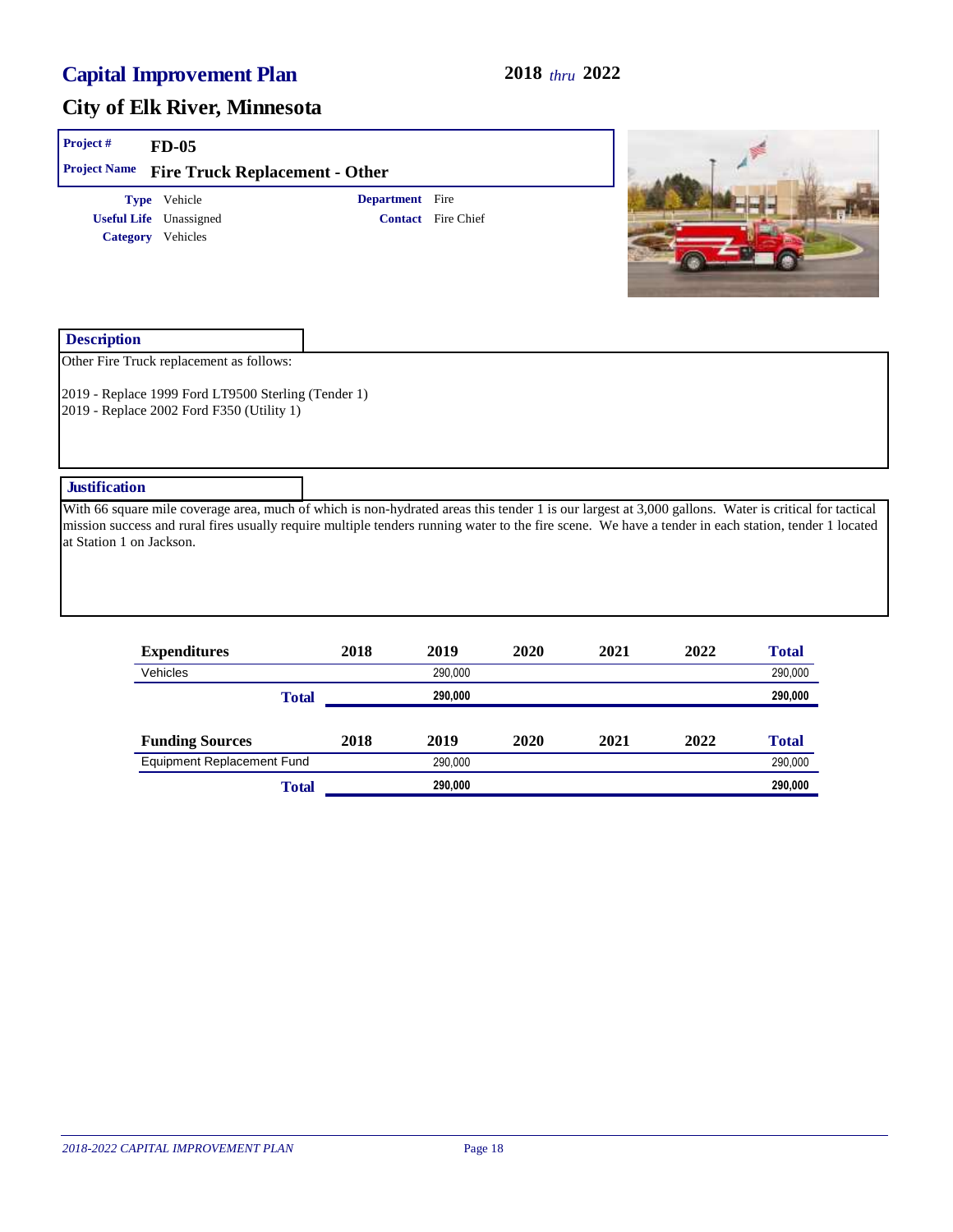| Project#             | $FD-07$                                  |                        |                           |  |
|----------------------|------------------------------------------|------------------------|---------------------------|--|
| <b>Project Name</b>  | <b>Fire Department - Other equipment</b> |                        |                           |  |
|                      | Type Equipment                           | <b>Department</b> Fire |                           |  |
|                      | <b>Useful Life</b> Unassigned            |                        | <b>Contact</b> Fire Chief |  |
|                      | Category Equipment                       |                        |                           |  |
| <b>Description</b>   |                                          |                        |                           |  |
|                      | 2020 - Replace 2004 Polaris UTV          |                        |                           |  |
| <b>Justification</b> |                                          |                        |                           |  |
|                      |                                          |                        |                           |  |

| <b>Expenditures</b>               | 2018         | 2019 | 2020   | 2021 | 2022 | <b>Total</b> |
|-----------------------------------|--------------|------|--------|------|------|--------------|
| Equipment                         |              |      | 15.000 |      |      | 15,000       |
|                                   | <b>Total</b> |      | 15,000 |      |      | 15,000       |
|                                   |              |      |        |      |      |              |
| <b>Funding Sources</b>            | 2018         | 2019 | 2020   | 2021 | 2022 | <b>Total</b> |
| <b>Equipment Replacement Fund</b> |              |      | 15.000 |      |      | 15,000       |
|                                   | <b>Total</b> |      | 15.000 |      |      | 15,000       |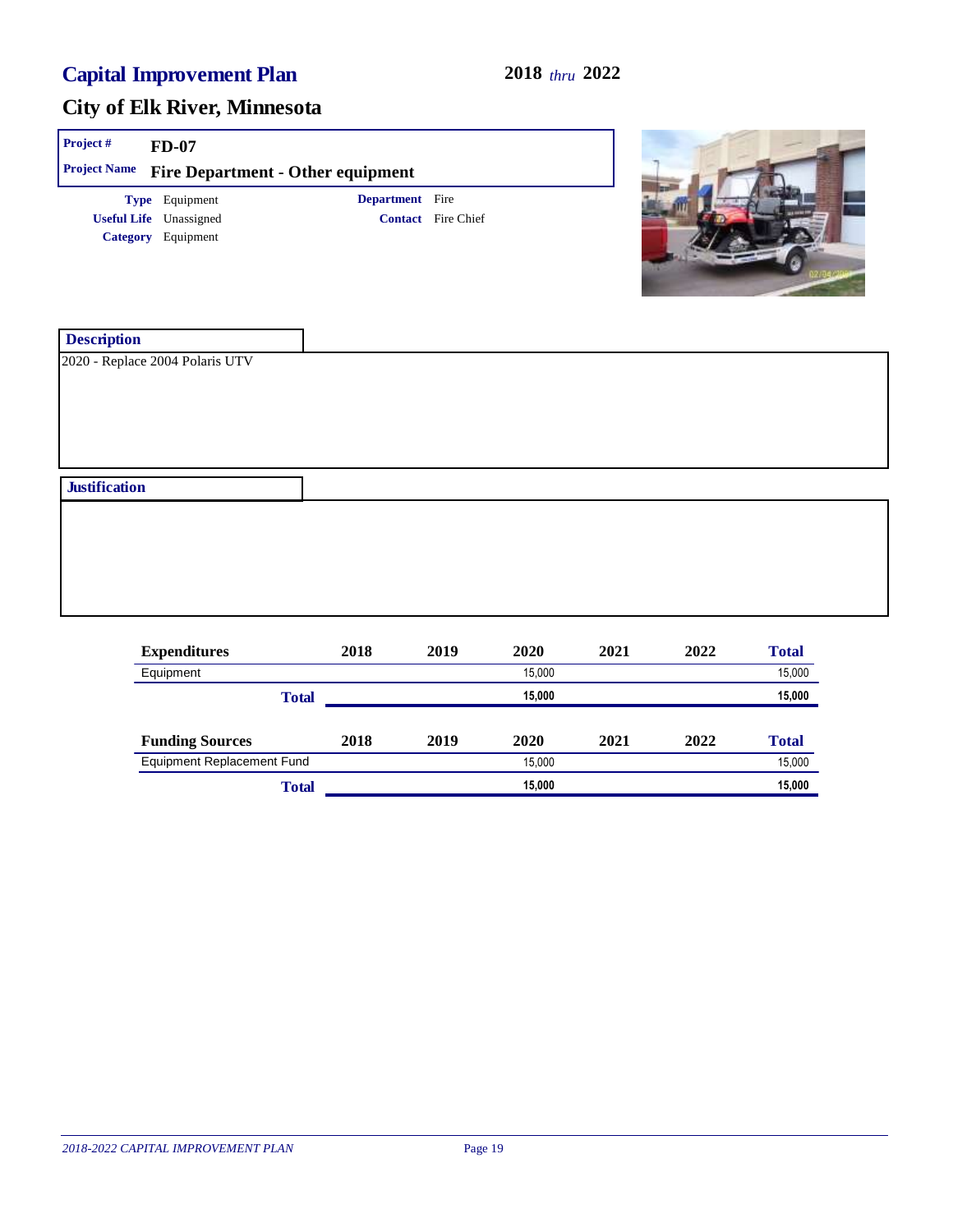| Project#             | $FD-10$                                                  |                 |                           |                                                                                                                                                      |
|----------------------|----------------------------------------------------------|-----------------|---------------------------|------------------------------------------------------------------------------------------------------------------------------------------------------|
| <b>Project Name</b>  | <b>Fire Department Equipment</b>                         |                 |                           |                                                                                                                                                      |
|                      | Type Equipment                                           | Department Fire |                           |                                                                                                                                                      |
|                      | <b>Useful Life</b> Unassigned                            |                 | <b>Contact</b> Fire Chief |                                                                                                                                                      |
|                      | Category Equipment                                       |                 |                           |                                                                                                                                                      |
|                      |                                                          |                 |                           |                                                                                                                                                      |
|                      |                                                          |                 |                           |                                                                                                                                                      |
|                      |                                                          |                 |                           |                                                                                                                                                      |
|                      |                                                          |                 |                           |                                                                                                                                                      |
| <b>Description</b>   |                                                          |                 |                           |                                                                                                                                                      |
|                      | Turnout gear extractor and dryer for Fire Station #2     |                 |                           |                                                                                                                                                      |
|                      |                                                          |                 |                           |                                                                                                                                                      |
|                      |                                                          |                 |                           |                                                                                                                                                      |
|                      |                                                          |                 |                           |                                                                                                                                                      |
|                      |                                                          |                 |                           |                                                                                                                                                      |
|                      |                                                          |                 |                           |                                                                                                                                                      |
| <b>Justification</b> |                                                          |                 |                           |                                                                                                                                                      |
|                      |                                                          |                 |                           | Due to the toxins that contaminate the personal protective clothing of firefighters and the connection to a variety of cancers, keeping turnout gear |
|                      | clean ensures the health and safety of the firefighters. |                 |                           |                                                                                                                                                      |
|                      |                                                          |                 |                           |                                                                                                                                                      |
|                      |                                                          |                 |                           |                                                                                                                                                      |
|                      |                                                          |                 |                           |                                                                                                                                                      |
|                      |                                                          |                 |                           |                                                                                                                                                      |
|                      |                                                          |                 |                           |                                                                                                                                                      |
|                      |                                                          |                 |                           |                                                                                                                                                      |

| <b>Expenditures</b>           |              | 2018   | 2019 | 2020 | 2021 | 2022 | <b>Total</b> |
|-------------------------------|--------------|--------|------|------|------|------|--------------|
| Equipment                     |              | 20.000 |      |      |      |      | 20,000       |
|                               | Total        | 20.000 |      |      |      |      | 20,000       |
|                               |              |        |      |      |      |      |              |
| <b>Funding Sources</b>        |              | 2018   | 2019 | 2020 | 2021 | 2022 | <b>Total</b> |
| <b>Capital Outlay Reserve</b> |              | 20.000 |      |      |      |      | 20,000       |
|                               | <b>Total</b> | 20,000 |      |      |      |      | 20,000       |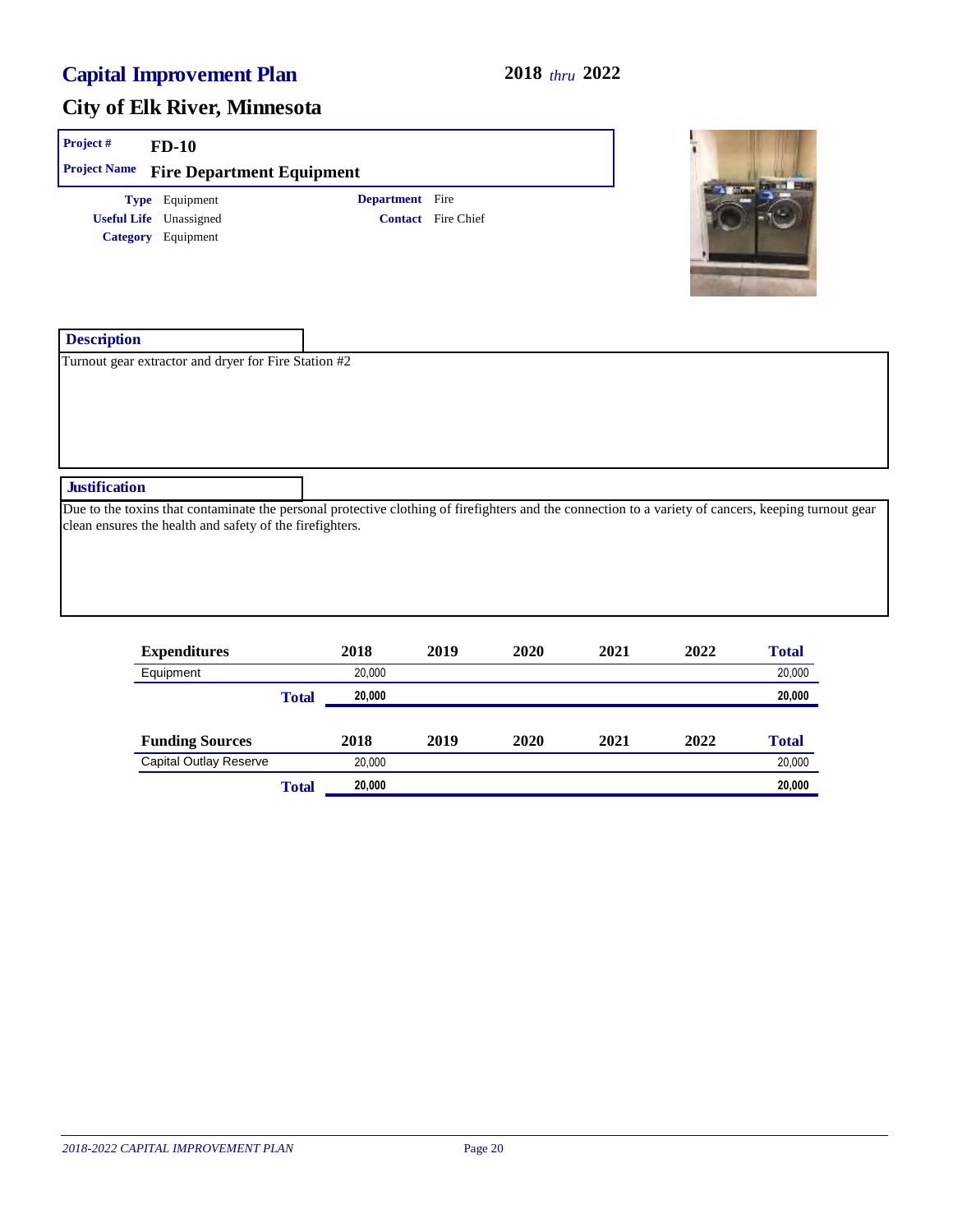| Project#                                           | $FS-02$                                                                                                                                     |                                 |                           |      |      |      |              |
|----------------------------------------------------|---------------------------------------------------------------------------------------------------------------------------------------------|---------------------------------|---------------------------|------|------|------|--------------|
| <b>Project Name</b>                                | <b>Fire Station #2</b>                                                                                                                      |                                 |                           |      |      |      |              |
|                                                    | Type Building                                                                                                                               | <b>Department</b> Fire Stations |                           |      |      |      |              |
|                                                    | <b>Useful Life</b> 20 years                                                                                                                 |                                 | <b>Contact</b> Fire Chief |      |      |      |              |
|                                                    | <b>Category</b> Buildings                                                                                                                   |                                 |                           |      |      |      |              |
| <b>Description</b><br>Expansion of Fire Station #2 |                                                                                                                                             |                                 |                           |      |      |      |              |
|                                                    |                                                                                                                                             |                                 |                           |      |      |      |              |
| <b>Justification</b>                               |                                                                                                                                             |                                 |                           |      |      |      |              |
| program.                                           | Additional space for gear, equipment and personnel decontamination and renovate the training room to accommodate for growth in the training |                                 |                           |      |      |      |              |
|                                                    | <b>Expenditures</b>                                                                                                                         | 2018                            | 2019                      | 2020 | 2021 | 2022 | <b>Total</b> |

|                              |      |      |         |      |      | Total                            |
|------------------------------|------|------|---------|------|------|----------------------------------|
|                              |      |      | 900,000 |      |      | 900,000                          |
| <b>Total</b>                 |      |      | 900,000 |      |      | 900,000                          |
|                              |      |      |         |      |      |                                  |
|                              | 2018 | 2019 | 2020    | 2021 | 2022 | <b>Total</b>                     |
| Government Buildings Reserve |      |      | 900.000 |      |      | 900,000                          |
|                              |      |      |         |      |      | 900,000                          |
|                              |      | 2018 | 2019    | 2020 |      | 2021<br>2022<br>900,000<br>Total |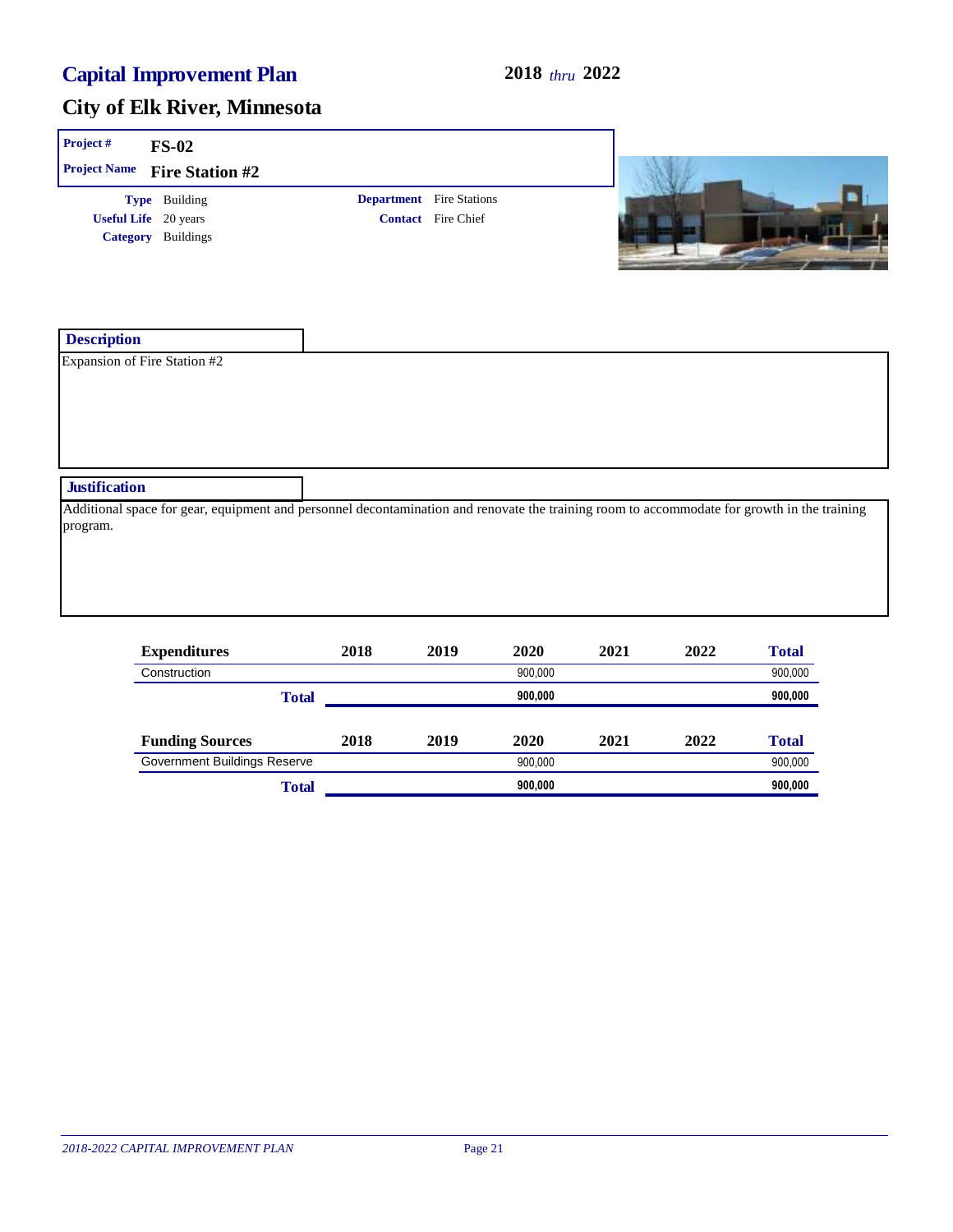| Project#                                                           | <b>FS-03</b>                                                                                                          |                                                              |              |      |                                                          | <b>Battery</b> |
|--------------------------------------------------------------------|-----------------------------------------------------------------------------------------------------------------------|--------------------------------------------------------------|--------------|------|----------------------------------------------------------|----------------|
| <b>Project Name</b>                                                | <b>Fire Station #3</b>                                                                                                |                                                              |              |      |                                                          |                |
| Type Building<br><b>Useful Life</b> 50 years<br>Category Buildings |                                                                                                                       | <b>Department</b> Fire Stations<br><b>Contact</b> Fire Chief |              |      |                                                          |                |
| <b>Description</b>                                                 |                                                                                                                       |                                                              |              |      | Notacoldal East Middlese Situ can Citie Daymed Present's |                |
|                                                                    | Construct Fire Station #3 to decrease call time for eastern part of City.                                             |                                                              |              |      |                                                          |                |
| <b>Justification</b>                                               |                                                                                                                       |                                                              |              |      |                                                          |                |
|                                                                    | Based on current population growth, a station will be needed in the eastern area as an enhancement for response time. |                                                              |              |      |                                                          |                |
|                                                                    | <b>Expenditures</b>                                                                                                   | 2018                                                         | 2020<br>2019 | 2021 | 2022                                                     | <b>Total</b>   |

| <b>Experientifies</b>        |              | 4010 | 4V17 | ZUZU | 4V41      | 4044 | Total        |
|------------------------------|--------------|------|------|------|-----------|------|--------------|
| Equipment                    |              |      |      |      | 1,000,000 |      | 1,000,000    |
| <b>Buildings</b>             |              |      |      |      | 4,000,000 |      | 4,000,000    |
|                              | <b>Total</b> |      |      |      | 5,000,000 |      | 5,000,000    |
|                              |              |      |      |      |           |      |              |
| <b>Funding Sources</b>       |              | 2018 | 2019 | 2020 | 2021      | 2022 | <b>Total</b> |
| Government Buildings Reserve |              |      |      |      | 5,000,000 |      | 5,000,000    |
|                              | <b>Total</b> |      |      |      | 5,000,000 |      | 5,000,000    |
|                              |              |      |      |      |           |      |              |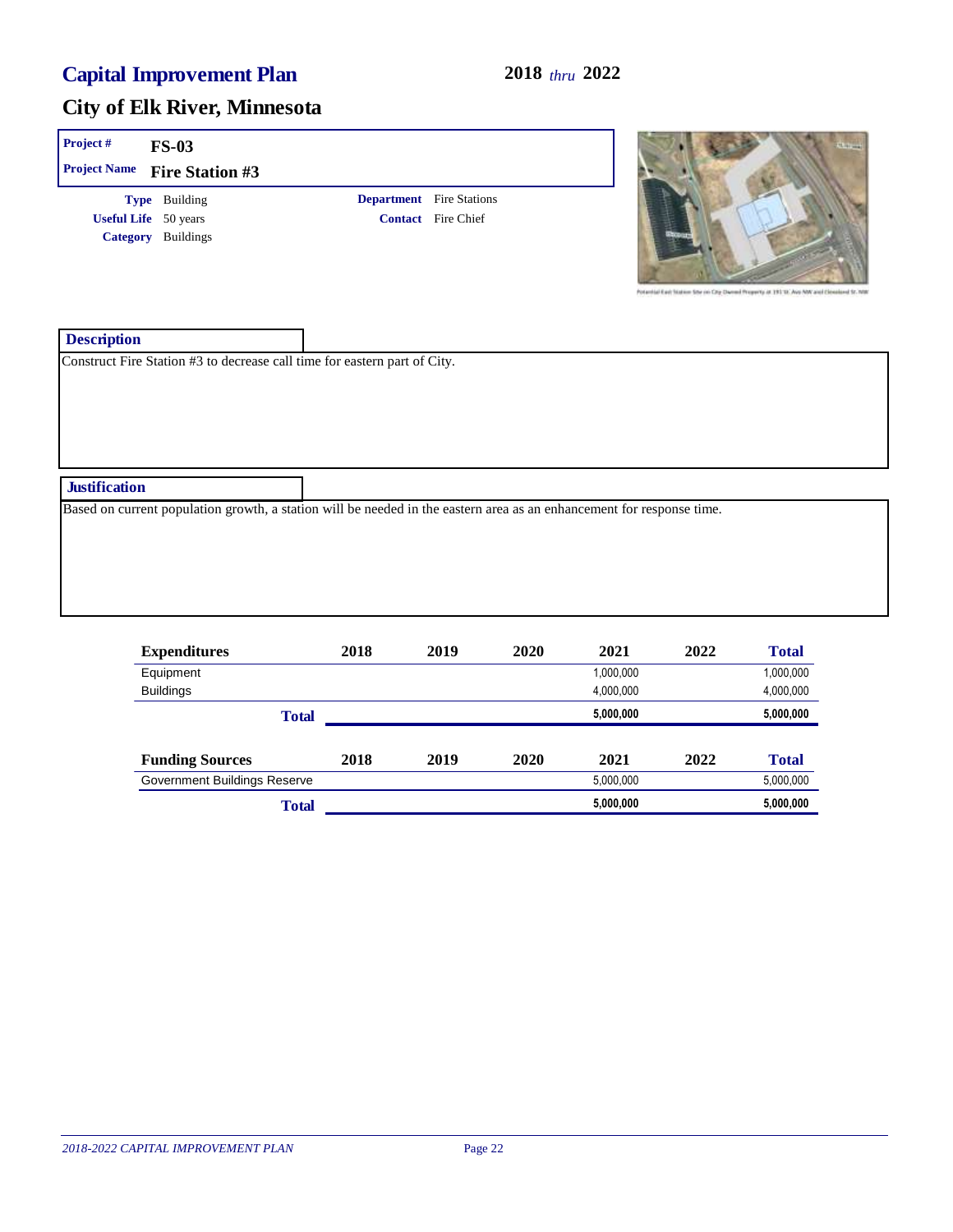| Project#                   | $IA-03$                                                                 |                      |                                  |                                                                                                                                                      |
|----------------------------|-------------------------------------------------------------------------|----------------------|----------------------------------|------------------------------------------------------------------------------------------------------------------------------------------------------|
| <b>Project Name</b>        | Ice Arena - Equipment                                                   |                      |                                  |                                                                                                                                                      |
| <b>Useful Life</b> 7 years | Type Equipment<br>Category Equipment                                    | Department Ice Arena | <b>Contact</b> Ice Arena Manager | zumann                                                                                                                                               |
| <b>Description</b>         |                                                                         |                      |                                  |                                                                                                                                                      |
|                            | 2019 - Floor scrubber - \$10,000                                        |                      |                                  |                                                                                                                                                      |
|                            | 2020 - Replace 2008 Zamboni                                             |                      |                                  |                                                                                                                                                      |
| <b>Justification</b>       |                                                                         |                      |                                  |                                                                                                                                                      |
|                            | cleaning as well as it used to and it seems to break on a weekly basis. |                      |                                  | The existing floor scrubber is over ten years old and has had many of its parts replaced several times. The scrubber is to the point where it is not |

| <b>Expenditures</b>    |              | 2018 | 2019   | 2020    | 2021 | 2022 | <b>Total</b> |
|------------------------|--------------|------|--------|---------|------|------|--------------|
| Equipment              |              |      | 10.000 | 120.000 |      |      | 130,000      |
|                        | <b>Total</b> |      | 10.000 | 120.000 |      |      | 130,000      |
| <b>Funding Sources</b> |              | 2018 | 2019   | 2020    | 2021 | 2022 | <b>Total</b> |
| Ice Arena              |              |      | 10.000 | 120.000 |      |      | 130,000      |
|                        | <b>Total</b> |      | 10.000 | 120.000 |      |      | 130,000      |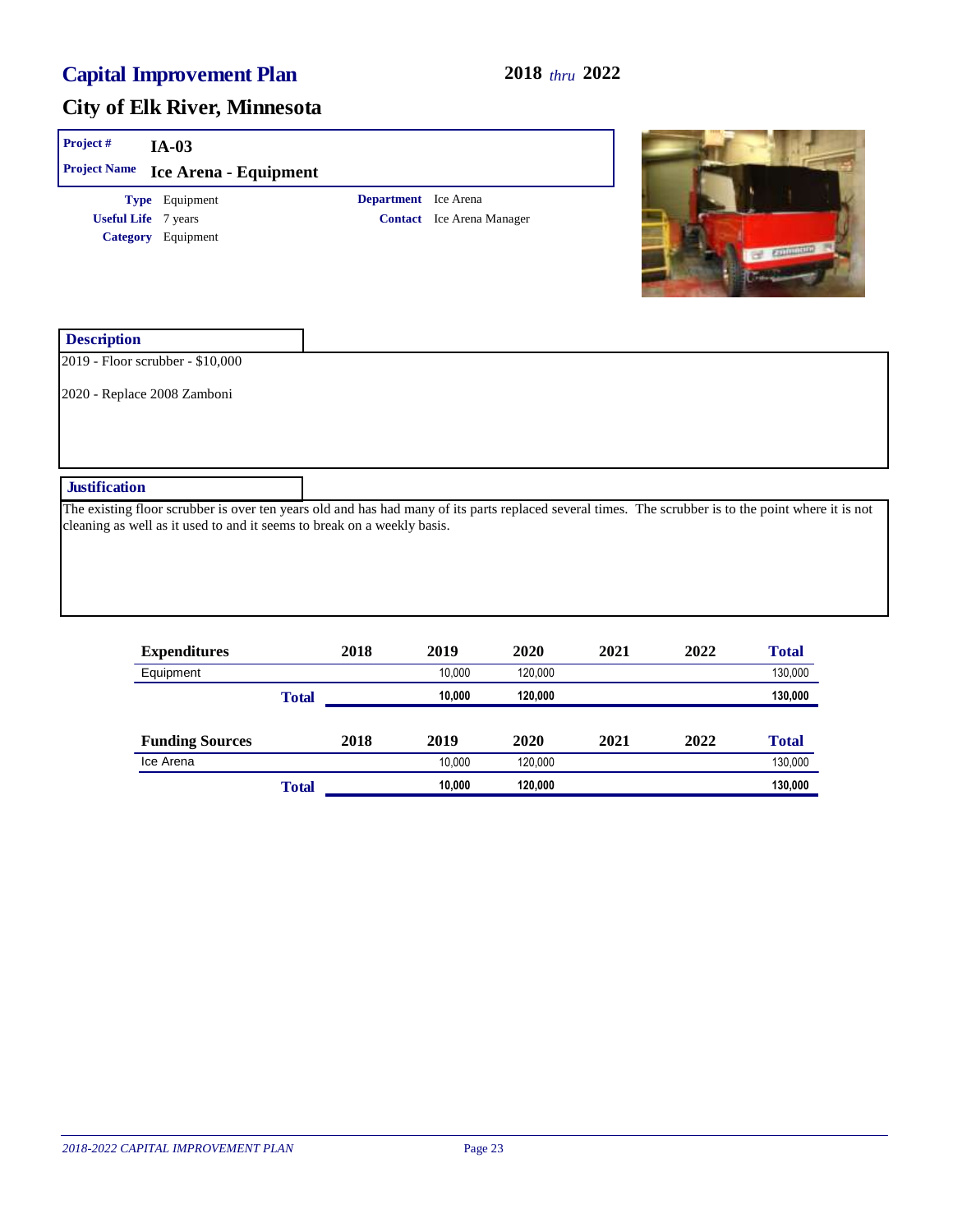#### **City of Elk River, Minnesota**

#### **Project # II-00 Useful Life** 25 years **Project Name Line Avenue Improvements Category** Street Construction **Type** Infrastructure **Contact** Engineer **Department** Infrastructure Improvements



| <b>Description</b>                                                            |                                                                                                                                    |
|-------------------------------------------------------------------------------|------------------------------------------------------------------------------------------------------------------------------------|
| Design and implement improvements to cul-de-sac Line Avenue north of Main St. |                                                                                                                                    |
|                                                                               |                                                                                                                                    |
|                                                                               |                                                                                                                                    |
|                                                                               |                                                                                                                                    |
|                                                                               |                                                                                                                                    |
|                                                                               |                                                                                                                                    |
| <b>Justification</b>                                                          |                                                                                                                                    |
|                                                                               | This proposed enhancement project is being considered to improve traffic flow and safety of the transportation system in the area. |
|                                                                               |                                                                                                                                    |
|                                                                               |                                                                                                                                    |
|                                                                               |                                                                                                                                    |
|                                                                               |                                                                                                                                    |

| <b>Expenditures</b>                   | 2018    | 2019 | <b>2020</b> | 2021 | 2022 | <b>Total</b> |
|---------------------------------------|---------|------|-------------|------|------|--------------|
| Design/Construction                   | 700,000 |      |             |      |      | 700,000      |
| <b>Total</b>                          | 700,000 |      |             |      |      | 700,000      |
|                                       |         |      |             |      |      |              |
| <b>Funding Sources</b>                | 2018    | 2019 | 2020        | 2021 | 2022 | <b>Total</b> |
| Pavement Management Fund              | 225,000 |      |             |      |      | 225,000      |
| Storm Water                           | 75,000  |      |             |      |      | 75,000       |
| Street/Capital Improvement<br>Reserve | 400.000 |      |             |      |      | 400,000      |
| <b>Total</b>                          | 700,000 |      |             |      |      | 700,000      |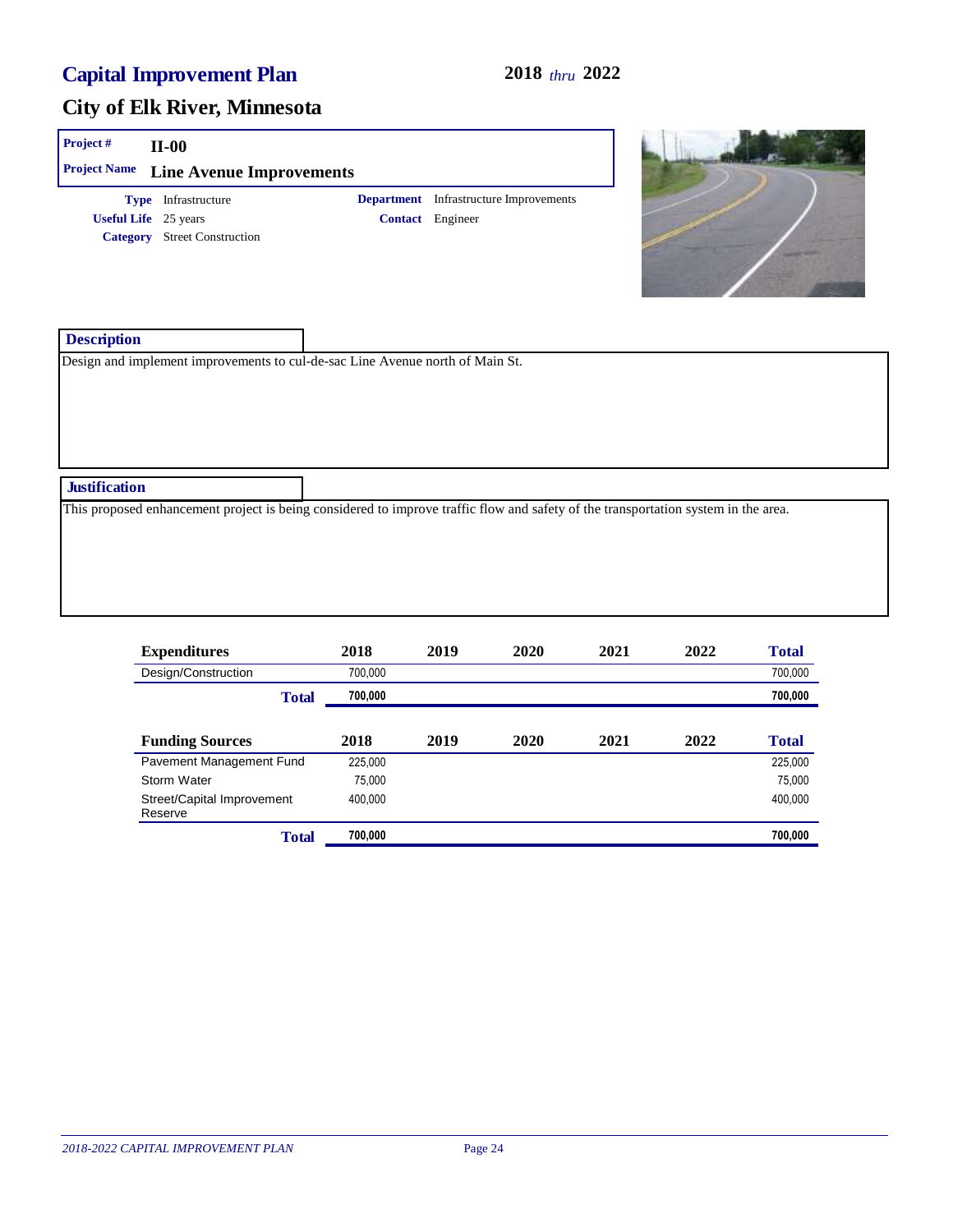| Project#                               | $II-33$                                                                                                                                            |             |                                                                                  |  |
|----------------------------------------|----------------------------------------------------------------------------------------------------------------------------------------------------|-------------|----------------------------------------------------------------------------------|--|
| <b>Project Name</b>                    | <b>Intersection Improvements</b>                                                                                                                   |             |                                                                                  |  |
|                                        | Type Improvement<br><b>Useful Life</b> 15 years<br>Category Landscaping/Boulevards                                                                 |             | <b>Department</b> Infrastructure Improvements<br><b>Contact</b> Planning Manager |  |
| <b>Description</b>                     |                                                                                                                                                    |             |                                                                                  |  |
|                                        | Improve major intersection with landscaping -<br>2018 - Jackson/TH 169, Proctor/TH 10 & 172st Ave/TH 10<br>2020 - School St/TH 169 & Main St/TH 10 |             |                                                                                  |  |
| <b>Justification</b>                   |                                                                                                                                                    |             |                                                                                  |  |
| <b>Beautification of intersections</b> |                                                                                                                                                    |             |                                                                                  |  |
|                                        | $\mathbf{E}$<br>124                                                                                                                                | <b>A010</b> |                                                                                  |  |

| <b>Expenditures</b>                   | 2018   | 2019 | 2020   | 2021 | 2022 | <b>Total</b> |
|---------------------------------------|--------|------|--------|------|------|--------------|
| Construction/Maintenance              | 30,000 |      | 40.000 |      |      | 70,000       |
| <b>Total</b>                          | 30,000 |      | 40,000 |      |      | 70,000       |
|                                       |        |      |        |      |      |              |
| <b>Funding Sources</b>                | 2018   | 2019 | 2020   | 2021 | 2022 | <b>Total</b> |
| Street/Capital Improvement<br>Reserve | 30.000 |      | 40.000 |      |      | 70,000       |
| <b>Total</b>                          | 30,000 |      | 40,000 |      |      | 70,000       |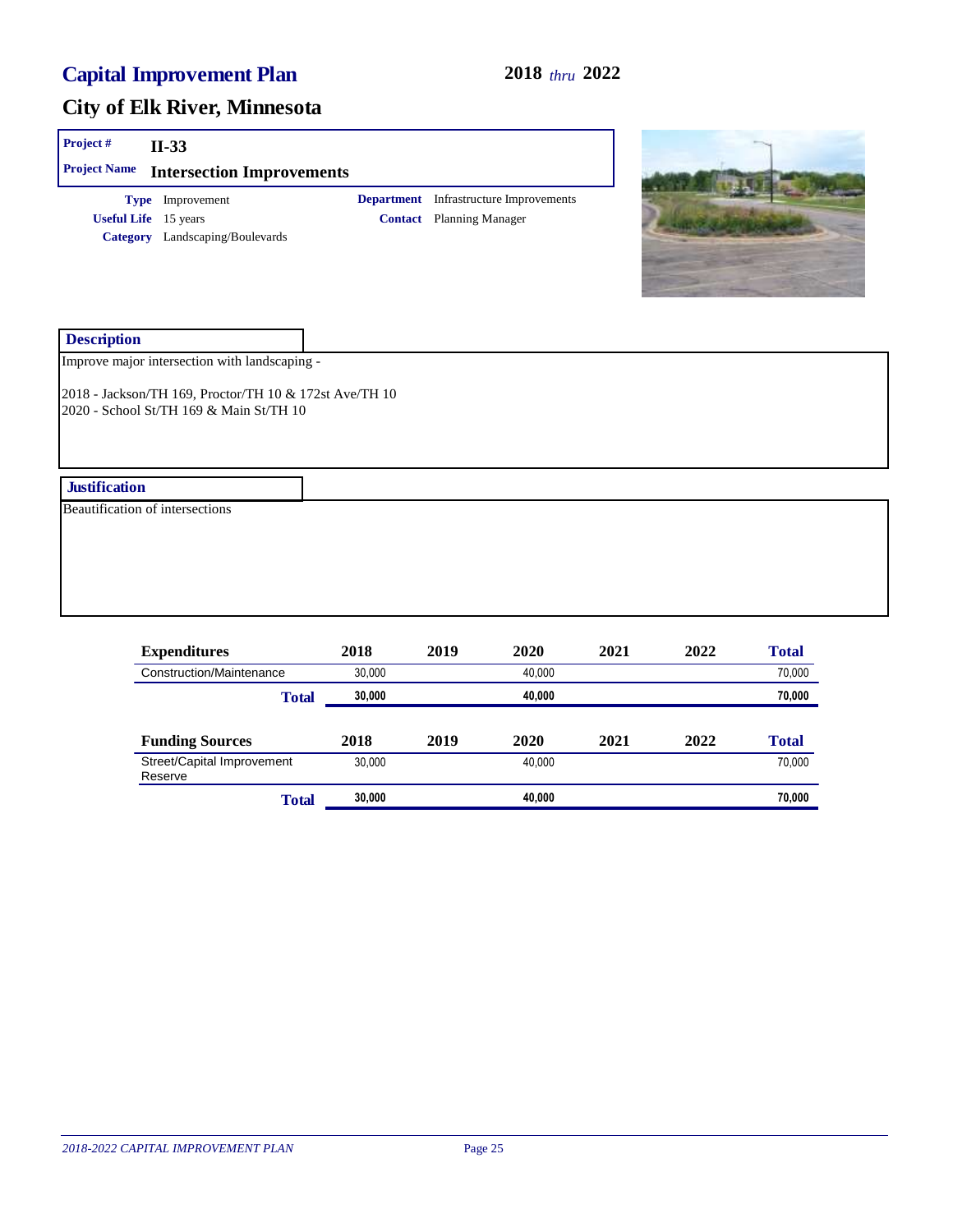#### **City of Elk River, Minnesota**

#### **Project # II-34 Useful Life** 25 years **Project Name Wayfinding Signage Category** Landscaping/Boulevards **Type** Improvement **Contact** City Clerk **Department** Infrastructure Improvements



| <b>Description</b>   |                                                                                                                                                                                                                           |
|----------------------|---------------------------------------------------------------------------------------------------------------------------------------------------------------------------------------------------------------------------|
|                      | The Wayfinding Master Plan is a blueprint for creating an easy to follow system of signs for entrance identification, directional signs for various<br>modes of transportation, parking, parks, interpretive, and kiosks. |
|                      |                                                                                                                                                                                                                           |
|                      |                                                                                                                                                                                                                           |
| <b>Justification</b> |                                                                                                                                                                                                                           |
|                      | Enhance overall brand of the community, establish identity, ease navigation, market city amenities, and promote economic development.                                                                                     |
|                      |                                                                                                                                                                                                                           |
|                      |                                                                                                                                                                                                                           |
|                      |                                                                                                                                                                                                                           |
|                      |                                                                                                                                                                                                                           |
|                      |                                                                                                                                                                                                                           |

| <b>Expenditures</b>      |              | 2018    | 2019    | 2020    | 2021 | 2022 | <b>Total</b> |
|--------------------------|--------------|---------|---------|---------|------|------|--------------|
| Construction/Maintenance |              | 200.000 | 200.000 | 200.000 |      |      | 600,000      |
|                          | <b>Total</b> | 200,000 | 200.000 | 200.000 |      |      | 600,000      |
| <b>Funding Sources</b>   |              | 2018    | 2019    | 2020    | 2021 | 2022 | <b>Total</b> |
| <b>GRE</b> reserve       |              | 200.000 | 200.000 | 200.000 |      |      | 600,000      |
|                          | <b>Total</b> | 200,000 | 200.000 | 200.000 |      |      | 600,000      |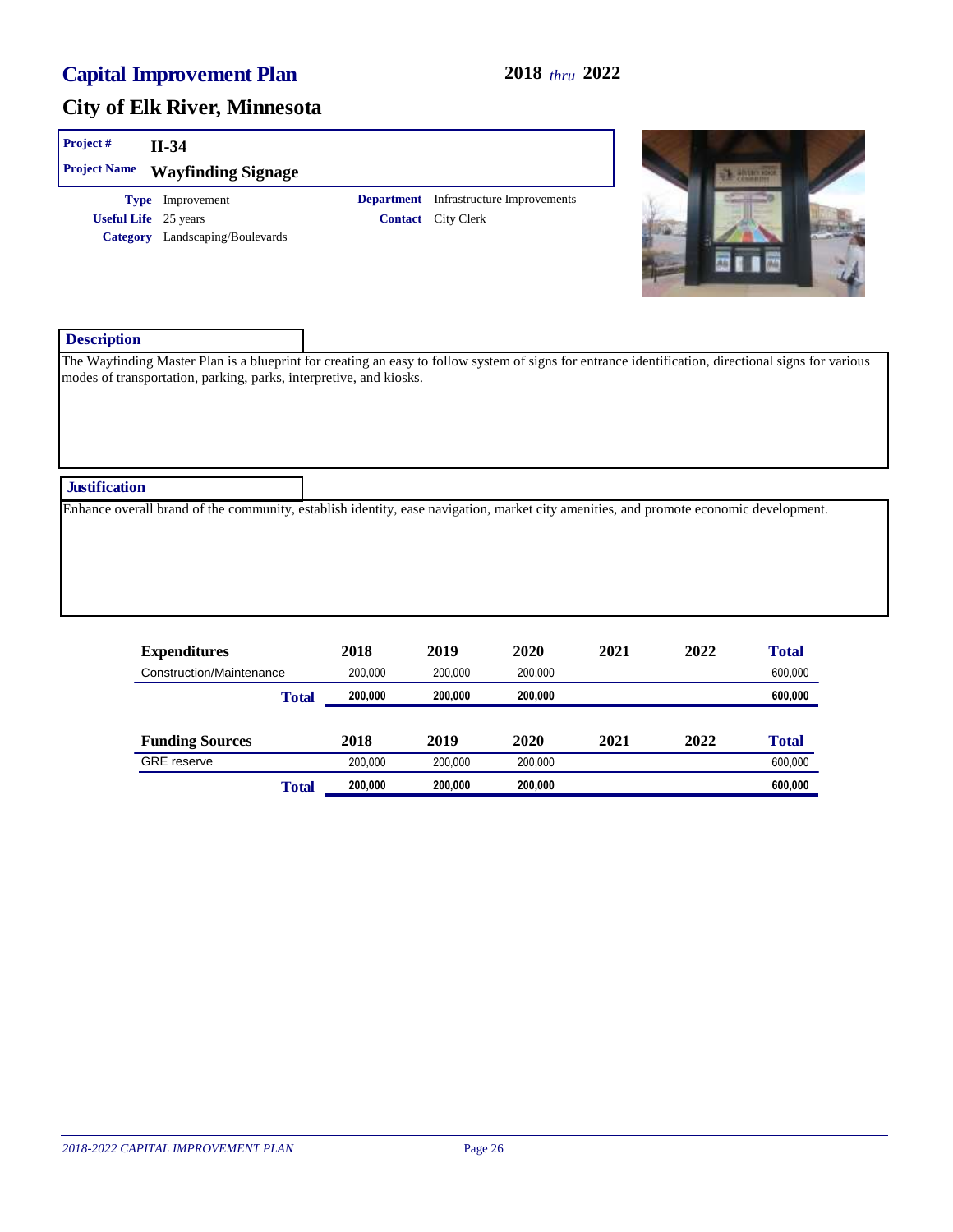| Project#             | $II-35$                                                                                                                                        |                  |                                 |                                               |      |      |                  |
|----------------------|------------------------------------------------------------------------------------------------------------------------------------------------|------------------|---------------------------------|-----------------------------------------------|------|------|------------------|
| <b>Project Name</b>  | <b>Boulevard Improvements</b>                                                                                                                  |                  |                                 |                                               |      |      |                  |
|                      | Type Improvement<br><b>Useful Life</b> 15 years<br>Category Landscaping/Boulevards                                                             |                  | <b>Contact</b> Planning Manager | <b>Department</b> Infrastructure Improvements |      |      |                  |
| <b>Description</b>   |                                                                                                                                                |                  |                                 |                                               |      |      |                  |
|                      | Several improvements to existing boulevards are planned:<br>Twin Lakes Road (north of 171st)<br>193rd (west of County Road 13, east of Xavier) |                  |                                 |                                               |      |      |                  |
| <b>Justification</b> |                                                                                                                                                |                  |                                 |                                               |      |      |                  |
|                      | To achieve beautification goal for boulevard improvements                                                                                      |                  |                                 |                                               |      |      |                  |
|                      | <b>Expenditures</b>                                                                                                                            | 2018             | 2019                            | 2020                                          | 2021 | 2022 | <b>Total</b>     |
|                      | Construction/Maintenance<br><b>Total</b>                                                                                                       | 80,000<br>80,000 |                                 |                                               |      |      | 80,000<br>80,000 |
|                      | <b>Funding Sources</b>                                                                                                                         | 2018             | 2019                            | 2020                                          | 2021 | 2022 | <b>Total</b>     |

| 80,000<br>80,000<br>Street/Capital Improvement<br>Reserve | <b>Total</b> | 80.000 | 80,000 |
|-----------------------------------------------------------|--------------|--------|--------|
|                                                           |              |        |        |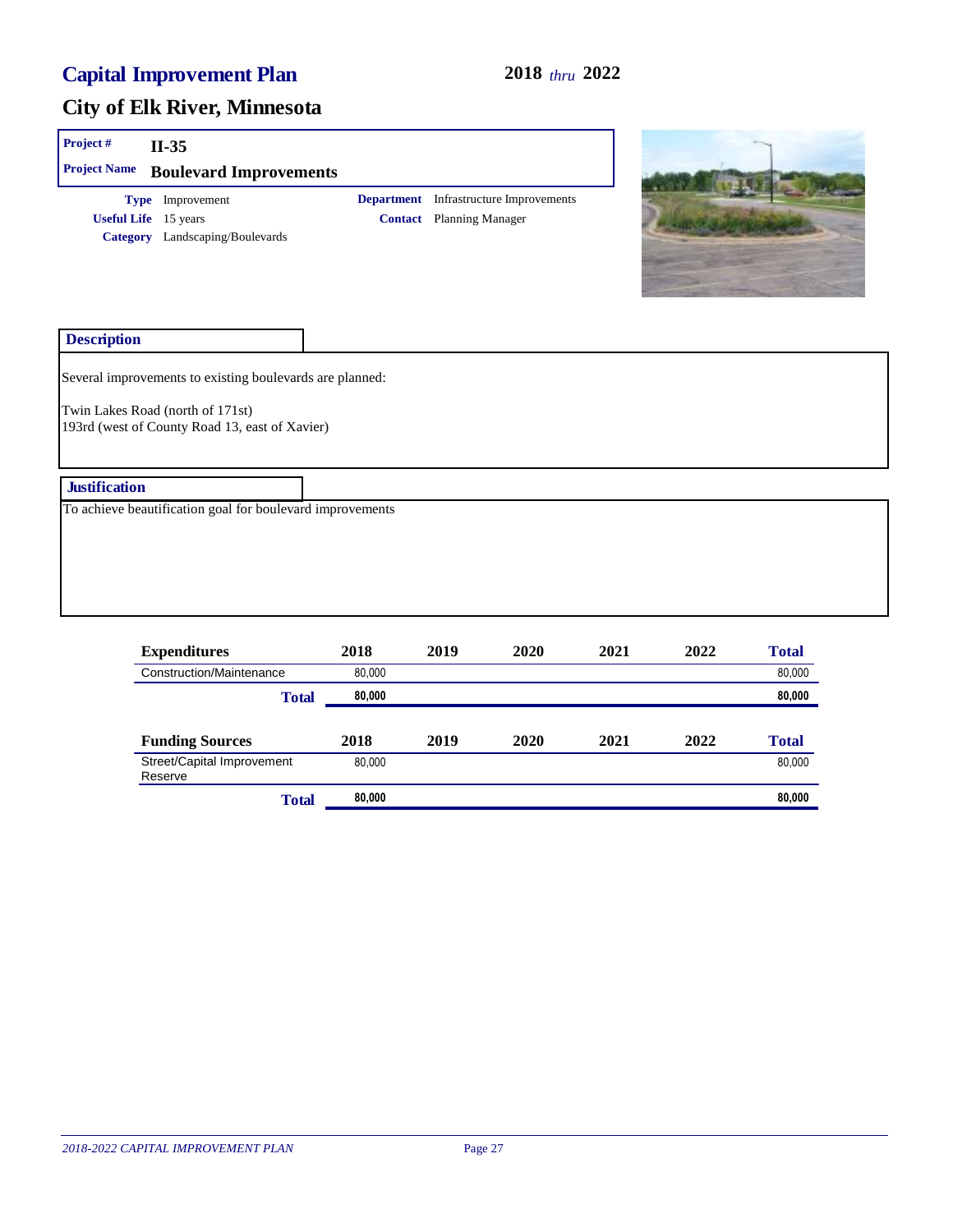#### **City of Elk River, Minnesota**

#### **Project # II-39**

| <b>Project Name Ouinn Ave/Proctor Rd connection</b> |                                     |  |                                               |  |  |  |  |
|-----------------------------------------------------|-------------------------------------|--|-----------------------------------------------|--|--|--|--|
|                                                     | <b>Type</b> Infrastructure          |  | <b>Department</b> Infrastructure Improvements |  |  |  |  |
| <b>Useful Life</b> 20 years                         |                                     |  | <b>Contact</b> Engineer                       |  |  |  |  |
|                                                     | <b>Category</b> Street Construction |  |                                               |  |  |  |  |



| <b>Description</b>          |                                                                                                                                        |
|-----------------------------|----------------------------------------------------------------------------------------------------------------------------------------|
|                             | Replacement of Quinn Avenue and construction of new connection between Quinn Ave and Proctor Rd (CSAH1) to replace 6th Street          |
|                             |                                                                                                                                        |
|                             |                                                                                                                                        |
|                             |                                                                                                                                        |
|                             |                                                                                                                                        |
|                             |                                                                                                                                        |
| <b>Justification</b>        |                                                                                                                                        |
| project of the entire block | 6th Street and Quinn Ave have long been in need of replacement. The project is now proposed in combination with a larger redevelopment |
|                             |                                                                                                                                        |
|                             |                                                                                                                                        |
|                             |                                                                                                                                        |
|                             |                                                                                                                                        |

| <b>Expenditures</b>      | 2018    | 2019 | 2020 | 2021 | 2022 | <b>Total</b> |
|--------------------------|---------|------|------|------|------|--------------|
| Design/Construction      | 450.000 |      |      |      |      | 450,000      |
| <b>Total</b>             | 450,000 |      |      |      |      | 450,000      |
|                          |         |      |      |      |      |              |
| <b>Funding Sources</b>   | 2018    | 2019 | 2020 | 2021 | 2022 | <b>Total</b> |
| Pavement Management Fund | 375.000 |      |      |      |      | 375,000      |
| Storm Water              | 75.000  |      |      |      |      | 75,000       |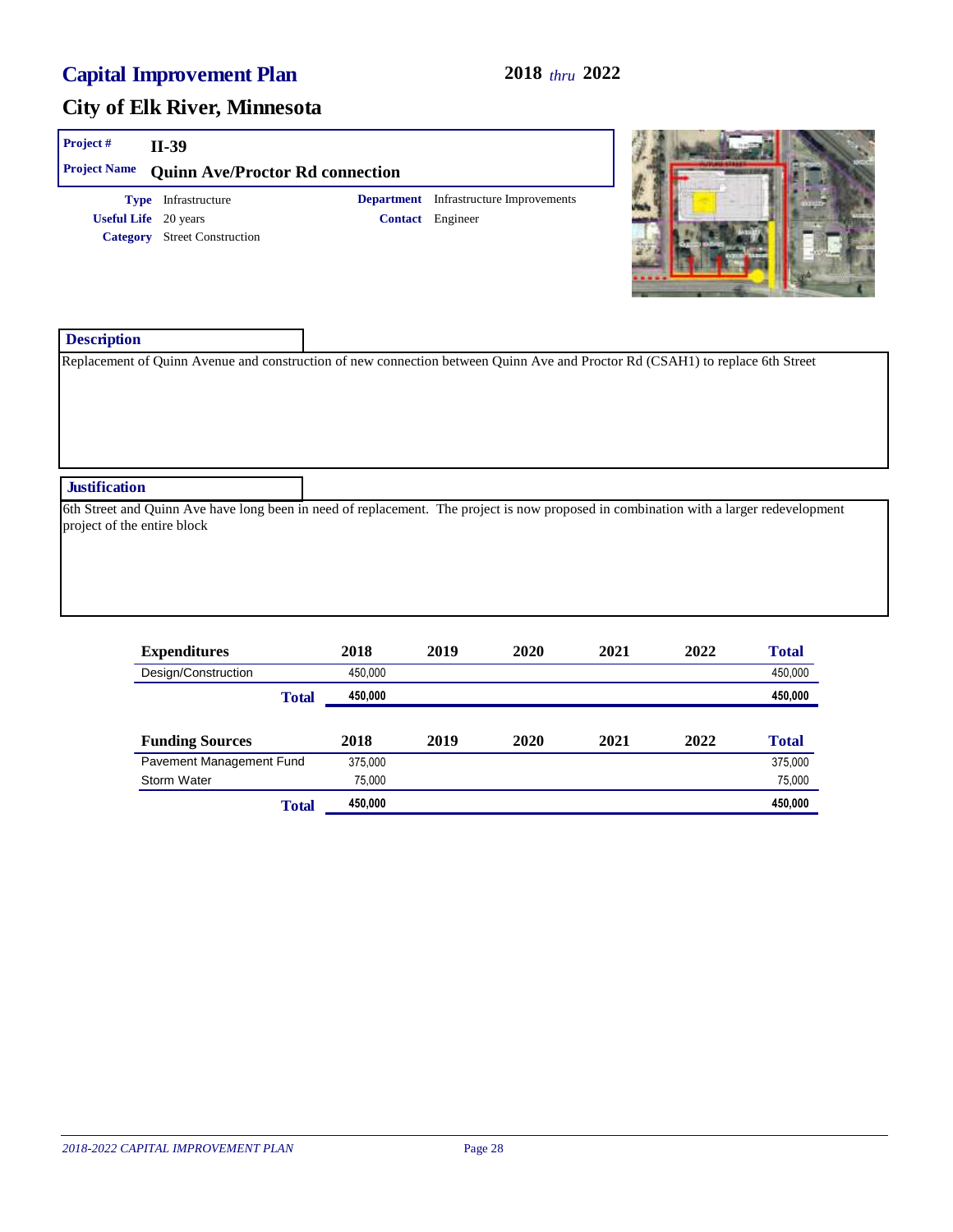| Project#             | $LB-03$                                                                                                                |                    |                                     |      |      |                |                        |
|----------------------|------------------------------------------------------------------------------------------------------------------------|--------------------|-------------------------------------|------|------|----------------|------------------------|
| <b>Project Name</b>  | <b>Library Facility</b>                                                                                                |                    |                                     |      |      |                |                        |
|                      | Type Improvement<br><b>Useful Life</b> Unassigned<br><b>Category</b> Building Maintenance                              | Department Library | <b>Contact</b> Park & Rec. Director |      |      | <b>TASSINE</b> |                        |
| <b>Description</b>   |                                                                                                                        |                    |                                     |      |      |                |                        |
| 2018 includes -      | Improvements to the Library building and grounds:<br>\$20,000 - Parking lot LED lighting<br>\$10,000 - Patio furniture |                    |                                     |      |      |                |                        |
| <b>Justification</b> |                                                                                                                        |                    |                                     |      |      |                |                        |
|                      | Beautification and maintenance of the library grounds and building.                                                    |                    |                                     |      |      |                |                        |
|                      | <b>Expenditures</b><br>Equipment                                                                                       | 2018<br>10.000     | 2019                                | 2020 | 2021 | 2022           | <b>Total</b><br>10.000 |

| Equipment              |              | 10,000 |      |      |      |      | 10,000       |
|------------------------|--------------|--------|------|------|------|------|--------------|
| Parking Lot            |              | 20,000 |      |      |      |      | 20,000       |
|                        | <b>Total</b> | 30,000 |      |      |      |      | 30,000       |
|                        |              |        |      |      |      |      |              |
| <b>Funding Sources</b> |              | 2018   | 2019 | 2020 | 2021 | 2022 | <b>Total</b> |
| Library                |              | 30.000 |      |      |      |      | 30,000       |
|                        | <b>Total</b> | 30,000 |      |      |      |      | 30,000       |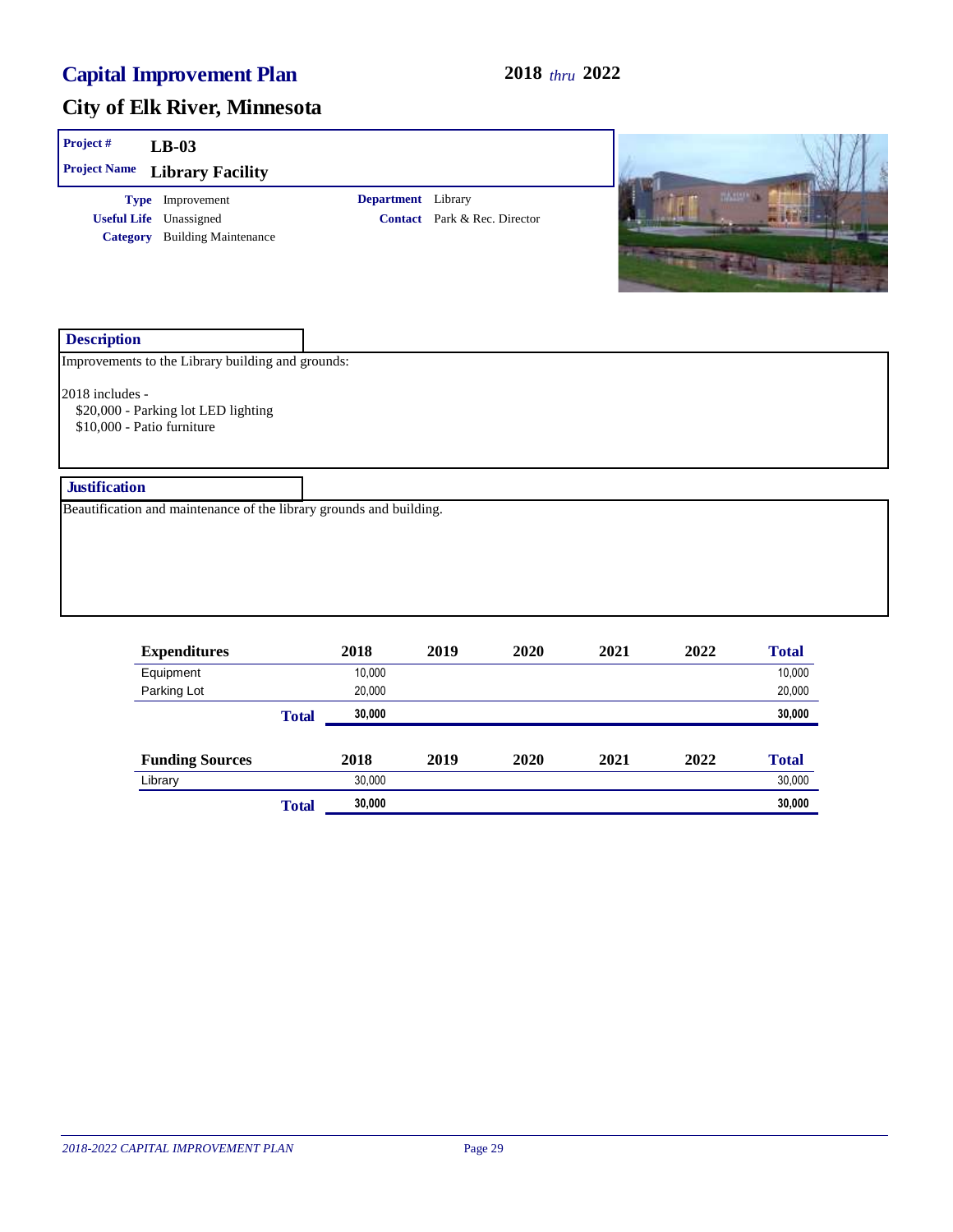#### **City of Elk River, Minnesota**

# **Description** Northbound interior upgrade - paint, tile flooring, new shelving **Project # LS-01 Justification** Northbound liquor store is of the age where the interior is in need of a facelift. **Useful Life** 20 years **Project Name Northbound Building Maintenance Category** Building Maintenance **Type** Maintenance **Contact** Liquor Store Manager **Department** Liquor Fund

| <b>Expenditures</b>         |              | 2018    | 2019    | 2020 | 2021 | 2022 | <b>Total</b> |
|-----------------------------|--------------|---------|---------|------|------|------|--------------|
| <b>Building Maintenance</b> |              |         | 100.000 |      |      |      | 100,000      |
|                             | <b>Total</b> | 100.000 |         |      |      |      | 100,000      |
| <b>Funding Sources</b>      |              | 2018    | 2019    | 2020 | 2021 | 2022 | <b>Total</b> |
| Liquor Fund                 |              |         | 100.000 |      |      |      | 100,000      |
|                             | Total        |         | 100.000 |      |      |      | 100,000      |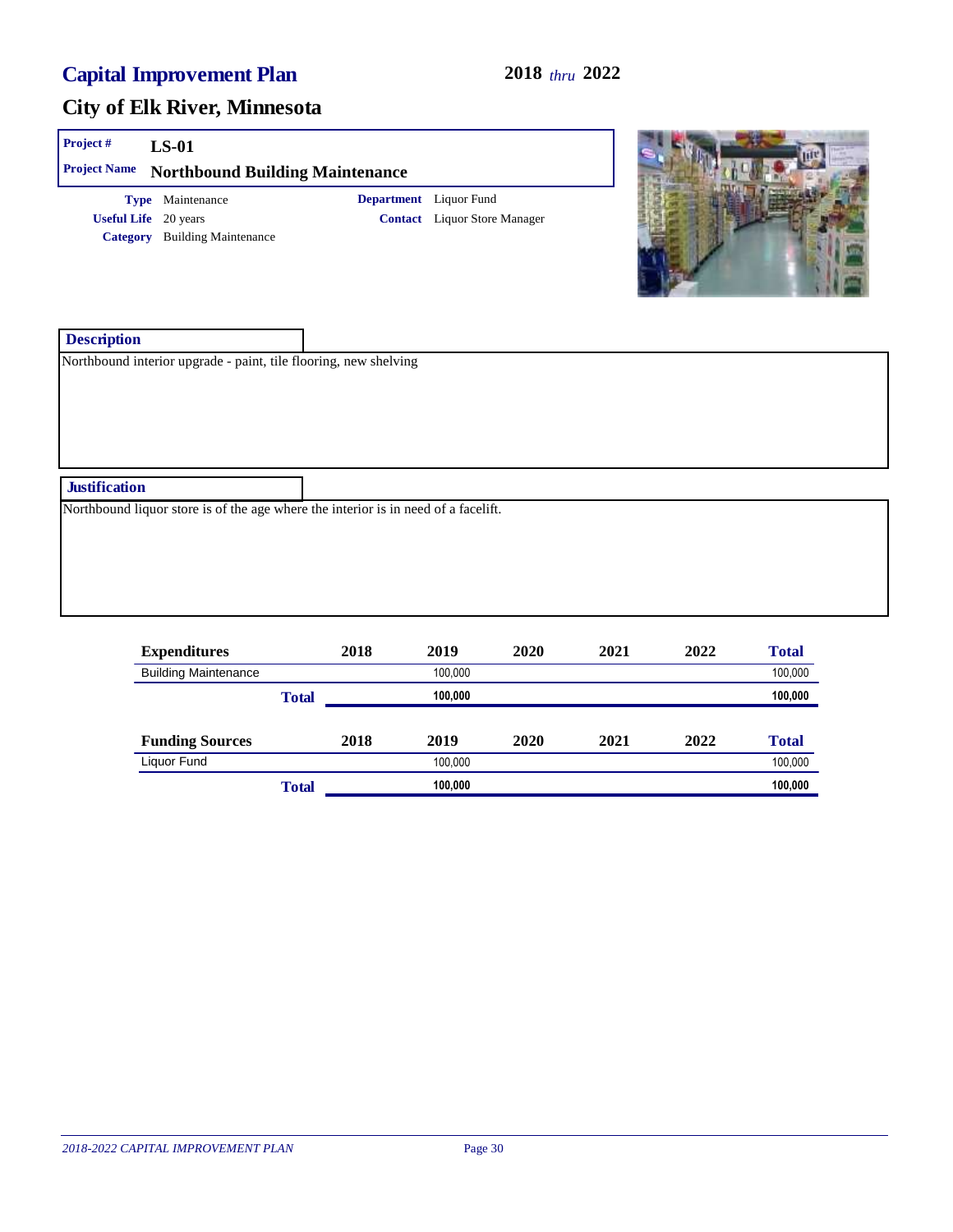| Project#                                                                                                                    | <b>PD-01</b>                                                                            |                   |                             |  |
|-----------------------------------------------------------------------------------------------------------------------------|-----------------------------------------------------------------------------------------|-------------------|-----------------------------|--|
| <b>Project Name</b>                                                                                                         | <b>Marked Squad Replacement &amp; Additions</b>                                         |                   |                             |  |
| <b>Useful Life</b> 4 years<br>Category Vehicles                                                                             | Type Vehicle                                                                            | Department Police | <b>Contact</b> Police Chief |  |
| <b>Description</b>                                                                                                          |                                                                                         |                   |                             |  |
| 2018 - new patrol squad<br>2019 - 3 replacements<br>2020 - 3 replacements<br>2021 - 3 replacements<br>2022 - 2 replacements | Routine replacement of police squads (including setup):                                 |                   |                             |  |
| <b>Justification</b>                                                                                                        |                                                                                         |                   |                             |  |
|                                                                                                                             | Annual replacement of police squads with high miles and/or excessive maintenance costs. |                   |                             |  |

| <b>Expenditures</b>        |       | 2018   | 2019    | 2020    | 2021    | 2022   | <b>Total</b> |
|----------------------------|-------|--------|---------|---------|---------|--------|--------------|
| Vehicles                   |       | 53.500 | 124.500 | 126.000 | 127.500 | 86.000 | 517,500      |
|                            | Total | 53.500 | 124.500 | 126.000 | 127.500 | 86,000 | 517,500      |
| <b>Funding Sources</b>     |       | 2018   | 2019    | 2020    | 2021    | 2022   | <b>Total</b> |
| Equipment Replacement Fund |       | 53.500 | 124.500 | 126.000 | 127.500 | 86.000 | 517,500      |
|                            | Total | 53.500 | 124.500 | 126.000 | 127.500 | 86,000 | 517,500      |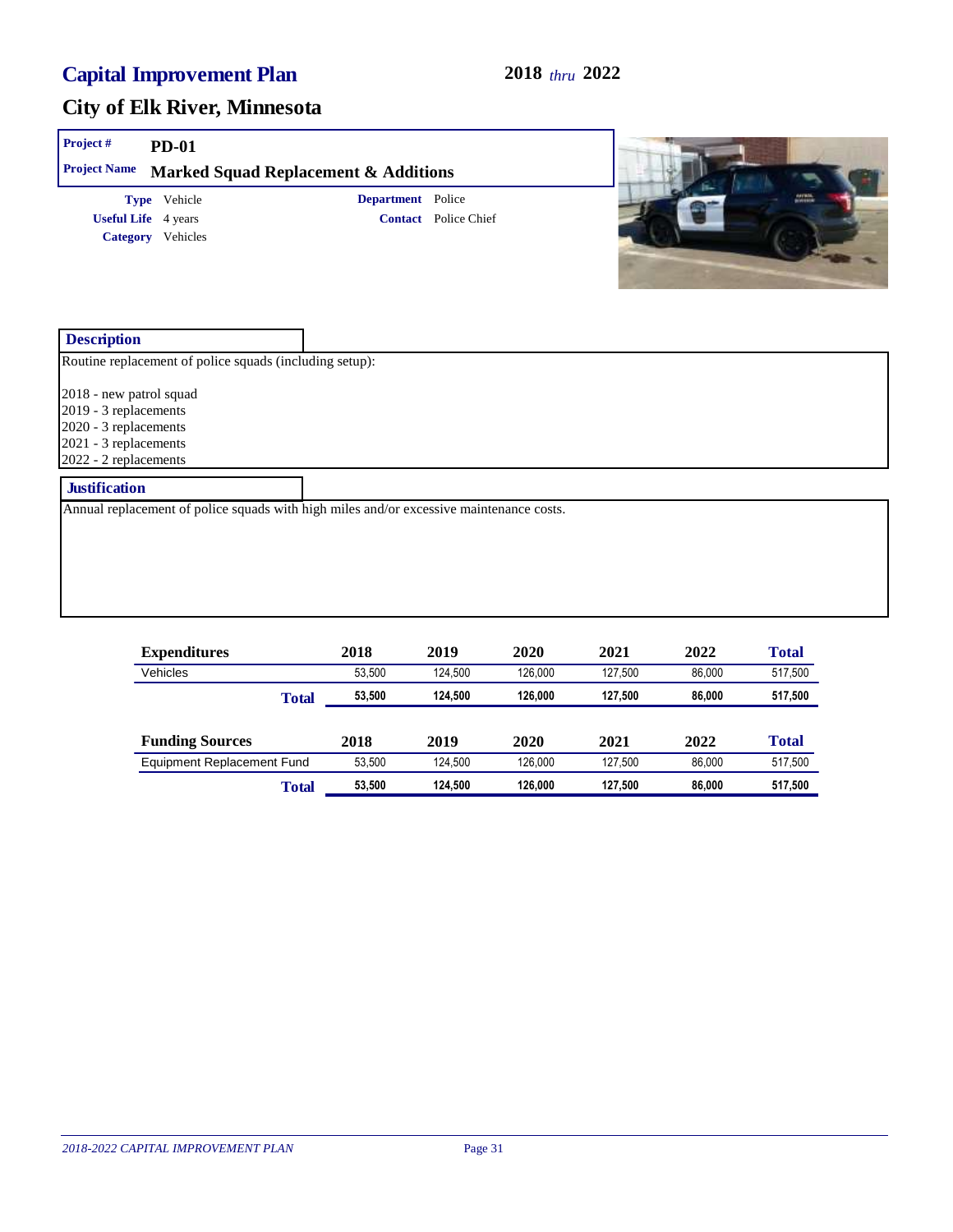| Project#                   | <b>PD-02</b>                                                                         |                          |                             |  |
|----------------------------|--------------------------------------------------------------------------------------|--------------------------|-----------------------------|--|
| <b>Project Name</b>        | <b>Unmarked Squad Replacement &amp; Additions</b>                                    |                          |                             |  |
|                            | Type Vehicle                                                                         | <b>Department</b> Police |                             |  |
| <b>Useful Life</b> 7 years |                                                                                      |                          | <b>Contact</b> Police Chief |  |
| Category Vehicles          |                                                                                      |                          |                             |  |
| <b>Description</b>         |                                                                                      |                          |                             |  |
|                            | Unmarked vehicle replacement as follows:                                             |                          |                             |  |
| 2018 - 1 replacement       |                                                                                      |                          |                             |  |
| 2019 - 3 replacements      |                                                                                      |                          |                             |  |
| 2020 - 1 replacement       |                                                                                      |                          |                             |  |
| 2021 - 1 replacement       |                                                                                      |                          |                             |  |
| 2022 - 3 replacements      |                                                                                      |                          |                             |  |
| <b>Justification</b>       |                                                                                      |                          |                             |  |
|                            | Annual replacement of unmarked vehicles over 7 years old or with over 100,000 miles. |                          |                             |  |
|                            |                                                                                      |                          |                             |  |
|                            |                                                                                      |                          |                             |  |
|                            |                                                                                      |                          |                             |  |
|                            |                                                                                      |                          |                             |  |
|                            |                                                                                      |                          |                             |  |
|                            |                                                                                      |                          |                             |  |

| <b>Expenditures</b>        |              | 2018   | 2019   | 2020   | 2021   | 2022   | <b>Total</b> |
|----------------------------|--------------|--------|--------|--------|--------|--------|--------------|
| Vehicles                   |              | 30.000 | 97.000 | 35.000 | 35.000 | 95.000 | 292.000      |
|                            | <b>Total</b> | 30.000 | 97.000 | 35.000 | 35,000 | 95,000 | 292,000      |
| <b>Funding Sources</b>     |              | 2018   | 2019   | 2020   | 2021   | 2022   | <b>Total</b> |
| Equipment Replacement Fund |              | 30.000 | 97.000 | 35.000 | 35.000 | 95.000 | 292,000      |
|                            | <b>Total</b> | 30.000 | 97.000 | 35.000 | 35,000 | 95,000 | 292,000      |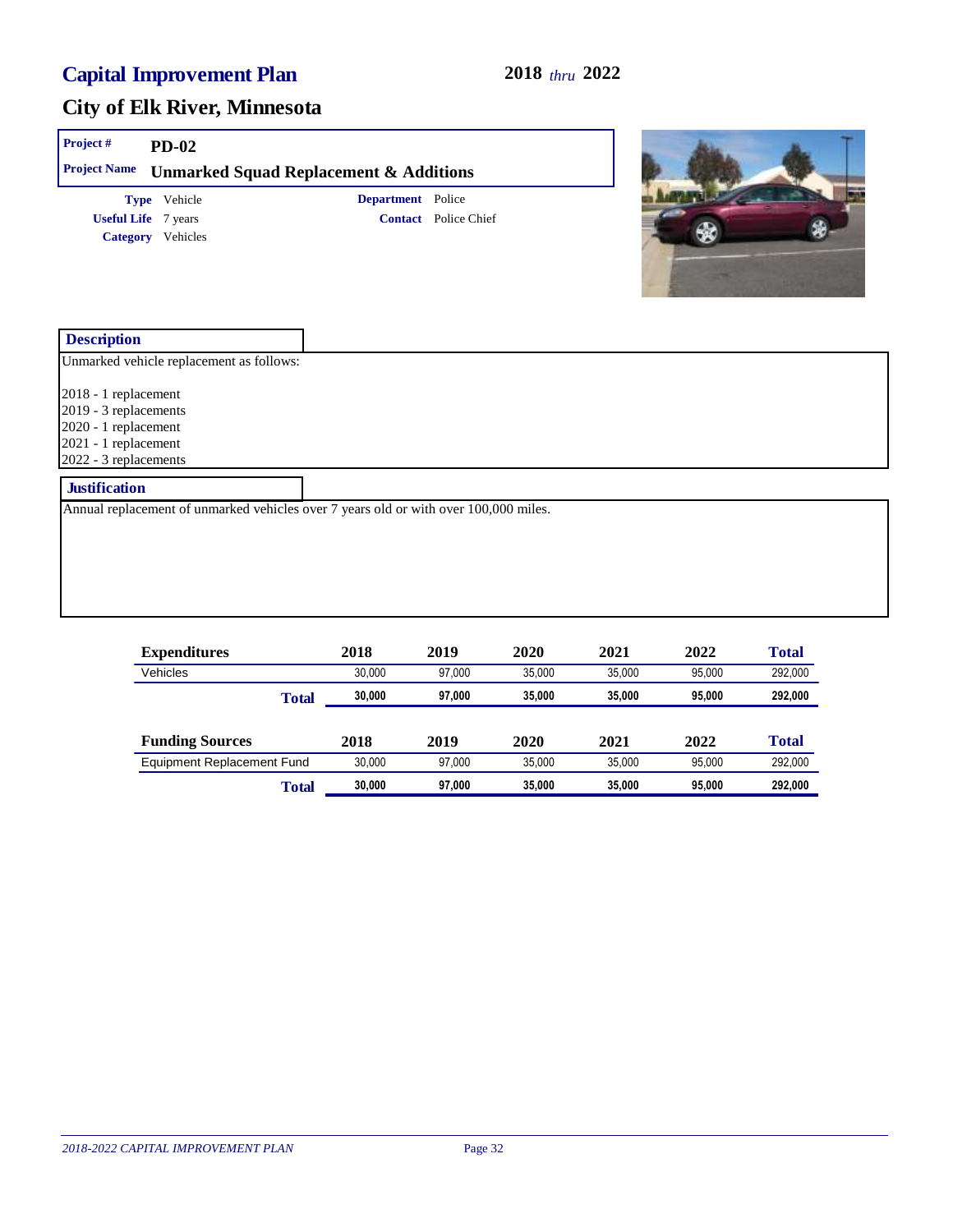| <b>PD-03</b>                                                                |          |
|-----------------------------------------------------------------------------|----------|
| <b>Project Name</b><br><b>CSO Vehicle Replacement &amp; Additions</b>       | $\Gamma$ |
| Department Police<br>Type Vehicle                                           |          |
| <b>Useful Life</b> 6 years<br><b>Contact</b> Police Chief                   |          |
| Category Vehicles                                                           |          |
|                                                                             |          |
|                                                                             |          |
|                                                                             |          |
| <b>Description</b>                                                          |          |
|                                                                             |          |
| CSO vehicle replacement and additions as follows:                           |          |
| 2019 - 1 replacement                                                        |          |
| 2020 - 1 replacement                                                        |          |
|                                                                             |          |
|                                                                             |          |
| <b>Justification</b>                                                        |          |
| Annual replacement of vehicles over 6 years old or with over 100,000 miles. |          |
|                                                                             |          |
|                                                                             |          |
|                                                                             |          |
|                                                                             |          |
|                                                                             |          |

| <b>Expenditures</b>               | 2018         | 2019   | 2020   | 2021 | 2022 | <b>Total</b> |
|-----------------------------------|--------------|--------|--------|------|------|--------------|
| Vehicles                          |              | 36.750 | 36.000 |      |      | 72,750       |
|                                   | <b>Total</b> | 36.750 | 36,000 |      |      | 72,750       |
| <b>Funding Sources</b>            | 2018         | 2019   | 2020   | 2021 | 2022 | <b>Total</b> |
| <b>Equipment Replacement Fund</b> |              | 36.750 | 36.000 |      |      | 72,750       |
|                                   | Total        | 36.750 | 36,000 |      |      | 72.750       |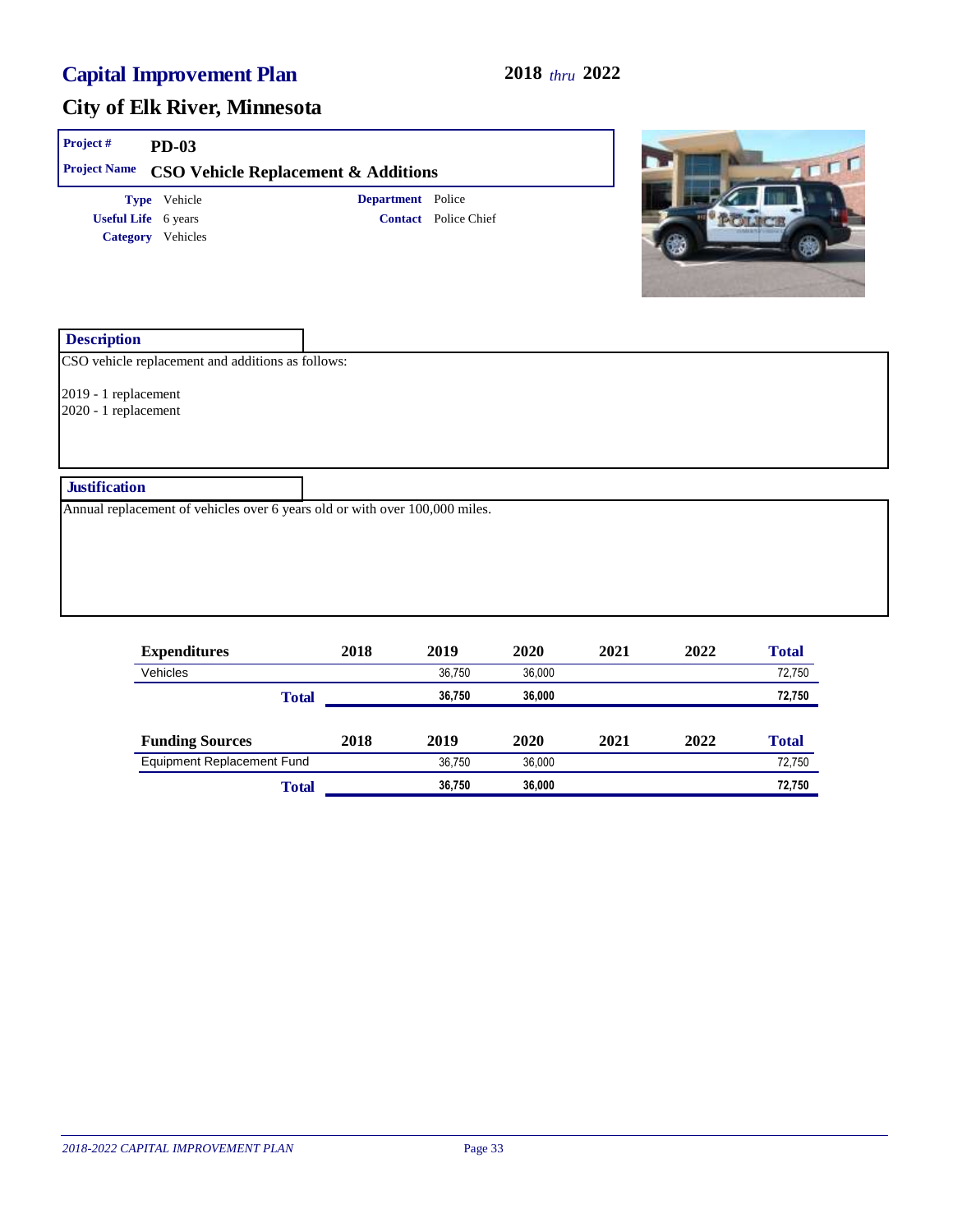| Project#                   | <b>PD-04</b>                                             |                   |                             |                                                                                                                                                 |
|----------------------------|----------------------------------------------------------|-------------------|-----------------------------|-------------------------------------------------------------------------------------------------------------------------------------------------|
| <b>Project Name</b>        | <b>Police Department - Other Equipment</b>               |                   |                             |                                                                                                                                                 |
|                            | Type Equipment                                           | Department Police |                             |                                                                                                                                                 |
|                            | <b>Useful Life</b> Unassigned                            |                   | <b>Contact</b> Police Chief |                                                                                                                                                 |
|                            | Category Equipment                                       |                   |                             |                                                                                                                                                 |
| <b>Description</b>         |                                                          |                   |                             |                                                                                                                                                 |
|                            | Mobile computer replacement and radar/camera replacement |                   |                             |                                                                                                                                                 |
| <b>Justification</b>       |                                                          |                   |                             |                                                                                                                                                 |
| in a replacement rotation. |                                                          |                   |                             | Annual replacement of computers that are over 5-7 years old. Squad video camera and radars replacement is based on useful life of the equipment |

| <b>Expenditures</b>        | 2018   | 2019   | 2020   | 2021  | 2022  | <b>Total</b> |
|----------------------------|--------|--------|--------|-------|-------|--------------|
| Equipment                  | 28.000 | 43.000 | 12.000 | 9.000 | 6.000 | 98.000       |
| Total                      | 28.000 | 43.000 | 12.000 | 9.000 | 6.000 | 98,000       |
| <b>Funding Sources</b>     | 2018   | 2019   | 2020   | 2021  | 2022  | <b>Total</b> |
| Equipment Replacement Fund | 28.000 | 43.000 | 12.000 | 9.000 | 6.000 | 98,000       |
| <b>Total</b>               | 28.000 | 43.000 | 12.000 | 9.000 | 6.000 | 98,000       |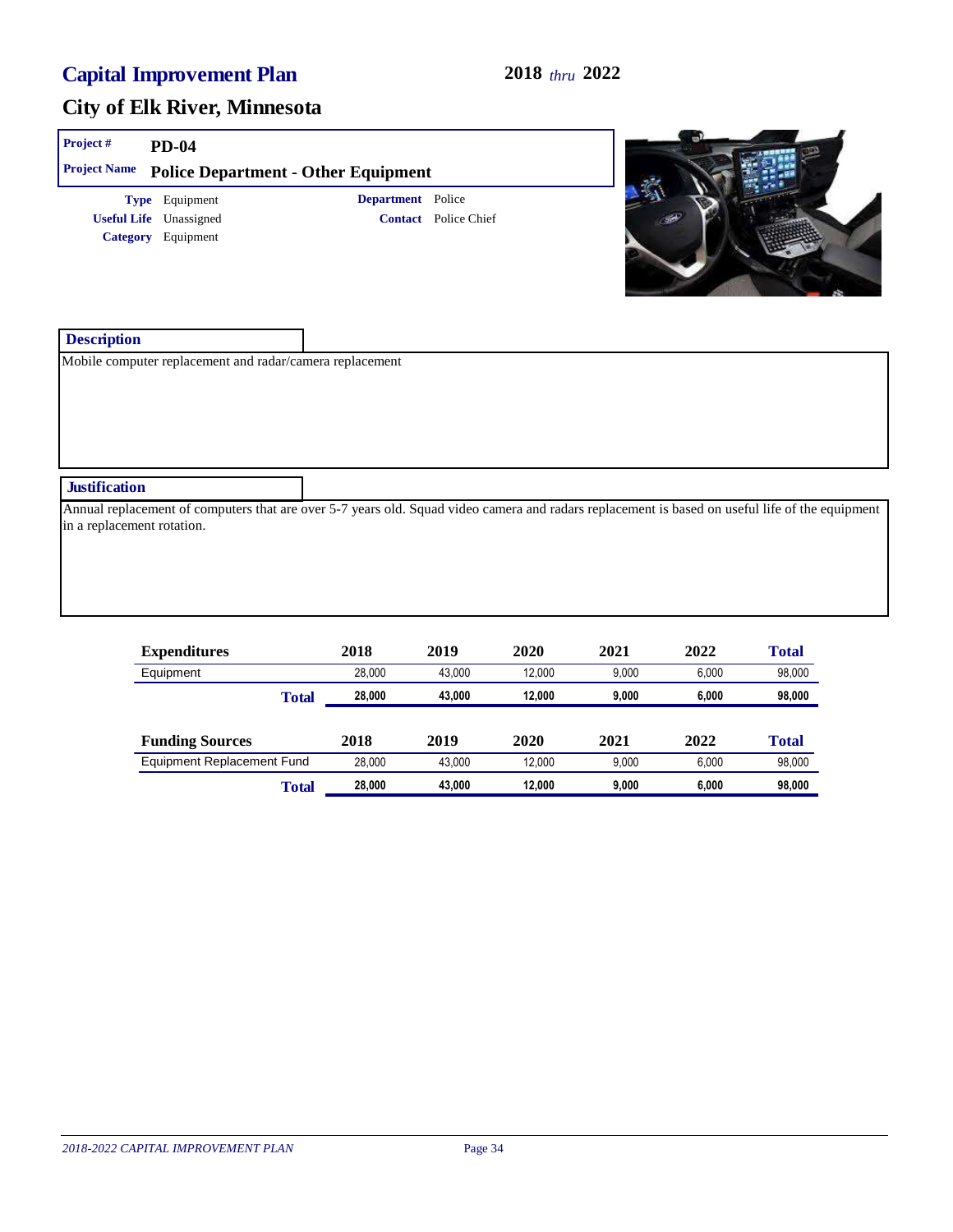#### **City of Elk River, Minnesota**

| Project#                | <b>PD-07</b>                                                        |                   |                                                                                                          |                                                                                                                                                |
|-------------------------|---------------------------------------------------------------------|-------------------|----------------------------------------------------------------------------------------------------------|------------------------------------------------------------------------------------------------------------------------------------------------|
| <b>Project Name</b>     | <b>Special Operation Truck</b>                                      |                   |                                                                                                          |                                                                                                                                                |
|                         | Type Equipment<br><b>Useful Life</b> 20 years<br>Category Equipment | <b>Department</b> | Police<br><b>Contact</b> Police Chief                                                                    |                                                                                                                                                |
| <b>Description</b>      |                                                                     |                   | Special Operation Truck to replace the 1993 International truck transferred from the Fire Dept. in 2011. |                                                                                                                                                |
| <b>Justification</b>    |                                                                     |                   |                                                                                                          |                                                                                                                                                |
| major community events. |                                                                     |                   | The Special Operations Truck will be a multi-purpose vehicle used in the following circumstances:        | Mobile Command Post (police station on wheels) during critical incidents, major incidents (storms, large fire scenes, major crashes etc.), and |

Major Crime Scene response - It is equipped with investigative supplies and equipment enabling detectives to operate more effectively at scenes they will be at for an extended period of time.

| <b>Expenditures</b>               | 2018         | 2019    | 2020 | 2021 | 2022 | <b>Total</b> |
|-----------------------------------|--------------|---------|------|------|------|--------------|
| Vehicles                          |              | 150.000 |      |      |      | 150,000      |
|                                   | <b>Total</b> | 150,000 |      |      |      | 150,000      |
| <b>Funding Sources</b>            | 2018         | 2019    | 2020 | 2021 | 2022 | <b>Total</b> |
| <b>Equipment Replacement Fund</b> |              | 150.000 |      |      |      | 150,000      |
|                                   | <b>Total</b> | 150.000 |      |      |      | 150,000      |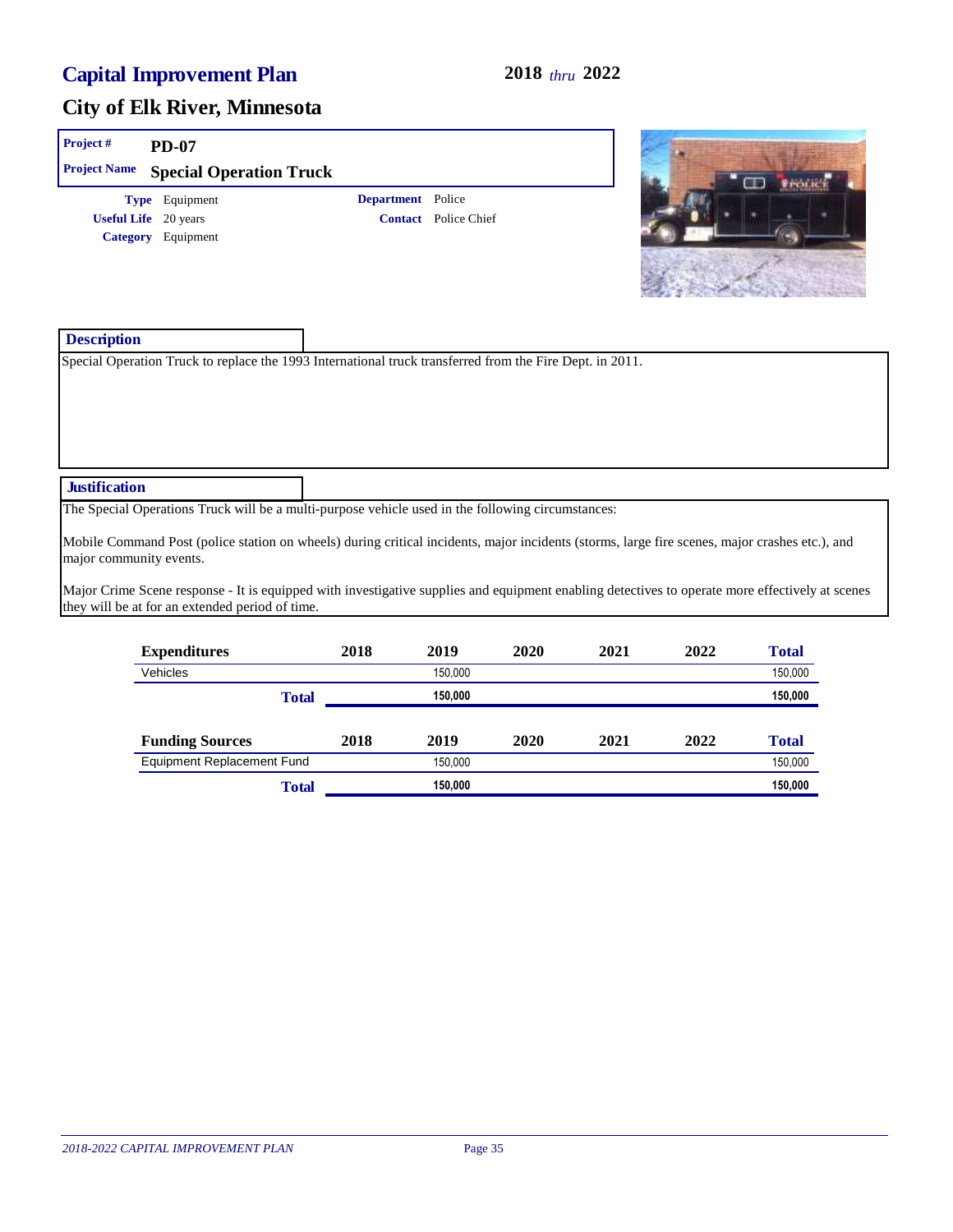| Project#                                                    | <b>PIF-18</b>                                                                                                                                                                |                                                         |  |
|-------------------------------------------------------------|------------------------------------------------------------------------------------------------------------------------------------------------------------------------------|---------------------------------------------------------|--|
| <b>Project Name</b>                                         | <b>2018 Park Improvement Projects</b>                                                                                                                                        |                                                         |  |
|                                                             | Type Maintenance<br><b>Useful Life</b> Unassigned<br><b>Category</b> Park Improvements                                                                                       | Department Park Improvement Fund<br>Contact Parks Supt. |  |
| <b>Description</b>                                          |                                                                                                                                                                              |                                                         |  |
| 2018 projects include:                                      |                                                                                                                                                                              |                                                         |  |
| DAAC scoreboards - \$40,000<br>Oak Knoll lights - \$125,000 | Deerfield playground replacement - \$80,000<br>Hillside Park improvements - \$65,000<br>Houlton restoration (FMR match) - \$10,000<br>Woodland Trails grant match - \$25,000 |                                                         |  |
| <b>Justification</b>                                        |                                                                                                                                                                              |                                                         |  |
|                                                             | Annual maintenance/repairs of our park system.                                                                                                                               |                                                         |  |
|                                                             |                                                                                                                                                                              |                                                         |  |

| 2018    | 2019 | 2020 | 2021 | 2022 | <b>Total</b> |
|---------|------|------|------|------|--------------|
| 345.000 |      |      |      |      | 345,000      |
| 345,000 |      |      |      |      | 345,000      |
|         |      |      |      |      |              |
| 2018    | 2019 | 2020 | 2021 | 2022 | <b>Total</b> |
| 345.000 |      |      |      |      | 345,000      |
| 345.000 |      |      |      |      | 345,000      |
|         |      |      |      |      |              |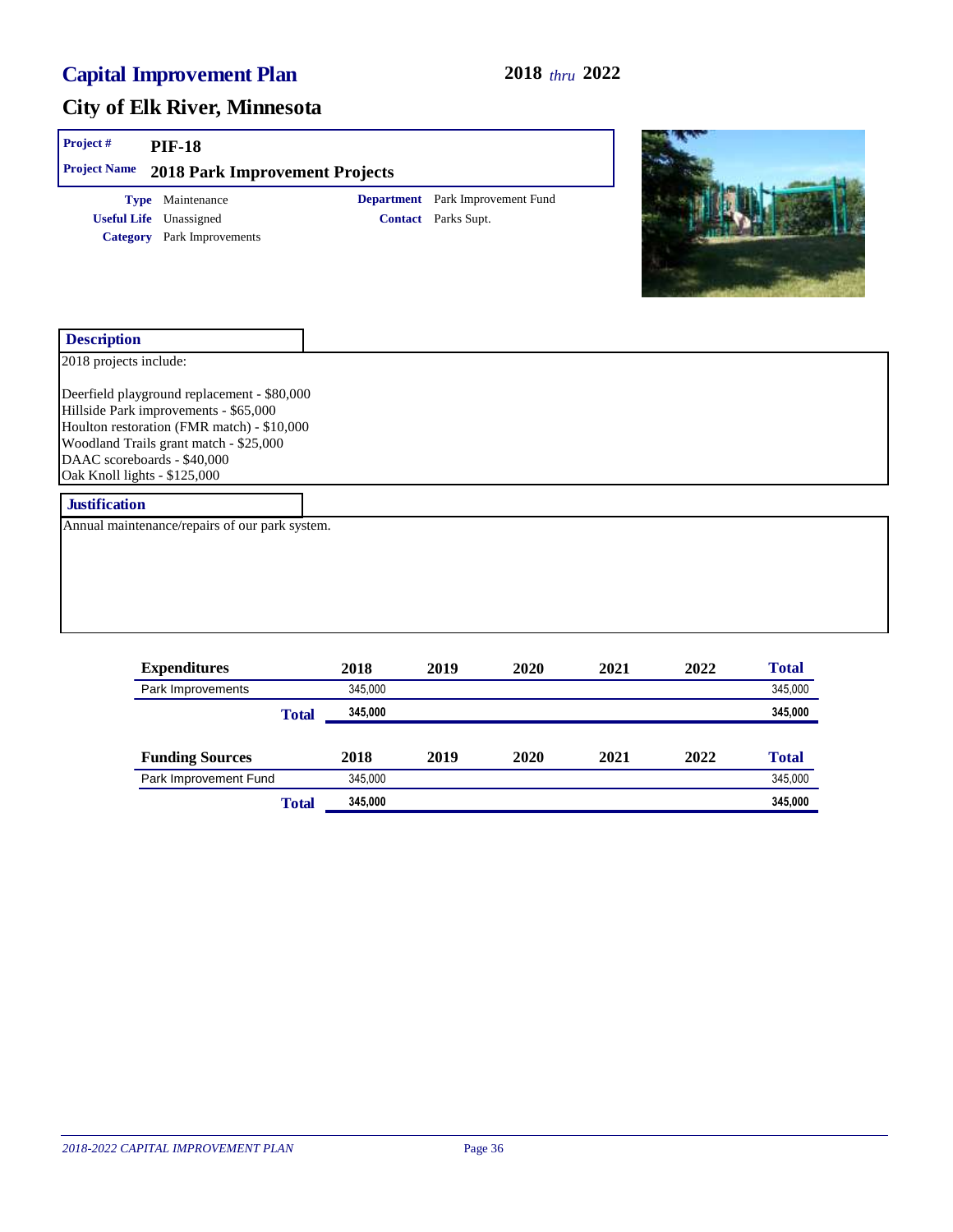#### **City of Elk River, Minnesota**

#### **Description** 2019 projects include: DAAC fence replacement - \$200,000 Houlton restoration (FMR match) - \$10,000 LPC parking lot - \$125,000 Lions Park trails - \$203,300 Sport court resurfacing - \$18,000 **Project # PIF-19 Useful Life** Unassigned **Project Name 2019 Park Improvement Projects Category** Park Improvements **Type** Maintenance **Contact** Parks Supt. **Department** Park Improvement Fund

#### **Justification**

YAC well inspections - \$14,000

Annual maintenance/repairs of our park system.

| <b>Expenditures</b>    |              | 2018 | 2019    | 2020 | 2021 | 2022 | <b>Total</b> |
|------------------------|--------------|------|---------|------|------|------|--------------|
| Park Improvements      |              |      | 570.300 |      |      |      | 570,300      |
|                        | <b>Total</b> |      | 570.300 |      |      |      | 570,300      |
| <b>Funding Sources</b> |              | 2018 | 2019    | 2020 | 2021 | 2022 | <b>Total</b> |
| Park Improvement Fund  |              |      | 570.300 |      |      |      | 570,300      |
|                        | <b>Total</b> |      | 570.300 |      |      |      | 570,300      |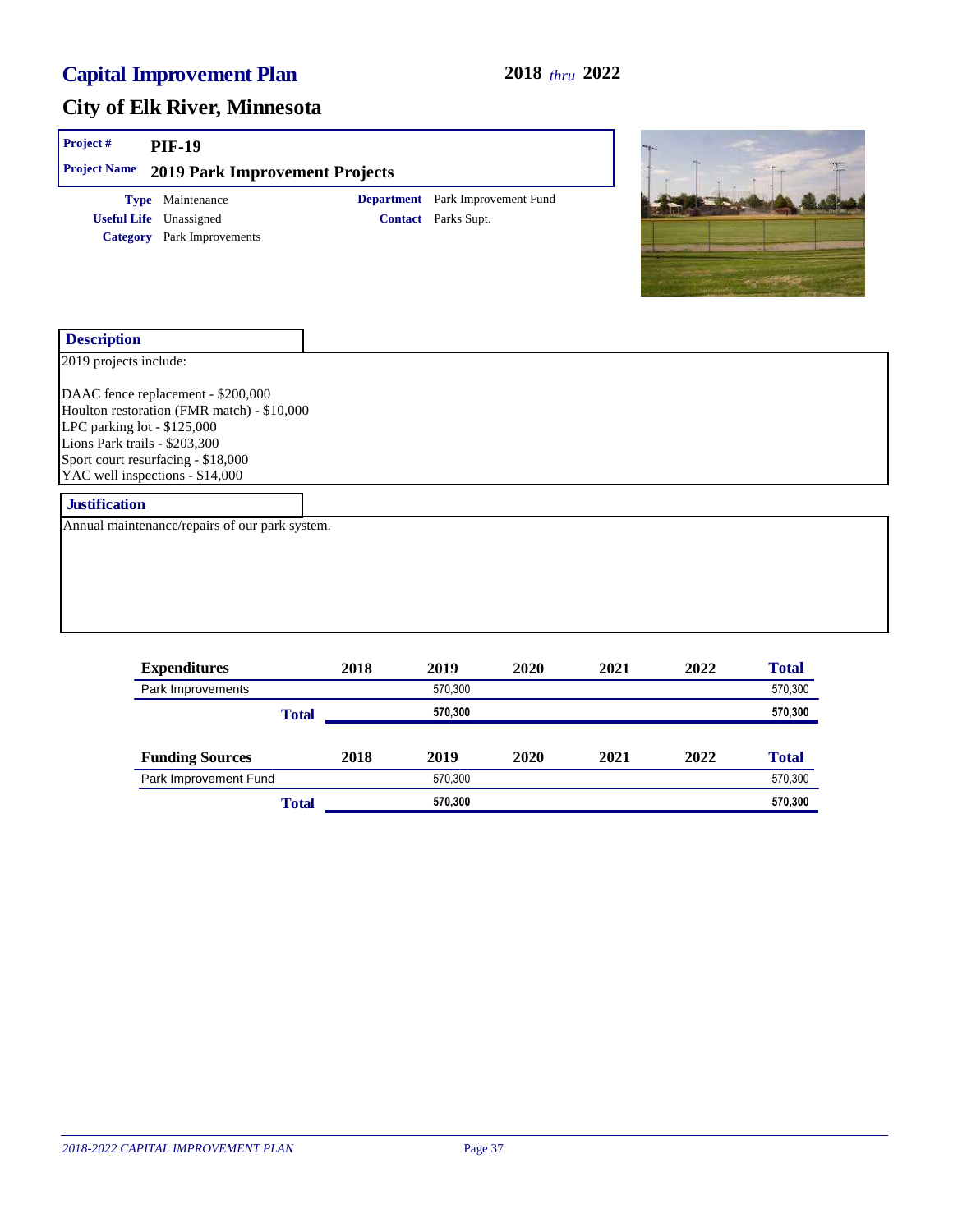#### **City of Elk River, Minnesota**

## **Project # PIF-20**

| <b>Project Name</b> 2020 Park Improvement Projects |                                         |
|----------------------------------------------------|-----------------------------------------|
| <b>Type</b> Maintenance                            | <b>Department</b> Park Improvement Fund |
| <b>Useful Life</b> Unassigned                      | <b>Contact</b> Park & Rec. Director     |
| <b>Category</b> Park Improvements                  |                                         |
|                                                    |                                         |



| <b>Description</b>                             |                                  |      |         |      |      |                |  |
|------------------------------------------------|----------------------------------|------|---------|------|------|----------------|--|
| 2020 projects include:                         |                                  |      |         |      |      |                |  |
| DAAC infield reconstruction - \$60,000         |                                  |      |         |      |      |                |  |
| Lions Park playground - \$200,000              |                                  |      |         |      |      |                |  |
| Houlton restoration (FMR match) - \$10,000     |                                  |      |         |      |      |                |  |
|                                                |                                  |      |         |      |      |                |  |
|                                                |                                  |      |         |      |      |                |  |
| <b>Justification</b>                           |                                  |      |         |      |      |                |  |
| Annual maintenance/repairs of our park system. |                                  |      |         |      |      |                |  |
|                                                |                                  |      |         |      |      |                |  |
|                                                |                                  |      |         |      |      |                |  |
|                                                |                                  |      |         |      |      |                |  |
|                                                |                                  |      |         |      |      |                |  |
|                                                |                                  |      |         |      |      |                |  |
|                                                |                                  |      |         |      |      |                |  |
| <b>Expenditures</b>                            | 2018                             | 2019 | 2020    | 2021 | 2022 | <b>Total</b>   |  |
| Park Improvements                              |                                  |      | 270,000 |      |      | 270,000        |  |
|                                                | <b>Part of Contract Contract</b> |      | 070.000 |      |      | <b>070.000</b> |  |

|                        | Total |      |         | 270,000 |      |              |  |  |
|------------------------|-------|------|---------|---------|------|--------------|--|--|
| <b>Funding Sources</b> | 2018  | 2019 | 2020    | 2021    | 2022 | <b>Total</b> |  |  |
| Park Improvement Fund  |       |      | 270.000 |         |      | 270,000      |  |  |
| Total                  |       |      | 270,000 |         |      | 270,000      |  |  |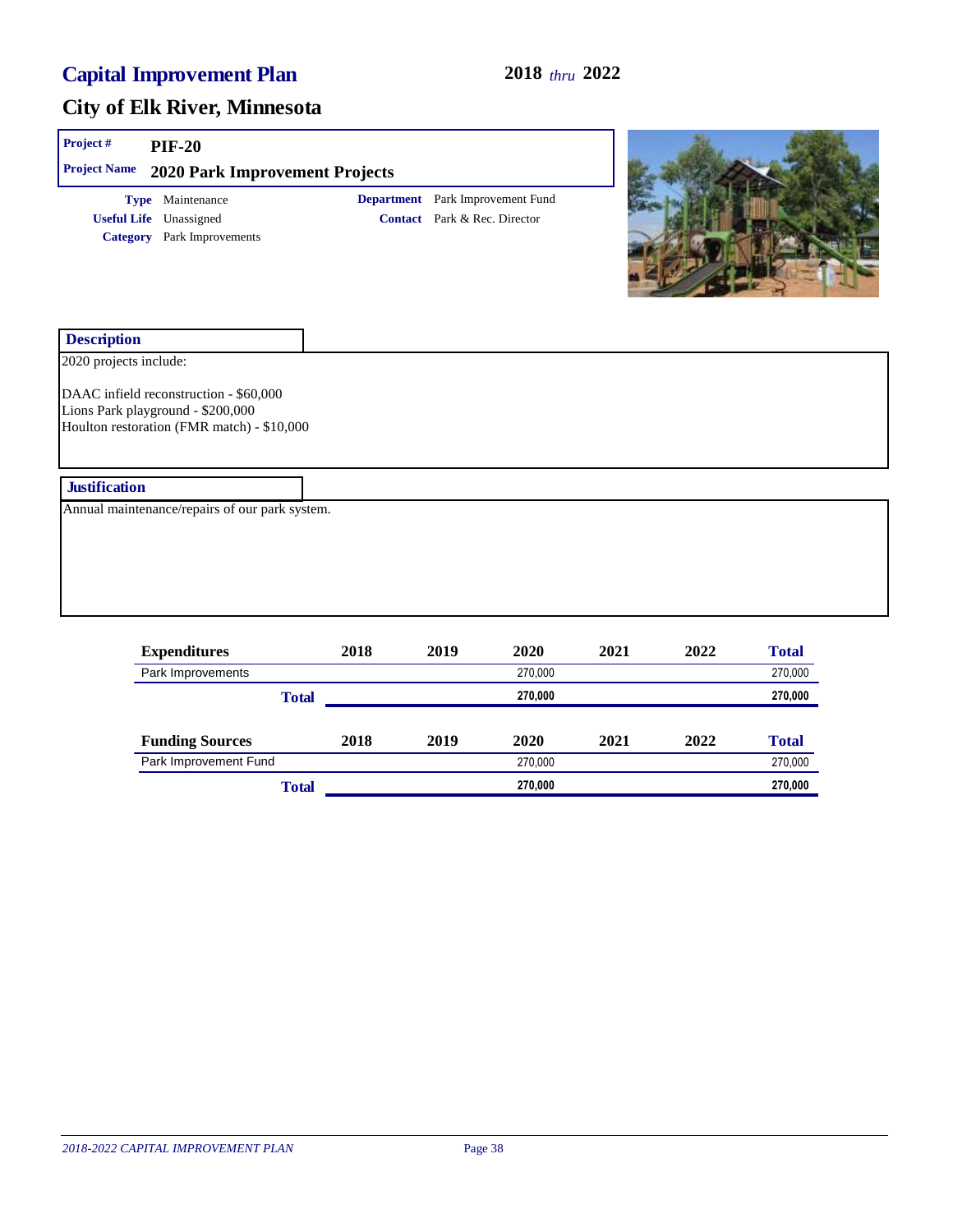#### **City of Elk River, Minnesota**

#### **Project # PIF-21**

**Useful Life** Unassigned **Project Name 2021 Park Improvement Projects Category** Park Improvements **Type** Improvement **Contact** Parks Supt. **Department** Park Improvement Fund



| <b>Description</b>                                                                                                                                                                                                                                         |      |      |      |      |      |              |  |
|------------------------------------------------------------------------------------------------------------------------------------------------------------------------------------------------------------------------------------------------------------|------|------|------|------|------|--------------|--|
| 2021 park projects include:                                                                                                                                                                                                                                |      |      |      |      |      |              |  |
| Trail repairs & connections - \$130,000<br>Heritage Landing trail - \$120,000<br>Oak Knoll parking lot - \$153,000<br>Lions Park basketball court replacement - \$75,000<br>Sport court resurfacing - \$9,000<br>Oak Knoll/YAC well inspections - \$14,000 |      |      |      |      |      |              |  |
| <b>Justification</b>                                                                                                                                                                                                                                       |      |      |      |      |      |              |  |
| Annual maintenance/repairs or our park system.                                                                                                                                                                                                             |      |      |      |      |      |              |  |
|                                                                                                                                                                                                                                                            |      |      |      |      |      |              |  |
|                                                                                                                                                                                                                                                            |      |      |      |      |      |              |  |
|                                                                                                                                                                                                                                                            |      |      |      |      |      |              |  |
|                                                                                                                                                                                                                                                            |      |      |      |      |      |              |  |
| <b>Expenditures</b>                                                                                                                                                                                                                                        | 2018 | 2019 | 2020 | 2021 | 2022 | <b>Total</b> |  |

| <b>Experientifies</b>  |       | 4010 | 4V 19 | 4040 | 4041    | 4044 | Total        |
|------------------------|-------|------|-------|------|---------|------|--------------|
| Park Improvements      |       |      |       |      | 501.000 |      | 501,000      |
|                        | Total |      |       |      | 501,000 |      | 501,000      |
| <b>Funding Sources</b> |       | 2018 | 2019  | 2020 | 2021    | 2022 | <b>Total</b> |
| Park Improvement Fund  |       |      |       |      | 501.000 |      | 501,000      |
|                        | Total |      |       |      | 501.000 |      | 501,000      |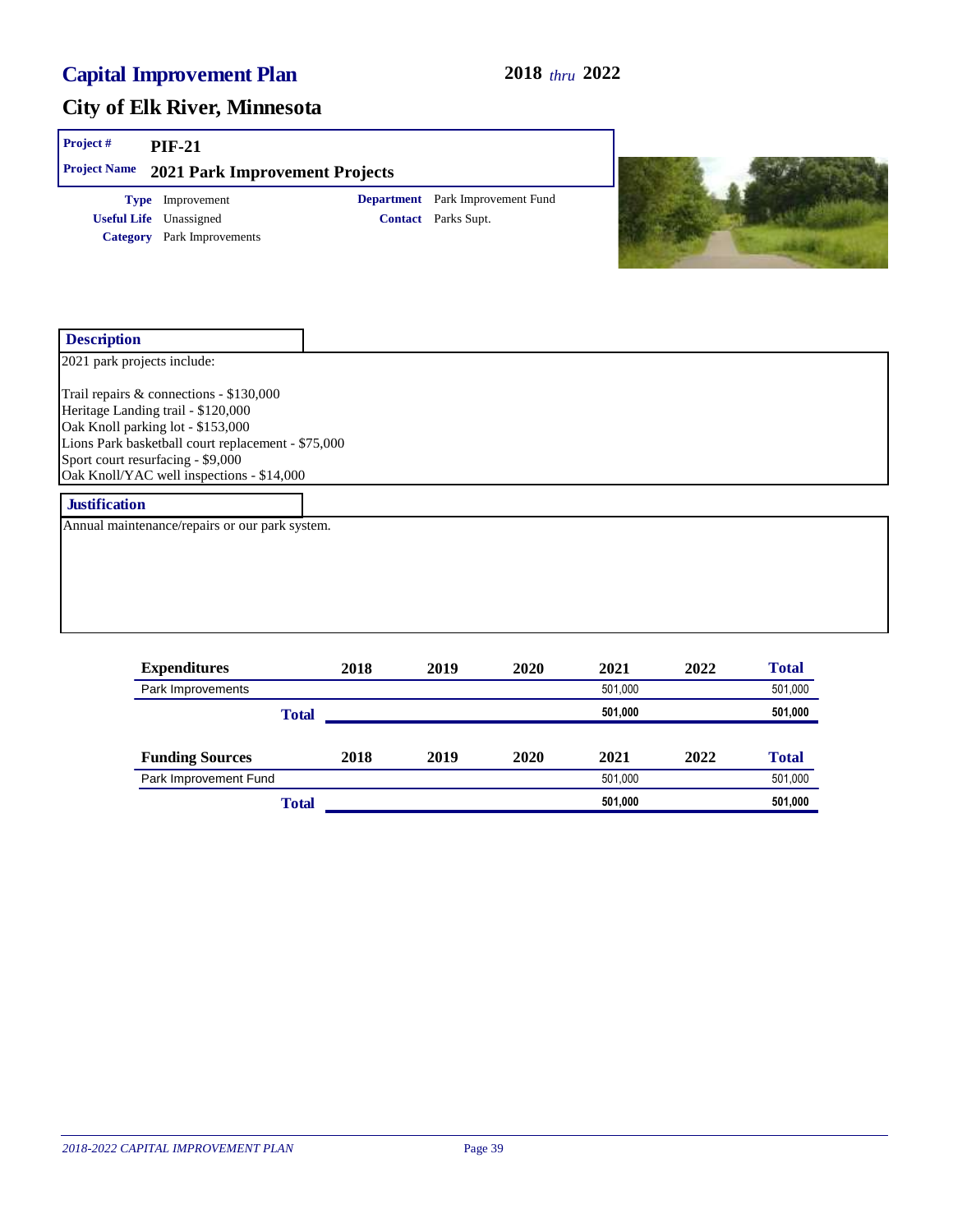| Project#                    | <b>PIF-22</b>                                                                                                     |              |      |                                                         |      |      |         |              |
|-----------------------------|-------------------------------------------------------------------------------------------------------------------|--------------|------|---------------------------------------------------------|------|------|---------|--------------|
| <b>Project Name</b>         | 2022 Park Improvement Projects                                                                                    |              |      |                                                         |      |      |         |              |
|                             | Type Maintenance<br><b>Useful Life</b> Unassigned<br><b>Category</b> Park Improvements                            |              |      | Department Park Improvement Fund<br>Contact Parks Supt. |      |      |         |              |
| <b>Description</b>          |                                                                                                                   |              |      |                                                         |      |      |         |              |
| 2022 park projects include: |                                                                                                                   |              |      |                                                         |      |      |         |              |
|                             | Trott Brook tennis court - \$150,000<br>Deerfield basketball court - \$25,000<br>Deerfield parking lot - \$20,000 |              |      |                                                         |      |      |         |              |
| <b>Justification</b>        |                                                                                                                   |              |      |                                                         |      |      |         |              |
|                             | Annual maintenance/repairs or our park system.                                                                    |              |      |                                                         |      |      |         |              |
|                             |                                                                                                                   |              |      |                                                         |      |      |         |              |
|                             |                                                                                                                   |              |      |                                                         |      |      |         |              |
|                             |                                                                                                                   |              |      |                                                         |      |      |         |              |
|                             | <b>Expenditures</b>                                                                                               |              | 2018 | 2019                                                    | 2020 | 2021 | 2022    | <b>Total</b> |
|                             | Park Improvements                                                                                                 |              |      |                                                         |      |      | 195,000 | 195,000      |
|                             |                                                                                                                   | <b>Total</b> |      |                                                         |      |      | 195,000 | 195,000      |
|                             | <b>Funding Sources</b>                                                                                            |              | 2018 | 2019                                                    | 2020 | 2021 | 2022    | <b>Total</b> |
|                             | Park Improvement Fund                                                                                             |              |      |                                                         |      |      | 195,000 | 195,000      |
|                             |                                                                                                                   | <b>Total</b> |      |                                                         |      |      | 195,000 | 195,000      |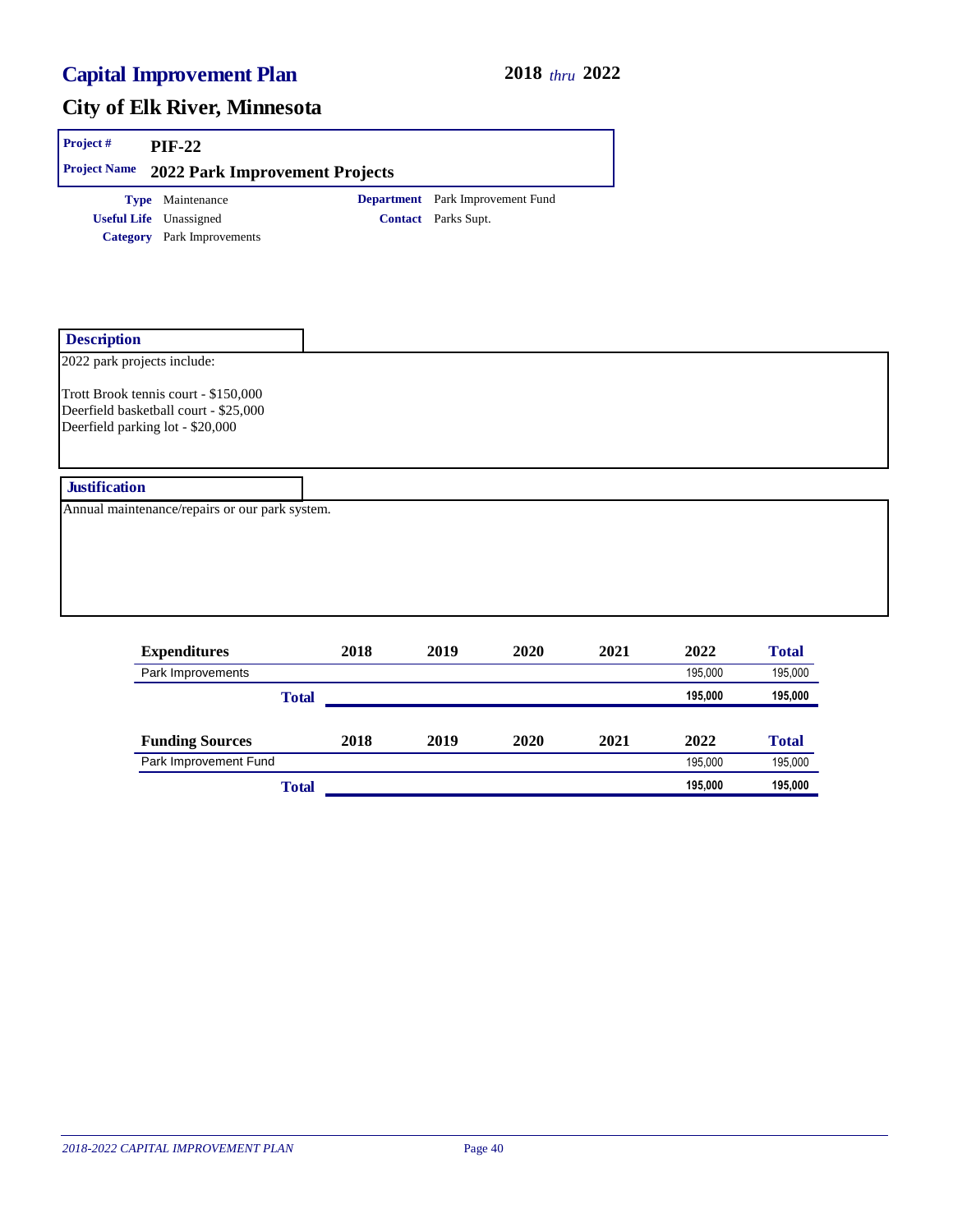#### **City of Elk River, Minnesota**

#### **Project # PK-18**

| <b>Type</b> Equipment         | <b>Department</b> Park Maintenance |
|-------------------------------|------------------------------------|
| <b>Useful Life</b> Unassigned | <b>Contact</b> Parks Supt.         |
| Category Equipment            |                                    |



#### **Description**

\$32,000 - Replace 1990 Ford F350 \$30,000 - Replace 2008 Kubota RTV 1100 \$81,000 - Replace 2011 Toro Groundsmaster 4010D \$9,000 - Replace pull-behind blower \$10,000 - Replace harley rake \$11,000 - Hydraulic dump trailer

#### **Justification**

| <b>Expenditures</b>        | 2018    | 2019 | 2020 | 2021 | 2022 | <b>Total</b> |
|----------------------------|---------|------|------|------|------|--------------|
| Equipment                  | 173.000 |      |      |      |      | 173,000      |
| <b>Total</b>               | 173,000 |      |      |      |      | 173,000      |
|                            |         |      |      |      |      |              |
| <b>Funding Sources</b>     | 2018    | 2019 | 2020 | 2021 | 2022 | <b>Total</b> |
| Equipment Replacement Fund | 173.000 |      |      |      |      | 173,000      |
| <b>Total</b>               | 173,000 |      |      |      |      | 173,000      |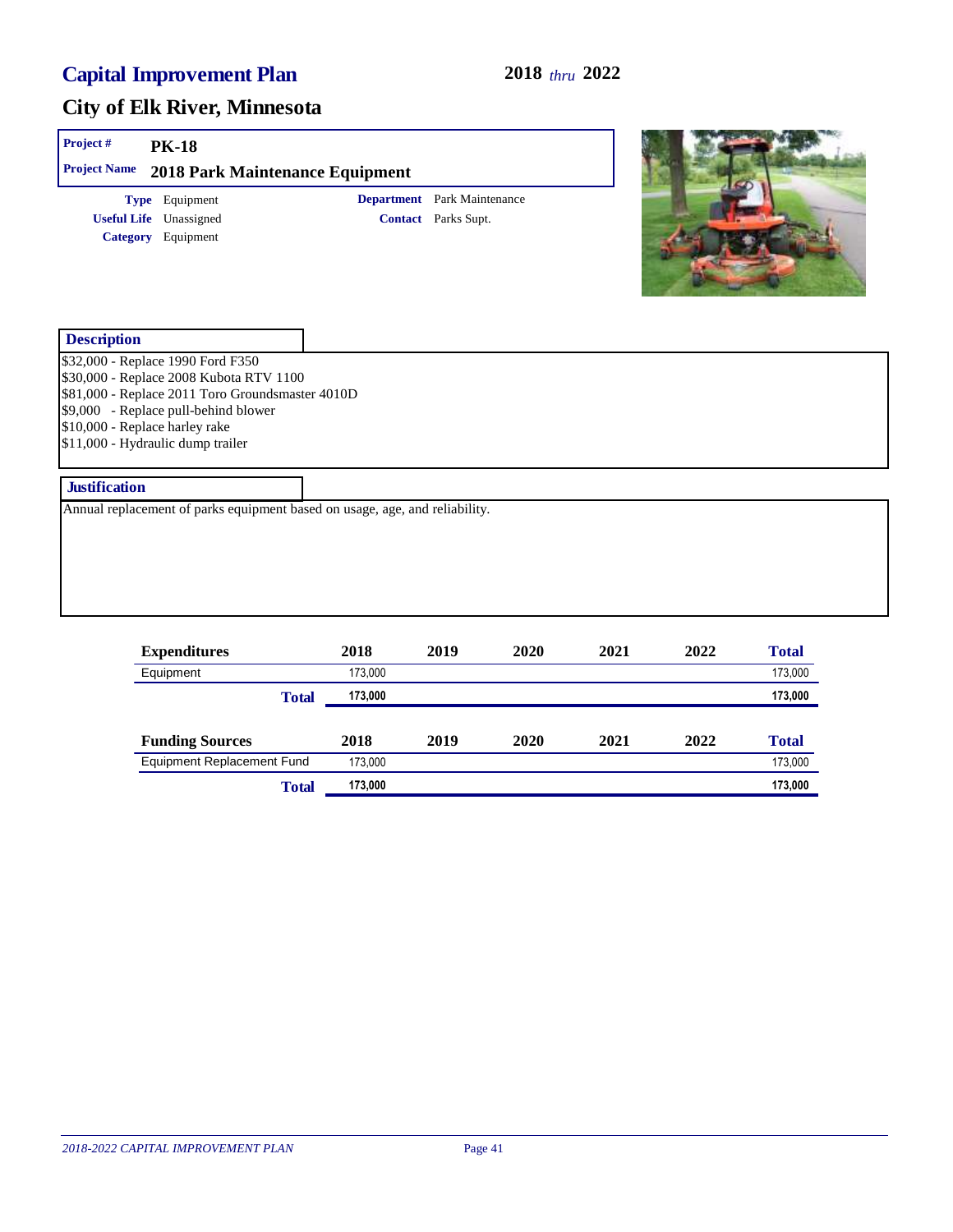#### **City of Elk River, Minnesota**

#### **Project # PK-19**

**Useful Life** Unassigned **Project Name 2019 Park Maintenance Equipment Category** Equipment **Type** Equipment

**Contact** Parks Supt. **Department** Park Maintenance



| <b>Description</b>                                                          |  |
|-----------------------------------------------------------------------------|--|
| \$55,500 - Replace 2007 GMC                                                 |  |
| \$68,700 - Replace 2008 Ford F250's (2)                                     |  |
| \$32,000 - Replace 2001 Chev Pickup                                         |  |
| \$13,000 - Trail maint./grooming equipment                                  |  |
| \$8,000 - Replace 2003 Suzuki ATV                                           |  |
| \$11,000 - Replace flail mower                                              |  |
| \$10,000 - Kromer paint station                                             |  |
| <b>Justification</b>                                                        |  |
| Annual replacement of parks equipment based on usage, age, and reliability. |  |

| <b>Expenditures</b>               |              | 2018 | 2019    | 2020 | 2021 | 2022 | <b>Total</b> |
|-----------------------------------|--------------|------|---------|------|------|------|--------------|
| Equipment                         |              |      | 185.200 |      |      |      | 185.200      |
|                                   | <b>Total</b> |      | 185.200 |      |      |      | 185,200      |
| <b>Funding Sources</b>            |              | 2018 | 2019    | 2020 | 2021 | 2022 | <b>Total</b> |
| <b>Equipment Replacement Fund</b> |              |      | 185.200 |      |      |      | 185,200      |
|                                   | <b>Total</b> |      | 185.200 |      |      |      | 185,200      |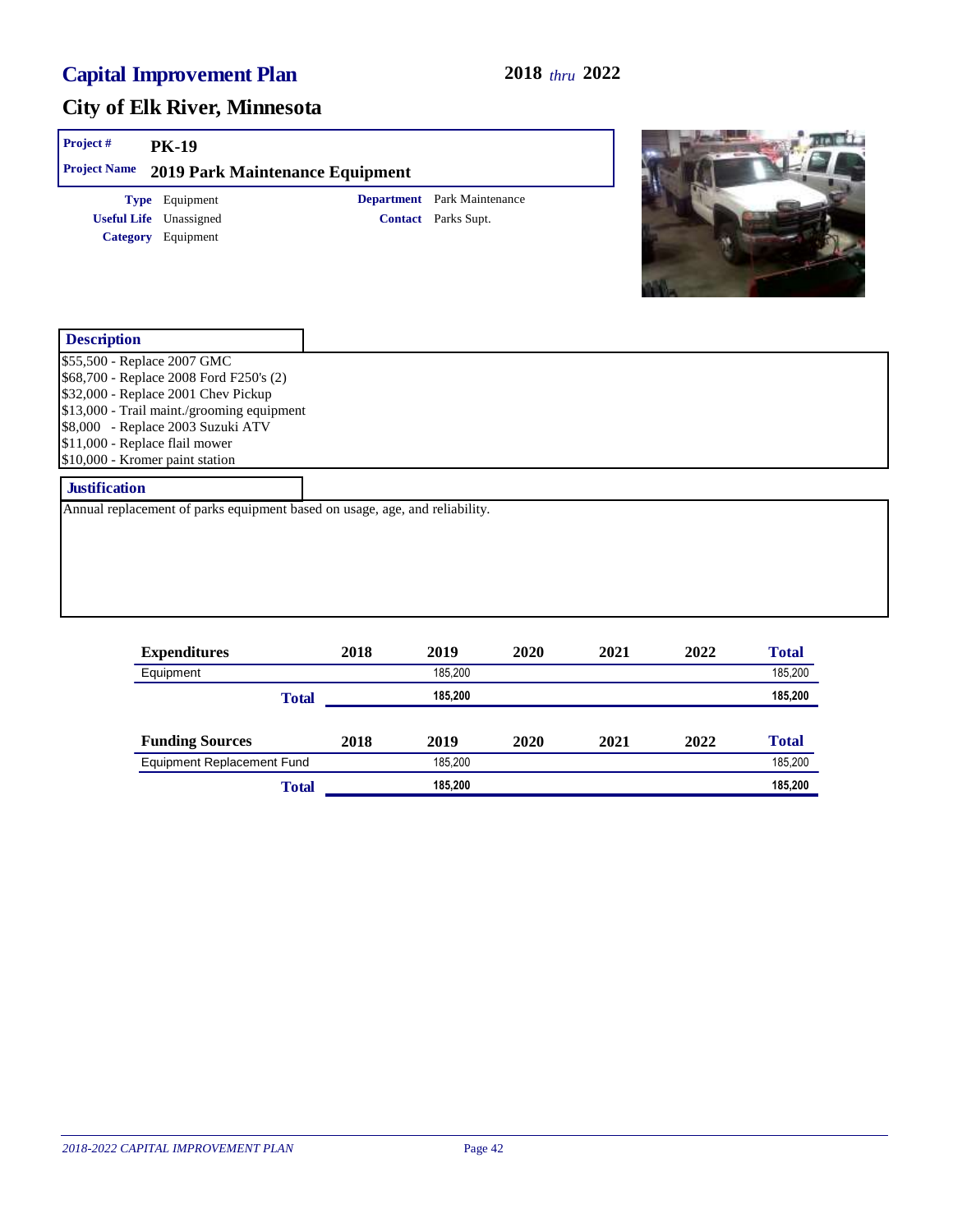#### **City of Elk River, Minnesota**

#### **Project # PK-20 Project Name 2020 Park Maintenance Equipment Type** Equipment

**Useful Life** Unassigned **Category** Equipment

**Contact** Parks Supt. **Department** Park Maintenance



| <b>Description</b>                           |  |
|----------------------------------------------|--|
| \$40,000 - Replace 2009 Chev Silverado       |  |
| \$32,000 - Replace 2005 Chev Silverado       |  |
| \$70,000 - Replace 2009 John Deere Tractor   |  |
| \$14,000 - Replace 2002 Ski-doo Skandic      |  |
| \$8,000 - Replace 2003 Suzuki ATV            |  |
| $\$\$ 15,000 - Replace 2008 Boss V plows (2) |  |
|                                              |  |
| <b>Justification</b>                         |  |

| <b>Expenditures</b>               | 2018         | 2019    | 2020    | 2021 | 2022 | <b>Total</b> |
|-----------------------------------|--------------|---------|---------|------|------|--------------|
| Equipment                         |              |         | 179.000 |      |      | 179,000      |
|                                   | <b>Total</b> |         | 179.000 |      |      | 179,000      |
| <b>Funding Sources</b>            | 2018         | 2019    | 2020    | 2021 | 2022 | <b>Total</b> |
| <b>Equipment Replacement Fund</b> |              | 179.000 |         |      |      | 179,000      |
|                                   | <b>Total</b> |         | 179,000 |      |      | 179,000      |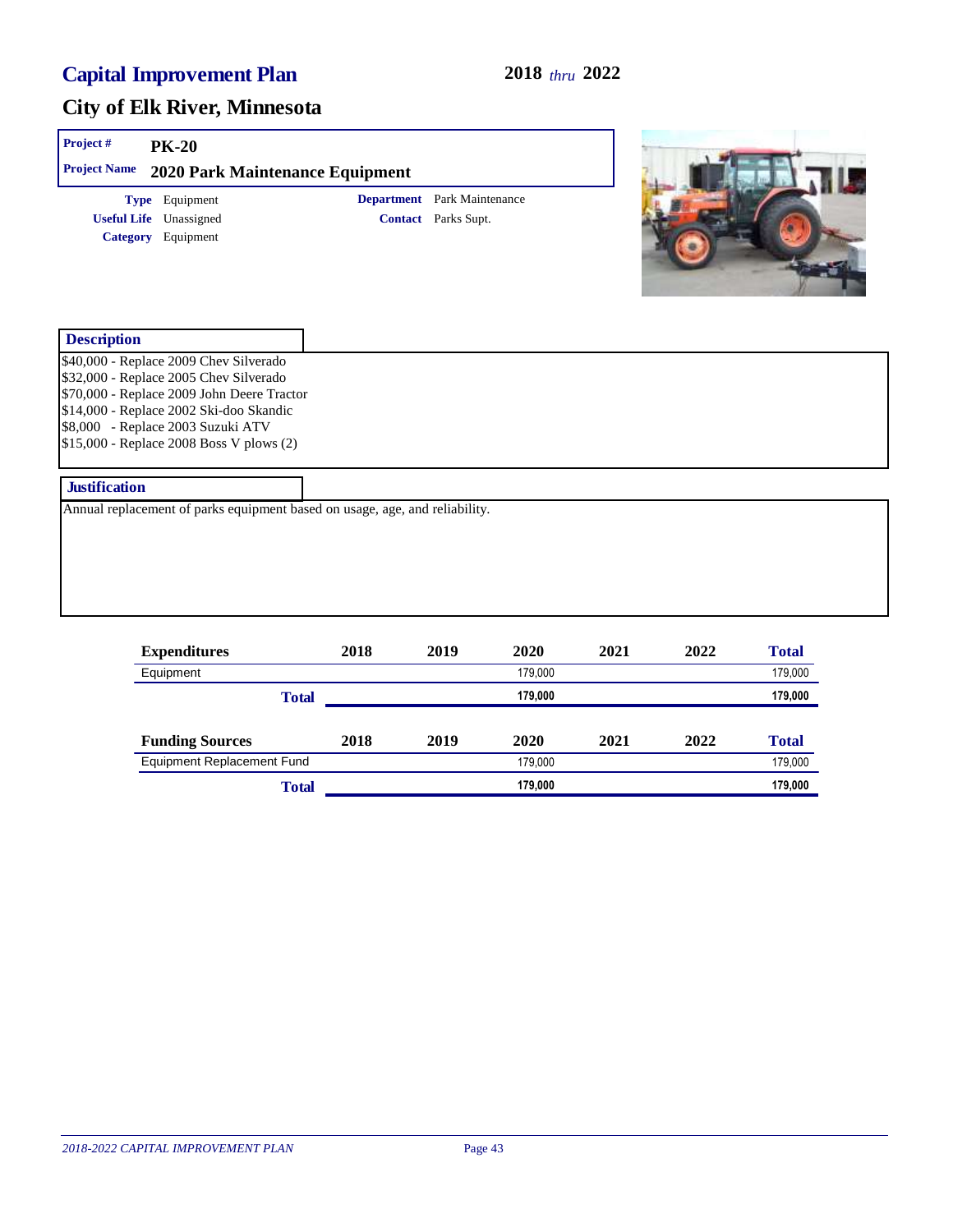#### **City of Elk River, Minnesota**

#### **Project # PK-21 Project Name 2021 Park Maintenance Equipment Type** Equipment

**Useful Life** Unassigned **Category** Equipment

**Contact** Parks Supt. **Department** Park Maintenance



| <b>Description</b>                       |  |
|------------------------------------------|--|
| \$56,000 - Replace 2011 Ford F550        |  |
| \$45,000 - Replace JD front mount mower  |  |
| \$35,000 - Replace Vermeer skid steer    |  |
| \$9,000 - Replace mower trailer          |  |
| \$15,000 - Replace 2009 Boss V plows (2) |  |
| \$4,000 - Replace broom attachment       |  |
|                                          |  |
| <b>Justification</b>                     |  |

| <b>Expenditures</b>        |              | 2018 | 2019 | 2020 | 2021    | 2022 | <b>Total</b> |
|----------------------------|--------------|------|------|------|---------|------|--------------|
| Equipment                  |              |      |      |      | 164.000 |      | 164,000      |
|                            | <b>Total</b> |      |      |      | 164.000 |      | 164,000      |
| <b>Funding Sources</b>     |              | 2018 | 2019 | 2020 | 2021    | 2022 | <b>Total</b> |
| Equipment Replacement Fund |              |      |      |      | 164.000 |      | 164,000      |
|                            | <b>Total</b> |      |      |      | 164.000 |      | 164,000      |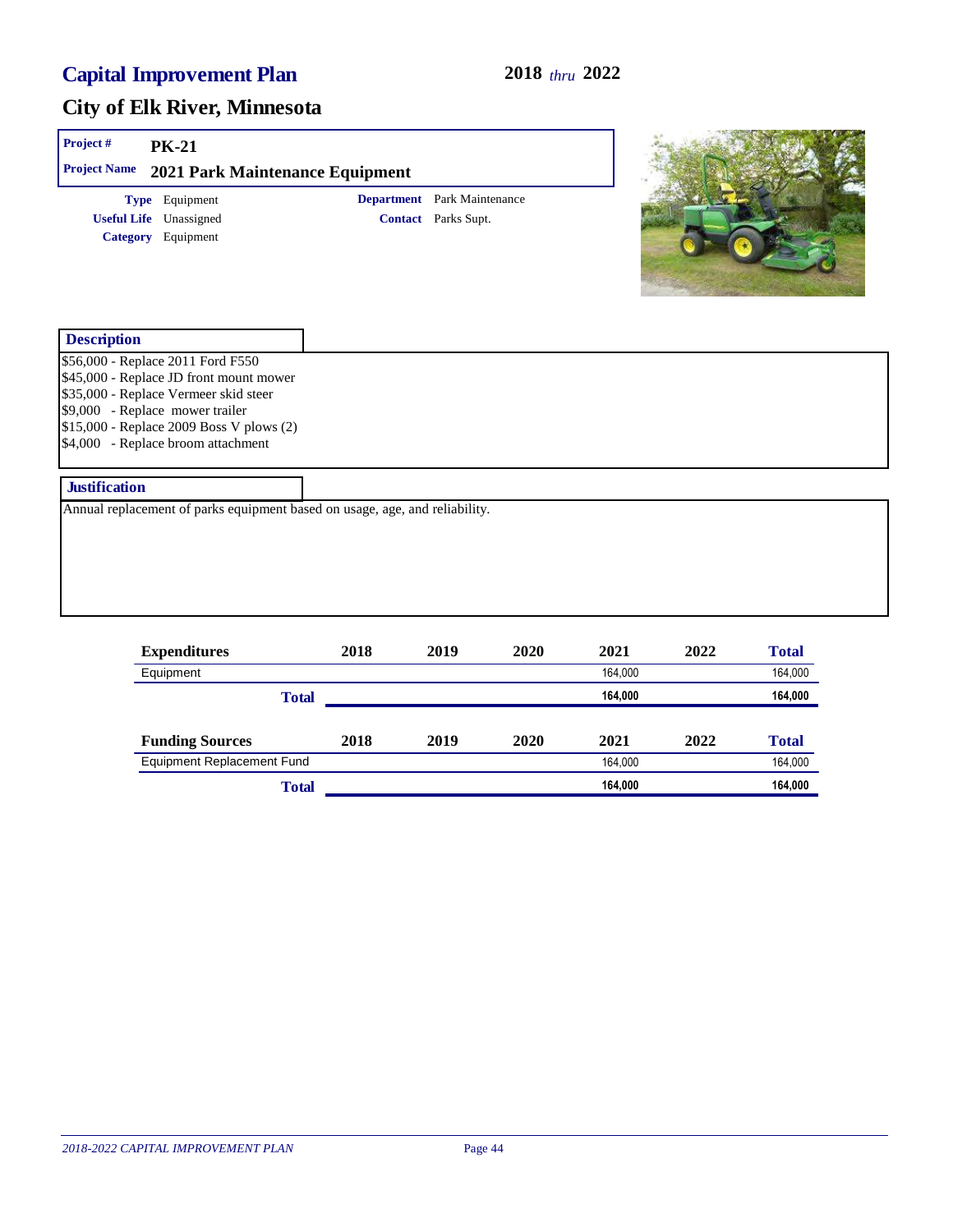#### **City of Elk River, Minnesota**

#### **Description** \$162,000 - Replace sidewalk machine \$32,000 - Replace 2011 GMC 2500 **Project # PK-22 Useful Life** Unassigned **Project Name 2022 Park Maintenance Equipment Category** Equipment **Type** Equipment **Contact** Parks Supt. **Department** Park Maintenance

\$14,000 - Replace 2005 Ski-Doo Skandic \$16,000 - Replace JD zero turn mower \$7,500 - Replace Bobcat stump grinder

\$7,500 - Replace 2012 Boss V plow

#### **Justification**

| <b>Expenditures</b>               | 2018         | 2019 | 2020 | 2021 | 2022    | <b>Total</b> |
|-----------------------------------|--------------|------|------|------|---------|--------------|
| Equipment                         |              |      |      |      | 239.000 | 239,000      |
|                                   | <b>Total</b> |      |      |      | 239.000 | 239,000      |
| <b>Funding Sources</b>            | 2018         | 2019 | 2020 | 2021 | 2022    | <b>Total</b> |
| <b>Equipment Replacement Fund</b> |              |      |      |      | 239.000 | 239,000      |
|                                   | <b>Total</b> |      |      |      | 239,000 | 239,000      |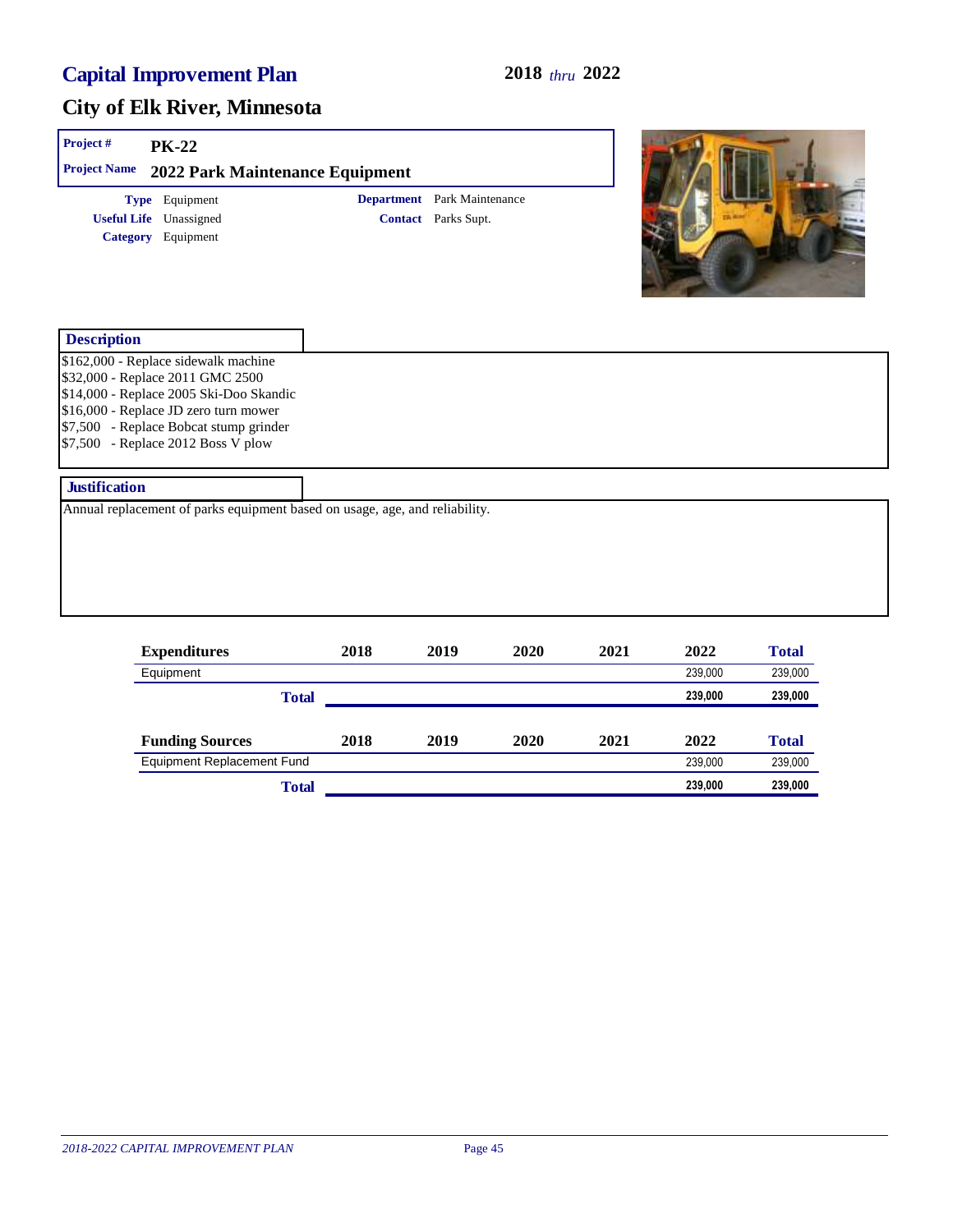#### **City of Elk River, Minnesota**

#### **Project # PL-01 Useful Life** 10 years **Project Name Parking Lot Improvements Category** Street Maintenance **Type** Improvement **Contact** Street Supt. **Department** Infrastructure Improvements



| <b>Expenditures</b>          | 2018   | 2019   | 2020   | 2021   | 2022   | <b>Total</b> |
|------------------------------|--------|--------|--------|--------|--------|--------------|
| Parking Lot                  | 12.000 | 10.000 | 14.000 | 12.000 | 10.000 | 58.000       |
| Total                        | 12.000 | 10.000 | 14.000 | 12.000 | 10.000 | 58,000       |
| <b>Funding Sources</b>       | 2018   | 2019   | 2020   | 2021   | 2022   | <b>Total</b> |
| Government Buildings Reserve | 12.000 | 10.000 | 14.000 | 12.000 | 10.000 | 58,000       |
| Total                        | 12.000 | 10.000 | 14.000 | 12.000 | 10.000 | 58,000       |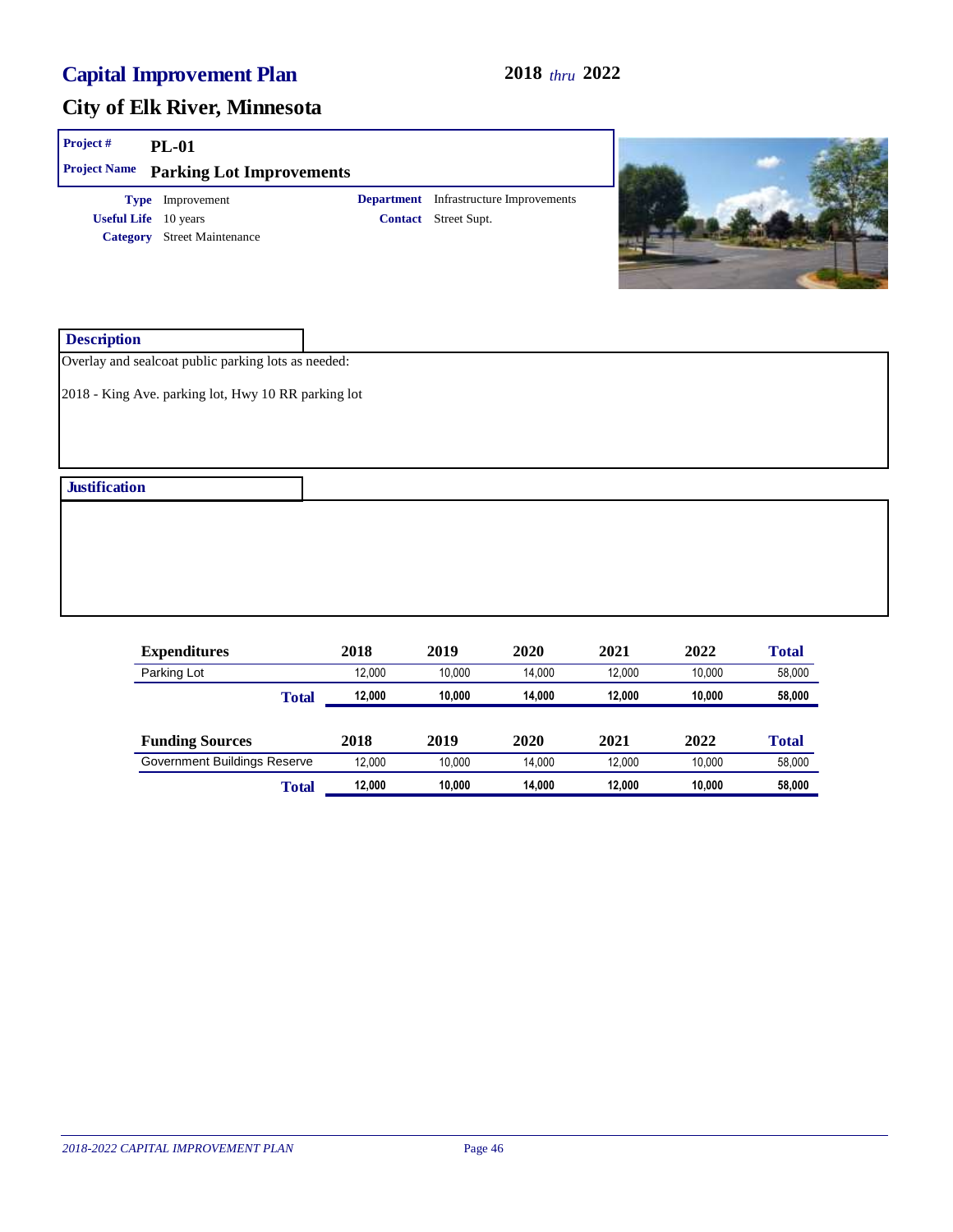#### **City of Elk River, Minnesota**

#### **Project # PM-01**

|                         | <b>Project Name Pavement Management Program</b> |  |
|-------------------------|-------------------------------------------------|--|
| <b>Type</b> Improvement | <b>Department</b> Infras                        |  |

**Useful Life** 25 years **Category** Street & Utility Construction structure Improvements





#### **Description**

Preventative maintenance on our streets includes sealcoating, crackfilling and small overlay projects.

Street improvement projects to replace, overlay or rehabilitate aged and deteriorated streets, storm drainage, and adjacent walks will be completed every other year.

#### **Justification**

Individual street pavement conditions will dictate what pavement management technique will be utilized to extend the life of that specific street segment. These techniques may range from preventative maintenance to a full reconstruction of the surface and aggregate base. As they are implemented, the prescribed techniques will continually be gauged to assure their performance is proper in extending the life of our pavements.

| <b>Expenditures</b>             | 2018    | 2019      | 2020    | 2021      | 2022    | <b>Total</b> |
|---------------------------------|---------|-----------|---------|-----------|---------|--------------|
| Construction                    |         | 4.500.000 |         | 5.250.000 |         | 9.750.000    |
| <b>Preliminary Design</b>       | 100.000 |           | 100.000 |           | 100.000 | 300,000      |
| <b>Preventative Maintenance</b> | 200,000 | 200.000   | 200,000 | 200.000   | 200,000 | 1,000,000    |
| <b>Total</b>                    | 300.000 | 4.700.000 | 300.000 | 5,450,000 | 300.000 | 11,050,000   |
|                                 |         |           |         |           |         |              |
| <b>Funding Sources</b>          | 2018    | 2019      | 2020    | 2021      | 2022    | <b>Total</b> |
| <b>Municipal State Aid</b>      | 353.500 | 1.357.000 | 360.500 | 1.364.000 | 367.500 | 3.802.500    |
| Pavement Management Fund        |         | 3.193.000 |         | 3,936,000 |         | 7.129.000    |
| Storm Water                     |         | 150.000   |         | 150.000   |         | 300.000      |
| <b>Total</b>                    | 353,500 | 4,700,000 | 360,500 | 5,450,000 | 367.500 | 11.231.500   |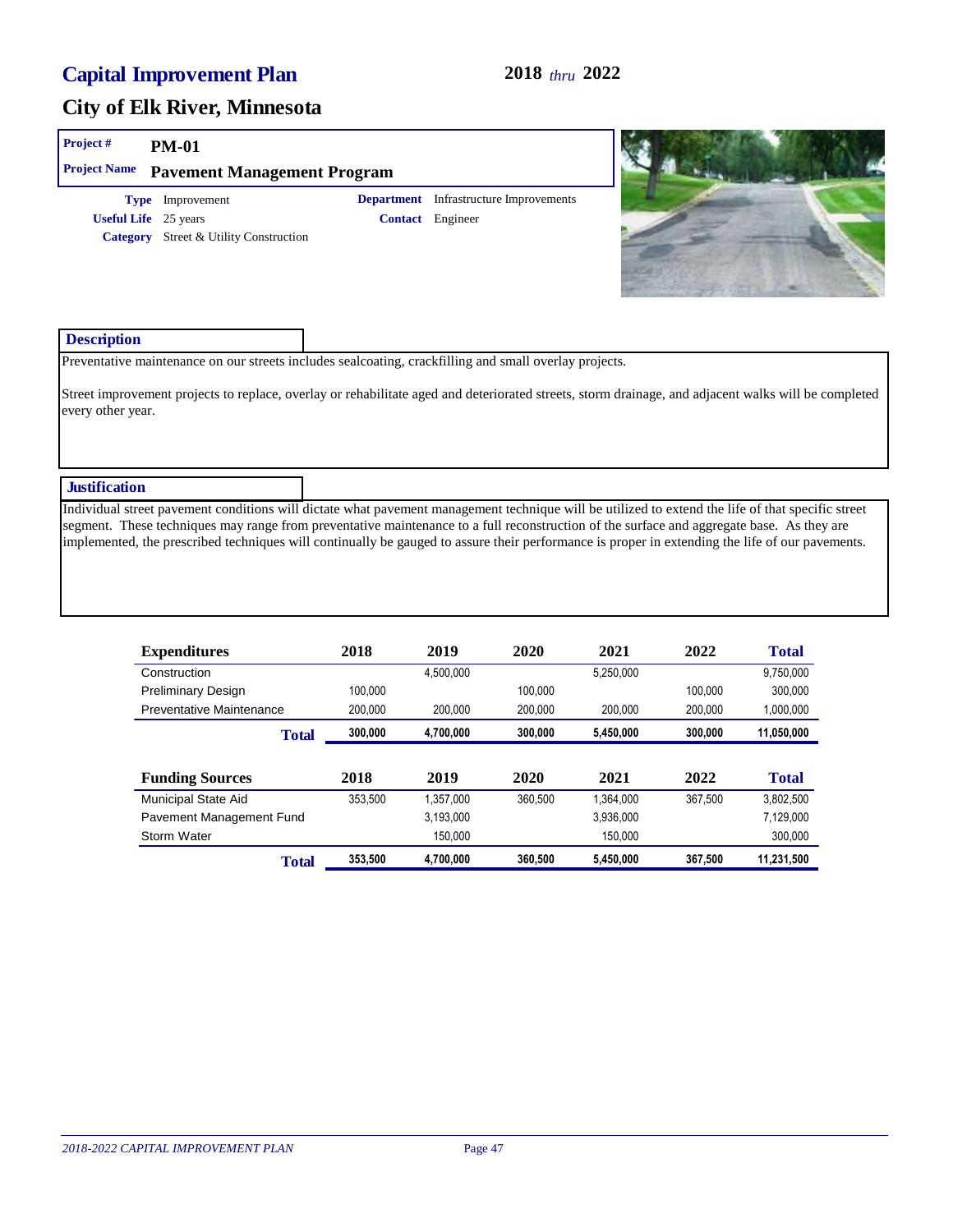| Project#                       | <b>PS-03</b>                                                                                                                |                   |                                                                            |                                                                                                                                            |
|--------------------------------|-----------------------------------------------------------------------------------------------------------------------------|-------------------|----------------------------------------------------------------------------|--------------------------------------------------------------------------------------------------------------------------------------------|
| <b>Project Name</b>            | <b>Public Safety Building</b>                                                                                               |                   |                                                                            |                                                                                                                                            |
| <b>Useful Life</b><br>Category | Type Building<br>Unassigned<br><b>Buildings</b>                                                                             | <b>Department</b> | <b>Public Safety Building</b><br><b>Contact</b> Building Maintenance Supv. | <b>Crit</b>                                                                                                                                |
| <b>Description</b>             |                                                                                                                             |                   |                                                                            |                                                                                                                                            |
|                                | Public safety building projects include:                                                                                    |                   |                                                                            |                                                                                                                                            |
|                                | 2019 - additional garage space with engineering starting in 2018<br>2020 - 2nd floor buildout of the public safety building |                   |                                                                            |                                                                                                                                            |
| <b>Justification</b>           |                                                                                                                             |                   |                                                                            |                                                                                                                                            |
|                                |                                                                                                                             |                   |                                                                            | Due to additional traffic and space needs the Police department is in need of additional garage space and to help with flow of traffic.    |
|                                |                                                                                                                             |                   |                                                                            | The 2nd floor of the Police department is not built out and the department is starting to plan for the eventual buildout of the 2nd floor. |

| <b>Expenditures</b>          | 2018   | 2019      | 2020      | 2021 | 2022 | <b>Total</b> |
|------------------------------|--------|-----------|-----------|------|------|--------------|
| Planning/Design              | 25,000 |           |           |      |      | 25.000       |
| Construction                 |        | 2.000.000 |           |      |      | 2,000,000    |
| Design/Construction          |        |           | 1.200.000 |      |      | 1,200,000    |
| <b>Total</b>                 | 25,000 | 2,000,000 | 1,200,000 |      |      | 3,225,000    |
| <b>Funding Sources</b>       | 2018   | 2019      | 2020      | 2021 | 2022 | <b>Total</b> |
| Government Buildings Reserve | 25,000 | 2,000,000 | 1,200,000 |      |      | 3,225,000    |
| <b>Total</b>                 | 25,000 | 2,000,000 | 1,200,000 |      |      | 3,225,000    |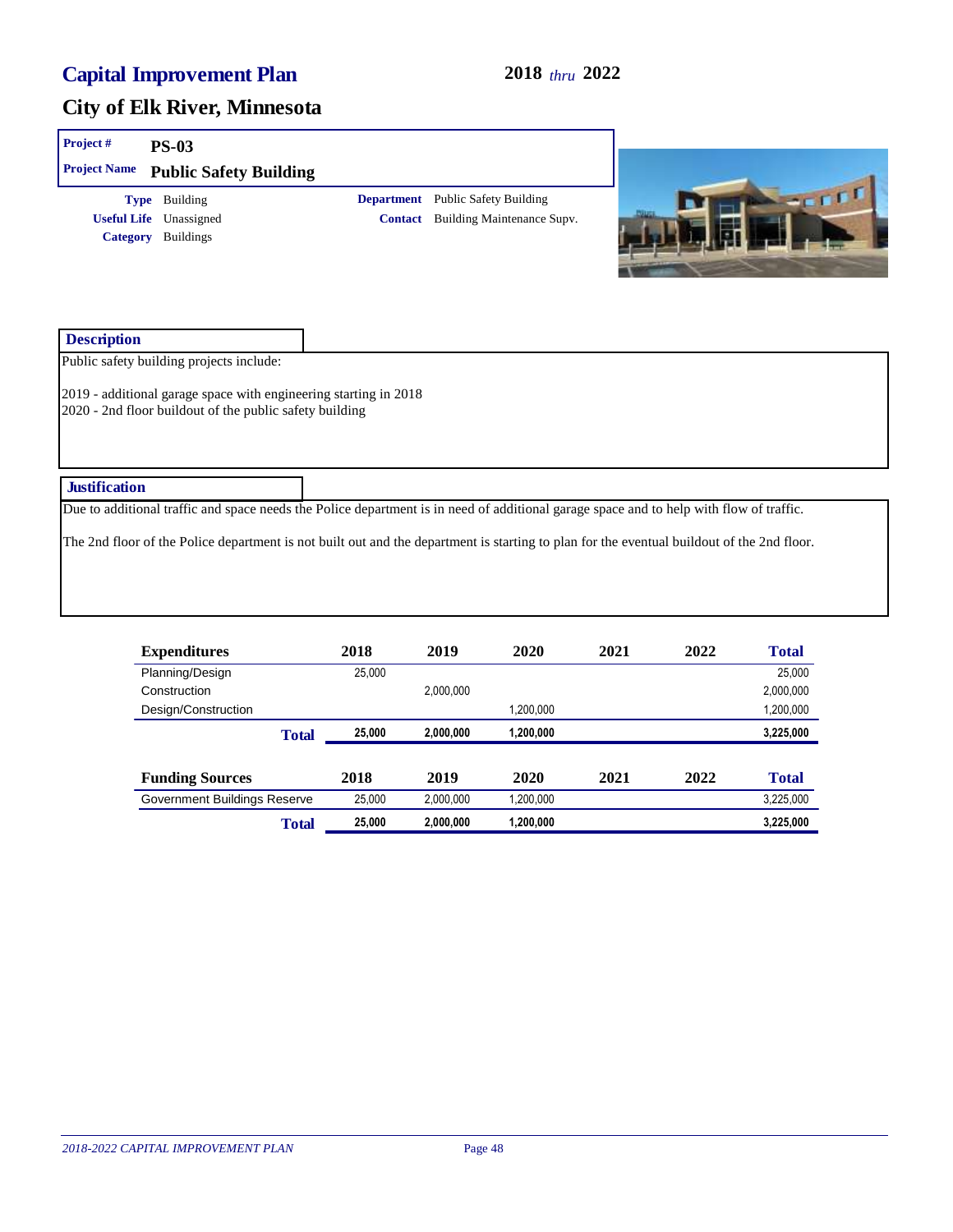| Project#             | <b>ST-01</b>                                                                    |                                                                                                                             |                      |  |
|----------------------|---------------------------------------------------------------------------------|-----------------------------------------------------------------------------------------------------------------------------|----------------------|--|
| <b>Project Name</b>  |                                                                                 | Vehicle Replacement - pickup trucks                                                                                         |                      |  |
|                      | Type Vehicle                                                                    | <b>Department</b> Streets                                                                                                   |                      |  |
|                      | <b>Useful Life</b> 10 years                                                     |                                                                                                                             | Contact Street Supt. |  |
|                      | Category Vehicles                                                               |                                                                                                                             |                      |  |
| <b>Description</b>   |                                                                                 |                                                                                                                             |                      |  |
|                      | Street department pickup truck replacements.                                    |                                                                                                                             |                      |  |
|                      | 2020 - replace 2008 Ford F550 dump box truck<br>2022 - replace 2011 Dodge 1 ton | 2019 - replace 2008 Ford F250 and 2007 Ford F550 dump box truck<br>2021 - replace 2010 Ford F250 and 2010 Ford F550 flatbed |                      |  |
| <b>Justification</b> |                                                                                 |                                                                                                                             |                      |  |
|                      |                                                                                 | Annual replacement of streets equipment based on usage, age, and reliability.                                               |                      |  |
|                      |                                                                                 |                                                                                                                             |                      |  |
|                      |                                                                                 |                                                                                                                             |                      |  |
|                      |                                                                                 |                                                                                                                             |                      |  |
|                      |                                                                                 |                                                                                                                             |                      |  |

| <b>Expenditures</b>        | 2018         | 2019    | 2020   | 2021    | 2022   | <b>Total</b> |
|----------------------------|--------------|---------|--------|---------|--------|--------------|
| Vehicles                   |              | 110.000 | 78.000 | 110.000 | 78.000 | 376,000      |
|                            | <b>Total</b> | 110.000 | 78.000 | 110.000 | 78.000 | 376,000      |
| <b>Funding Sources</b>     | 2018         | 2019    | 2020   | 2021    | 2022   | <b>Total</b> |
| Equipment Replacement Fund |              | 110.000 | 78.000 | 110.000 | 78.000 | 376,000      |
|                            | Total        | 110.000 | 78.000 | 110.000 | 78.000 | 376,000      |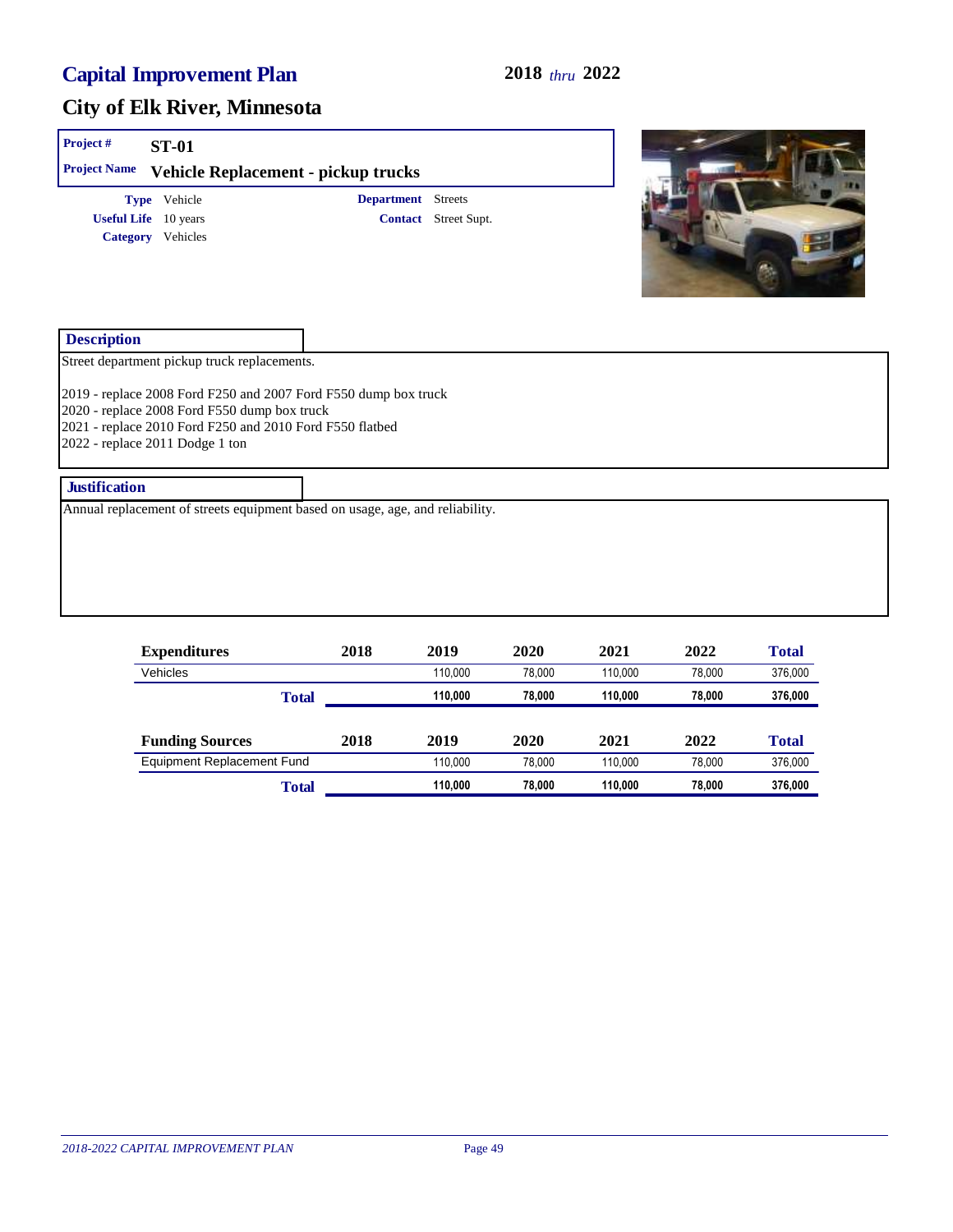#### **City of Elk River, Minnesota**

# **Description** Dump truck replacement and additions. Includes all plow equipment. 2018 - 1 Tandem Axle with plow, replaces 2000 Tandem Axle plow truck 2020 - 1 Tandem Axle with plow, replaces 2001 Tandem Axle plow truck 2022 - 1 Tandem Axle with plow, replaces 2003 Tandem Axle plow truck **Project # ST-02 Justification** Annual replacement of streets equipment based on usage, age, and reliability. **Useful Life** 15 years **Project Name Dump Truck Replacement Category** Heavy Equipment **Type** Equipment **Contact** Street Supt. **Department** Streets

| <b>Expenditures</b>        | 2018    | 2019 | 2020    | 2021 | 2022    | <b>Total</b> |
|----------------------------|---------|------|---------|------|---------|--------------|
| Equipment                  | 245.000 |      | 245.000 |      | 245.000 | 735,000      |
| <b>Total</b>               | 245,000 |      | 245.000 |      | 245.000 | 735,000      |
| <b>Funding Sources</b>     | 2018    | 2019 | 2020    | 2021 | 2022    | <b>Total</b> |
| Equipment Replacement Fund | 245.000 |      | 245.000 |      | 245.000 | 735,000      |
| <b>Total</b>               | 245.000 |      | 245.000 |      | 245.000 | 735,000      |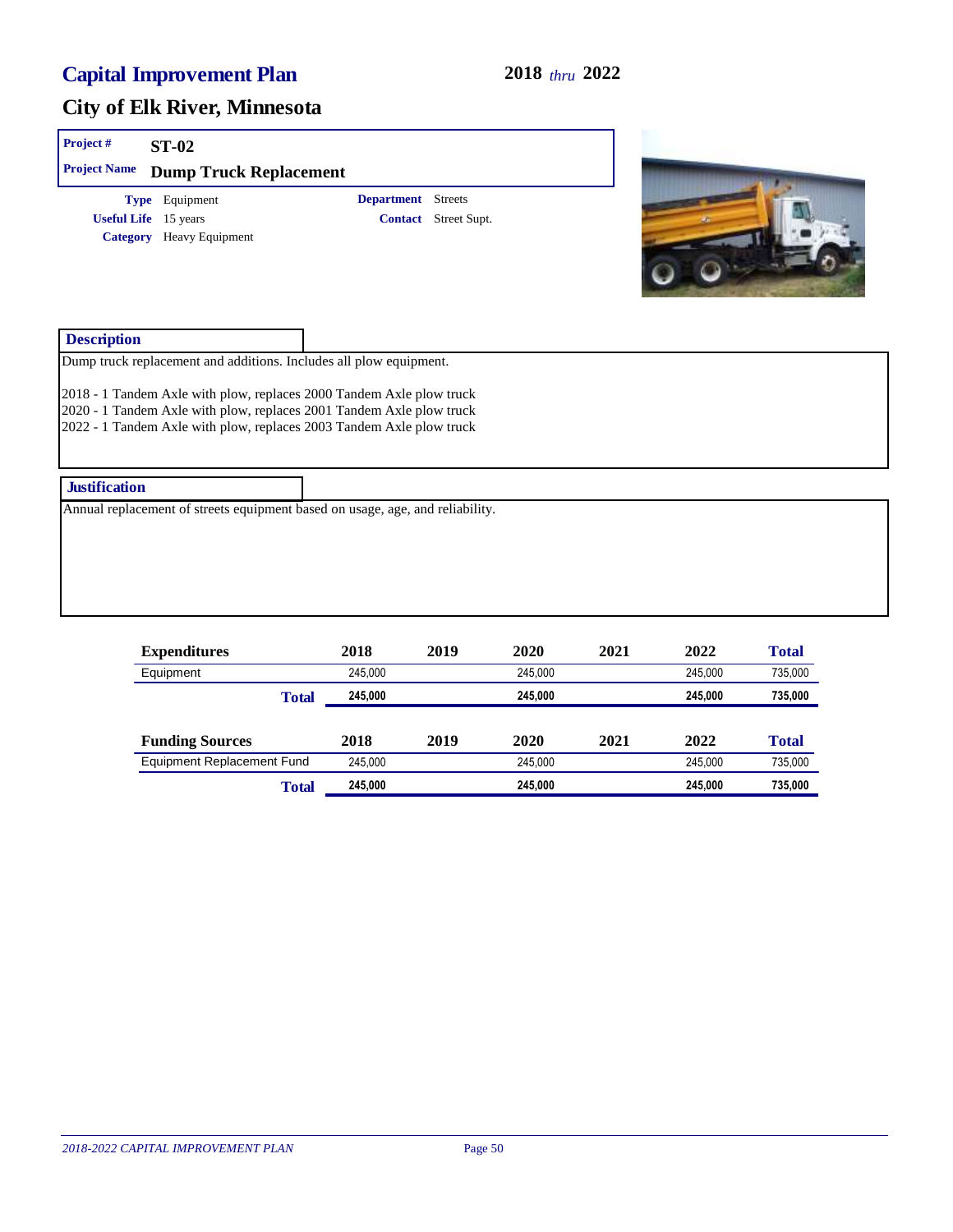| Project#                        | <b>ST-03</b>                                                                  |                           |                      |      |      |      |                     |
|---------------------------------|-------------------------------------------------------------------------------|---------------------------|----------------------|------|------|------|---------------------|
| <b>Project Name</b>             | <b>Heavy Equipment Replacement</b>                                            |                           |                      |      |      |      |                     |
|                                 | Type Equipment<br><b>Useful Life</b> 15 years<br>Category Heavy Equipment     | <b>Department</b> Streets | Contact Street Supt. |      |      |      | <b>ELCAP</b><br>nne |
| <b>Description</b>              | Heavy Equipment replacements & additions as follows:                          |                           |                      |      |      |      |                     |
| 2018 - Sweeper<br>2019 - Loader |                                                                               |                           |                      |      |      |      |                     |
| <b>Justification</b>            |                                                                               |                           |                      |      |      |      |                     |
|                                 | Annual replacement of streets equipment based on usage, age, and reliability. |                           |                      |      |      |      |                     |
|                                 | Expenditures                                                                  | 2018                      | 2019                 | 2020 | 2021 | 2022 | Total               |

| <b>Expenditures</b>        | 2018    | 2019    | 2020 | 2021 | 2022 | <b>Total</b> |
|----------------------------|---------|---------|------|------|------|--------------|
| Equipment                  | 175.000 | 175.000 |      |      |      | 350,000      |
| Total                      | 175,000 | 175.000 |      |      |      | 350,000      |
| <b>Funding Sources</b>     | 2018    | 2019    | 2020 | 2021 | 2022 | <b>Total</b> |
| Equipment Replacement Fund | 175.000 | 175.000 |      |      |      | 350,000      |
| Total                      | 175.000 | 175,000 |      |      |      | 350,000      |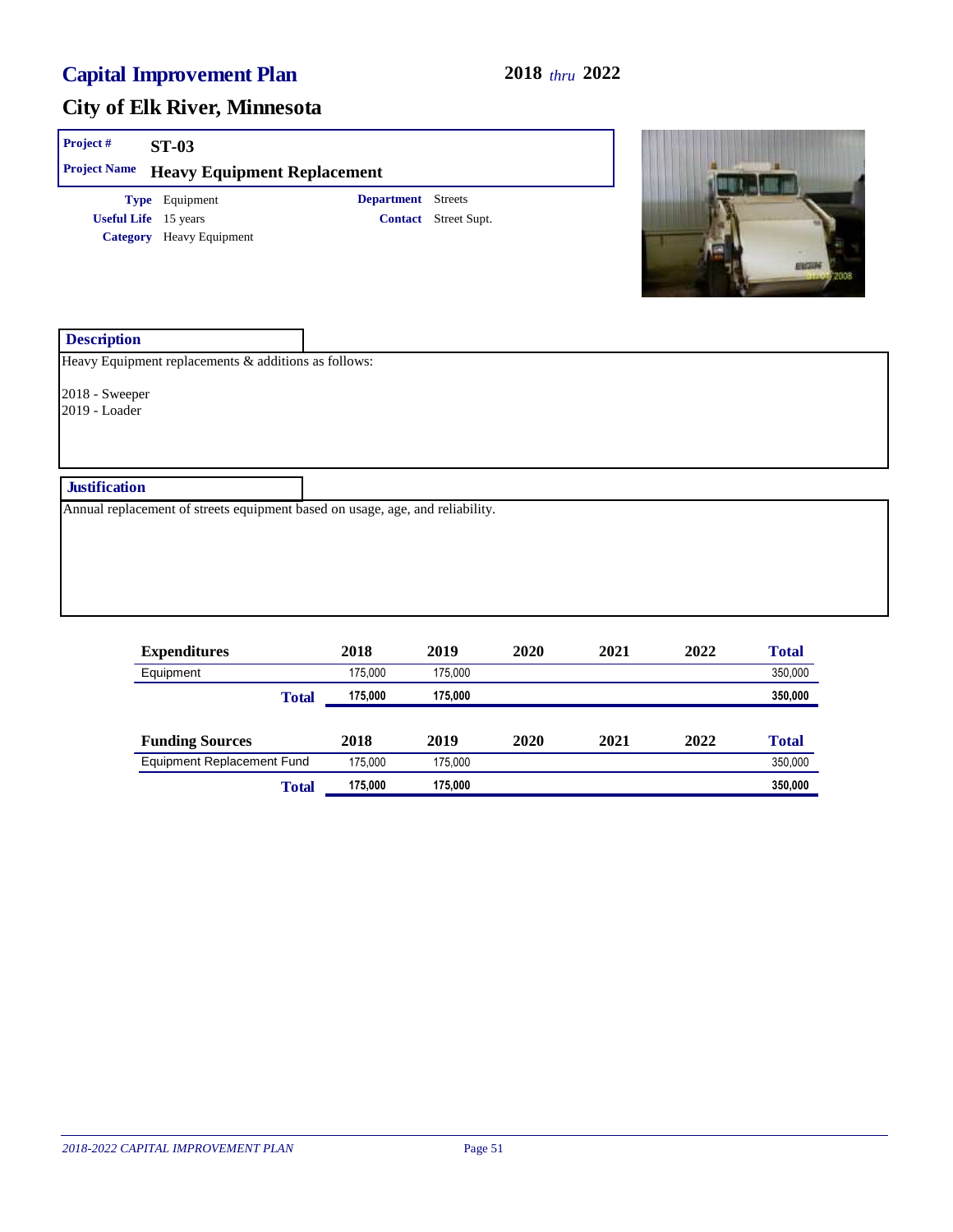| Project#            | <b>ST-04</b>                  |                                    |                      |  |
|---------------------|-------------------------------|------------------------------------|----------------------|--|
| <b>Project Name</b> |                               | <b>Other Equipment Replacement</b> |                      |  |
|                     | Type Equipment                | <b>Department</b> Streets          |                      |  |
|                     | <b>Useful Life</b> Unassigned |                                    | Contact Street Supt. |  |
|                     | Category Equipment            |                                    |                      |  |

| <b>Description</b>                                                                                                                                                                                                                                                                                                 |  |
|--------------------------------------------------------------------------------------------------------------------------------------------------------------------------------------------------------------------------------------------------------------------------------------------------------------------|--|
| Replace other Street Department equipment as follows:                                                                                                                                                                                                                                                              |  |
| 2018 - Paint striper - \$6,500, plow for loader - \$27,500<br>2019 - Bobcat - \$56,000, Cimiline meter - \$56,000, pavement cutter - \$11,550<br>2020 - Brush chipper - \$50,000, pavement cutter - \$11,550<br>2021 - Patching trailers (2) - \$125,000, forklift - \$15,000<br>2022 - Pavement cutter - \$11,550 |  |
| <b>Justification</b>                                                                                                                                                                                                                                                                                               |  |
| Annual replacement of streets equipment based on usage, age, and reliability.                                                                                                                                                                                                                                      |  |

| <b>Expenditures</b>               |              | 2018   | 2019    | 2020   | 2021    | 2022   | <b>Total</b> |
|-----------------------------------|--------------|--------|---------|--------|---------|--------|--------------|
| Equipment                         |              | 34.000 | 123.550 | 61.550 | 140.000 | 11.550 | 370,650      |
|                                   | <b>Total</b> | 34.000 | 123.550 | 61.550 | 140.000 | 11.550 | 370,650      |
| <b>Funding Sources</b>            |              | 2018   | 2019    | 2020   | 2021    | 2022   | <b>Total</b> |
| <b>Equipment Replacement Fund</b> |              | 34.000 | 123.550 | 61.550 | 140.000 | 11.550 | 370,650      |
|                                   | <b>Total</b> | 34.000 | 123.550 | 61.550 | 140.000 | 11.550 | 370,650      |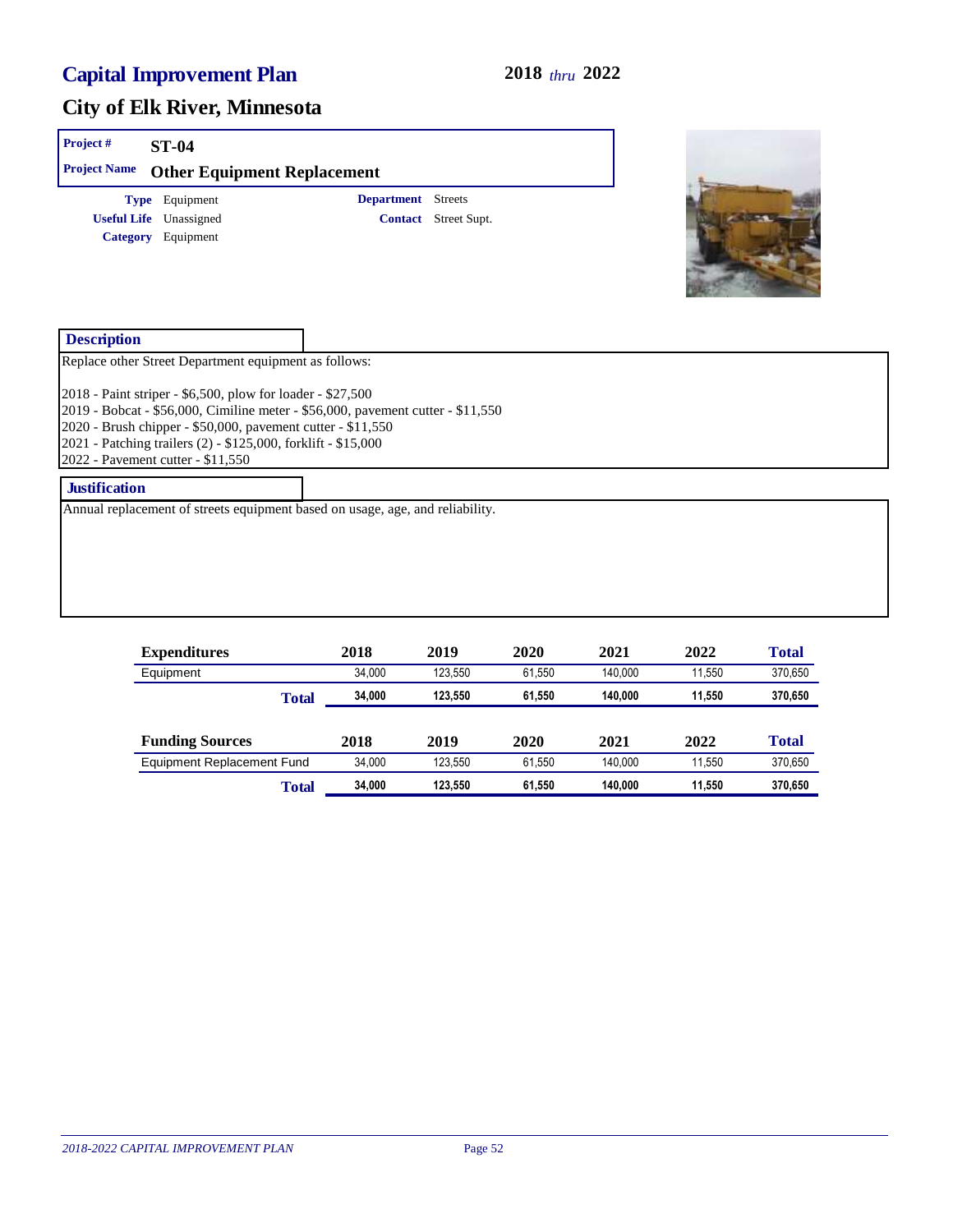#### **City of Elk River, Minnesota**

#### **Project # ST-12**

**Project Name Signalization - Twin Lakes Rd & 181st Ave Type** Infrastructure

**Useful Life** 20 years **Category** Street Construction

**Contact** Engineer **Department** Infrastructure Improvements



| <b>Description</b>   |                                                                                                                                                                                                                                                                                                                  |
|----------------------|------------------------------------------------------------------------------------------------------------------------------------------------------------------------------------------------------------------------------------------------------------------------------------------------------------------|
|                      | Install a signal system including EVP at the intersection of Twin Lakes Rd & 181st Ave.                                                                                                                                                                                                                          |
|                      |                                                                                                                                                                                                                                                                                                                  |
|                      |                                                                                                                                                                                                                                                                                                                  |
|                      |                                                                                                                                                                                                                                                                                                                  |
|                      |                                                                                                                                                                                                                                                                                                                  |
|                      |                                                                                                                                                                                                                                                                                                                  |
| <b>Justification</b> |                                                                                                                                                                                                                                                                                                                  |
|                      | Continued traffic demands at this intersection will warrant the installation of a signal system in the near future. Actual year for construction will<br>be based on traffic warrant criteria being met. Costs reflect 1/4 of the cost of the system as Sherburne County will participate in their 3 legs of the |
| intersection.        |                                                                                                                                                                                                                                                                                                                  |
|                      |                                                                                                                                                                                                                                                                                                                  |
|                      |                                                                                                                                                                                                                                                                                                                  |
|                      |                                                                                                                                                                                                                                                                                                                  |

| <b>Expenditures</b>        |              | 2018 | 2019 | 2020   | 2021 | 2022 | <b>Total</b> |
|----------------------------|--------------|------|------|--------|------|------|--------------|
| Planning/Design            |              |      |      | 87,500 |      |      | 87,500       |
|                            | <b>Total</b> |      |      | 87,500 |      |      | 87,500       |
|                            |              |      |      |        |      |      |              |
| <b>Funding Sources</b>     |              | 2018 | 2019 | 2020   | 2021 | 2022 | <b>Total</b> |
| <b>Municipal State Aid</b> |              |      |      | 87.500 |      |      | 87,500       |
|                            | <b>Total</b> |      |      | 87,500 |      |      | 87,500       |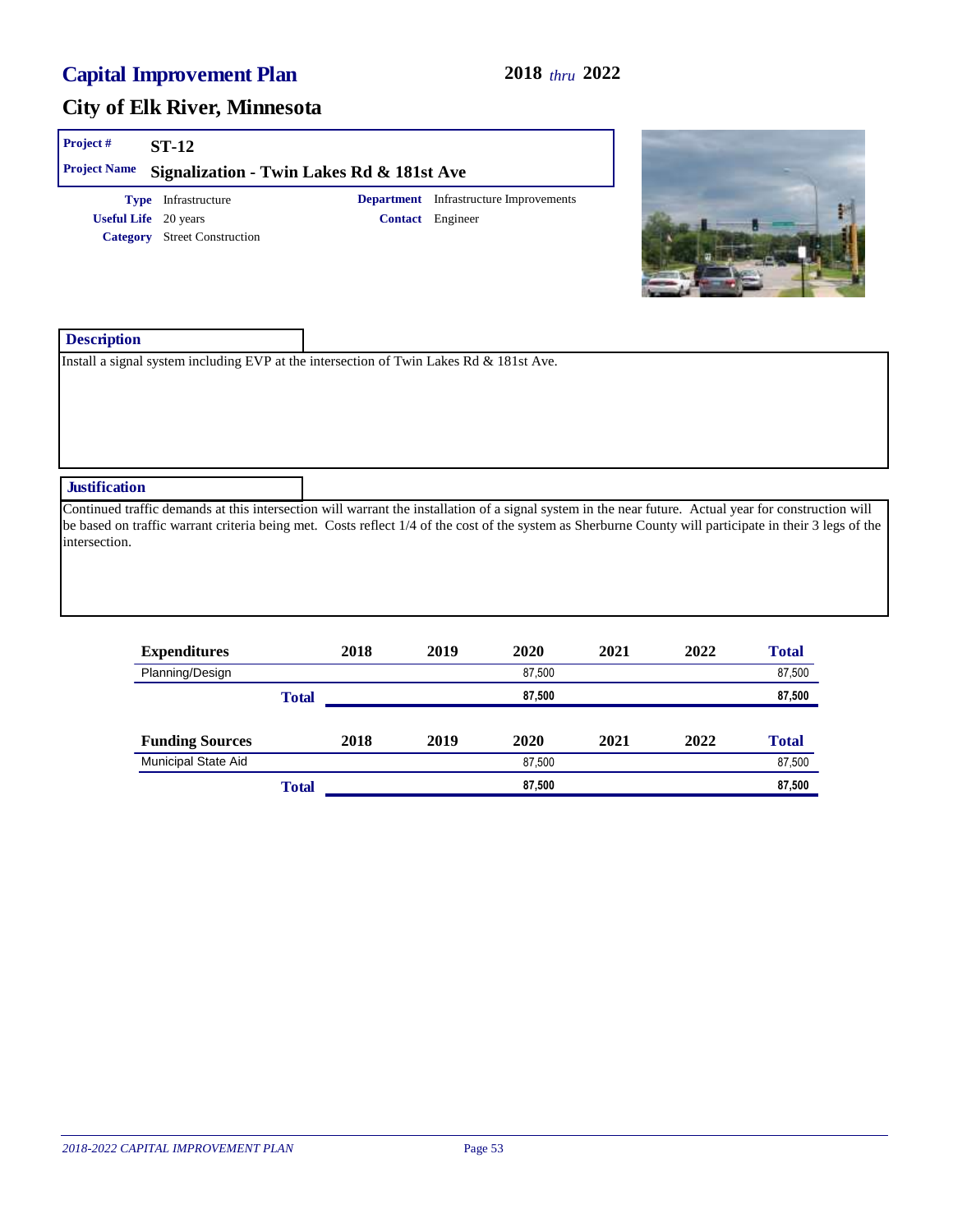#### **City of Elk River, Minnesota**

| Project#                   | <b>ST-14</b>                                                                                                                                                                                                                                                                                                                                  |                           |                  |      |        |      |              |  |
|----------------------------|-----------------------------------------------------------------------------------------------------------------------------------------------------------------------------------------------------------------------------------------------------------------------------------------------------------------------------------------------|---------------------------|------------------|------|--------|------|--------------|--|
| <b>Project Name</b>        | <b>Transportation Plan Update</b>                                                                                                                                                                                                                                                                                                             |                           |                  |      |        |      |              |  |
|                            | Type Study<br><b>Useful Life</b> 10 years<br>Category Unassigned                                                                                                                                                                                                                                                                              | <b>Department</b> Streets | Contact Engineer |      |        |      |              |  |
| <b>Description</b>         |                                                                                                                                                                                                                                                                                                                                               |                           |                  |      |        |      |              |  |
| and the City of Elk River. | Update City's Comprehensive Transportation Plan to include all new transportation information from MnDOT, Sherburne and Anoka Counties                                                                                                                                                                                                        |                           |                  |      |        |      |              |  |
| <b>Justification</b>       |                                                                                                                                                                                                                                                                                                                                               |                           |                  |      |        |      |              |  |
|                            | Since the transportation plan was adopted in August 2004 there have been MnDOT studies of TH169 and parts of TH10. The City has worked on<br>the FAST study area and Sherburne and Anoka Counties have undertaken transportation discussion that affect Elk River. This City<br>Transportation plan will include all of this new information. |                           |                  |      |        |      |              |  |
|                            | <b>Expenditures</b>                                                                                                                                                                                                                                                                                                                           | 2018                      | 2019             | 2020 | 2021   | 2022 | <b>Total</b> |  |
|                            | Planning/Design                                                                                                                                                                                                                                                                                                                               |                           |                  |      | 50,000 |      | 50,000       |  |
|                            | <b>Total</b>                                                                                                                                                                                                                                                                                                                                  |                           |                  |      | 50,000 |      | 50,000       |  |
|                            | <b>Funding Sources</b>                                                                                                                                                                                                                                                                                                                        | 2018                      | 2019             | 2020 | 2021   | 2022 | <b>Total</b> |  |
|                            | Street/Capital Improvement<br>Reserve                                                                                                                                                                                                                                                                                                         |                           |                  |      | 50,000 |      | 50,000       |  |

**Total 50,000 50,000**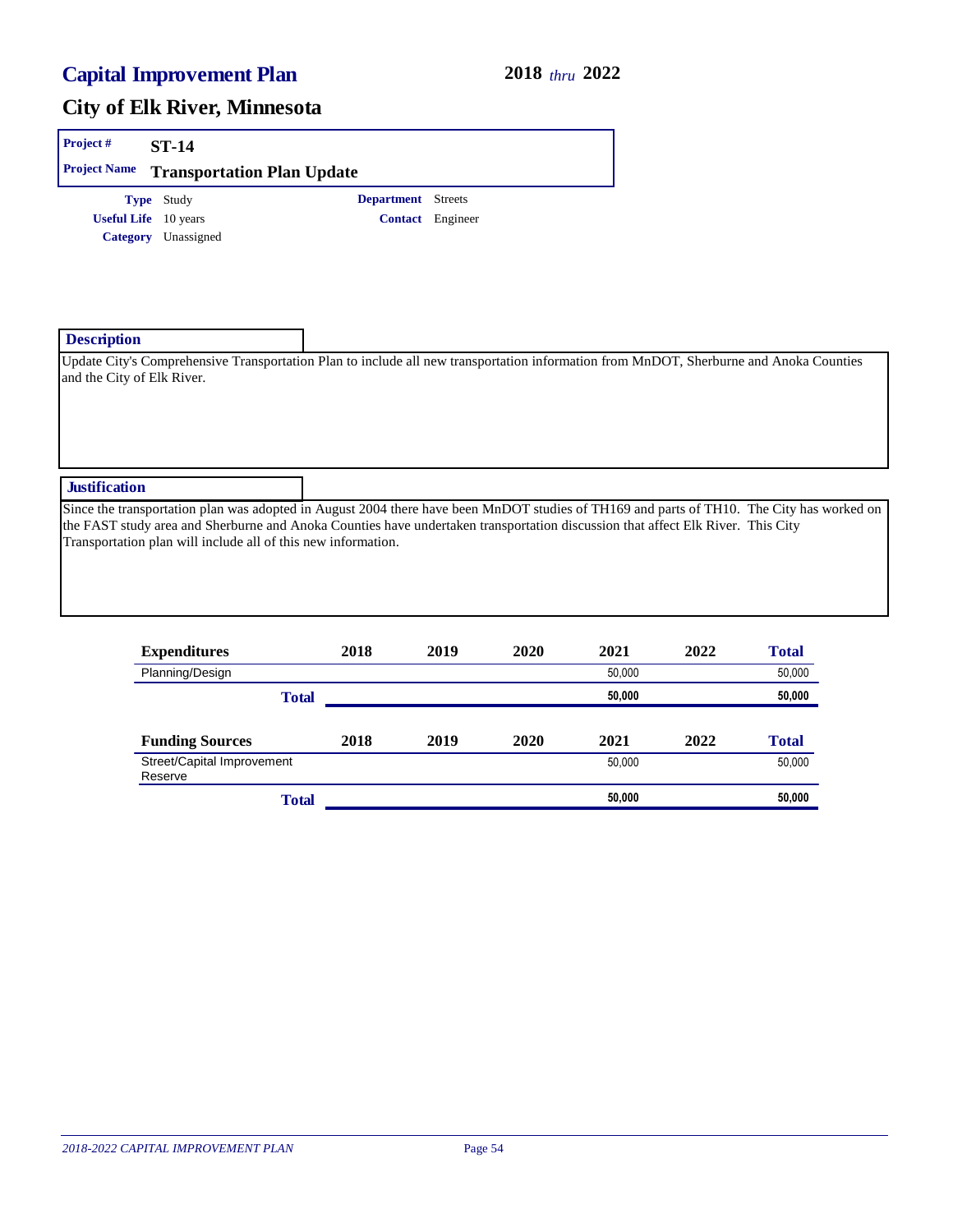#### **City of Elk River, Minnesota**

| <b>Project</b> # | $STM-1$                                  |                               |  |
|------------------|------------------------------------------|-------------------------------|--|
|                  | <b>Project Name Storm Water projects</b> |                               |  |
|                  | <b>Type</b> Maintenance                  | <b>Department</b> Storm Water |  |
|                  | <b>Useful Life</b> Unassigned            | <b>Contact</b> Engineer       |  |
|                  | Category Maintenance projects            |                               |  |

| <b>Description</b>                                       |  |
|----------------------------------------------------------|--|
| Annual pond cleaning, stormwater repairs, BMP inventory. |  |

Storm Water infrastructure projects combined with street projects are included on the pavement management CIP sheet.

 **Justification**

These annual projects include the testing, removal, and disposal of sediment deposits from our stormwater ponds. This is needed to assure these devices are functioning as designed and achieving the water quality standards of our NPDES permit.

The smaller stormwater repairs include minor pipe upsizing, culvert replacement, manhole and catch basin repairs and fixing of washout areas.

| <b>Expenditures</b>      |       | 2018    | 2019    | 2020    | 2021    | 2022 | <b>Total</b> |
|--------------------------|-------|---------|---------|---------|---------|------|--------------|
| Construction/Maintenance |       |         | 450.000 |         | 200.000 |      | 650,000      |
|                          | Total |         | 450.000 |         | 200.000 |      | 650,000      |
| <b>Funding Sources</b>   |       | 2018    | 2019    | 2020    | 2021    | 2022 | <b>Total</b> |
| Storm Water              |       | 298.000 | 203.000 | 303.000 | 208,000 |      | 1,012,000    |
|                          | Total | 298,000 | 203.000 | 303,000 | 208.000 |      | 1,012,000    |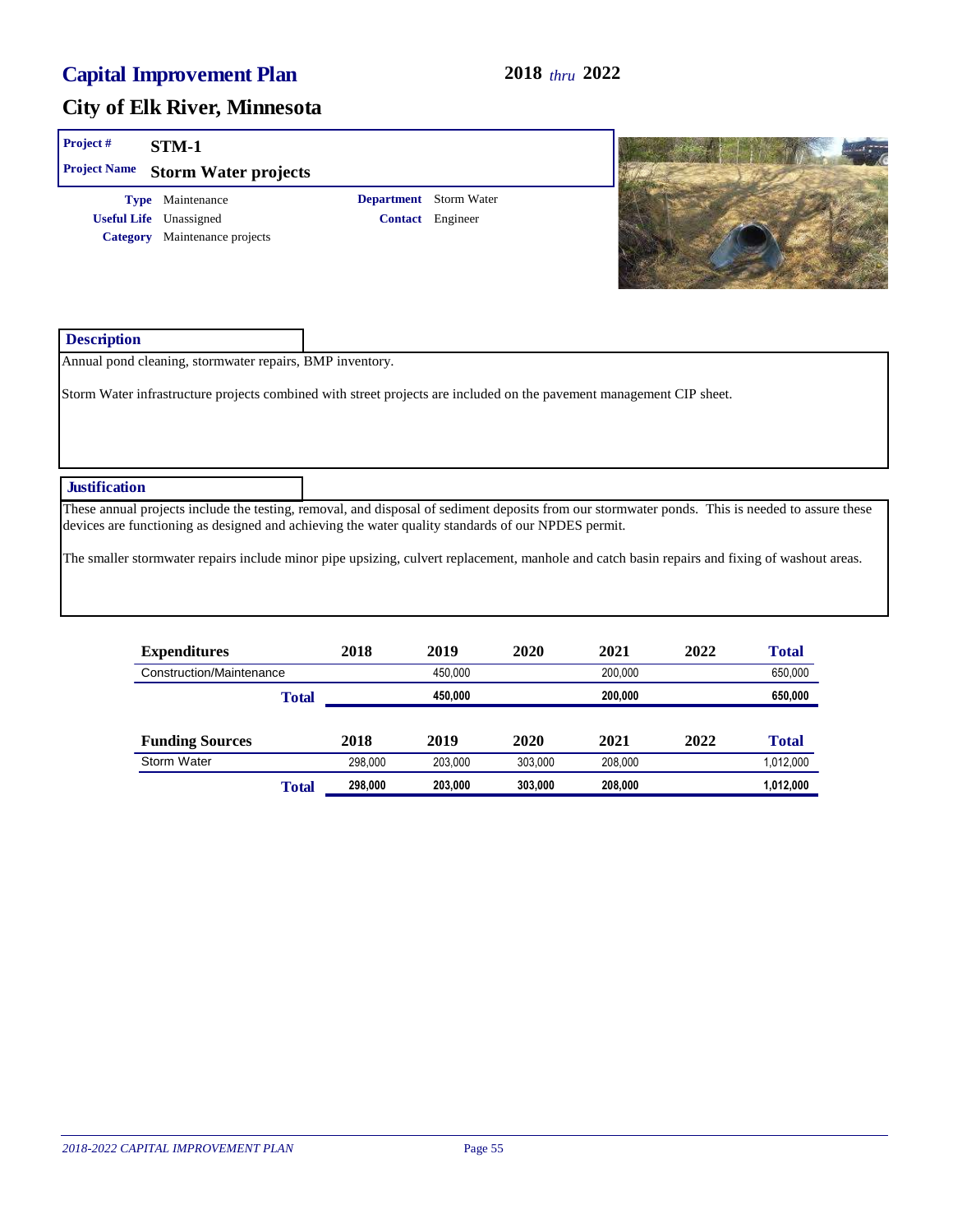| Project#                                                      | $TC-01-18$                                                                                                                       |                   |                               |                           |      |      |              |  |
|---------------------------------------------------------------|----------------------------------------------------------------------------------------------------------------------------------|-------------------|-------------------------------|---------------------------|------|------|--------------|--|
| <b>Project Name</b>                                           | <b>Annual Technology Upgrades</b>                                                                                                |                   |                               |                           |      |      |              |  |
| <b>Category</b>                                               | Type Equipment<br><b>Useful Life</b> Unassigned<br>Technology/Communiciations                                                    | <b>Department</b> | <b>Contact</b> IT Coordinator | Technology/Communications |      |      |              |  |
| <b>Description</b>                                            |                                                                                                                                  |                   |                               |                           |      |      |              |  |
|                                                               | Technology upgrades for 2018 include:                                                                                            |                   |                               |                           |      |      |              |  |
| \$10,000 - Firewall upgrades<br>\$10,000 - Laserfiche upgrade | \$10,000 - Fiber network enhancements<br>\$15,000 - Cyber security measures<br>\$15,000 - Squad camera recording storage upgrade |                   |                               |                           |      |      |              |  |
| <b>Justification</b>                                          |                                                                                                                                  |                   |                               |                           |      |      |              |  |
|                                                               | Annual replacement and upgrade of information technology software/hardware.                                                      |                   |                               |                           |      |      |              |  |
|                                                               | <b>Expenditures</b>                                                                                                              | 2018              | 2019                          | 2020                      | 2021 | 2022 | <b>Total</b> |  |

| <b>Expension</b> to           |              | - - -  | ---- | ----- | ---- | ---- | a v um       |
|-------------------------------|--------------|--------|------|-------|------|------|--------------|
| Equipment                     |              | 60.000 |      |       |      |      | 60,000       |
|                               | <b>Total</b> | 60,000 |      |       |      |      | 60,000       |
| <b>Funding Sources</b>        |              | 2018   | 2019 | 2020  | 2021 | 2022 | <b>Total</b> |
| <b>Capital Outlay Reserve</b> |              | 60.000 |      |       |      |      | 60,000       |
|                               | <b>Total</b> | 60.000 |      |       |      |      | 60,000       |
|                               |              |        |      |       |      |      |              |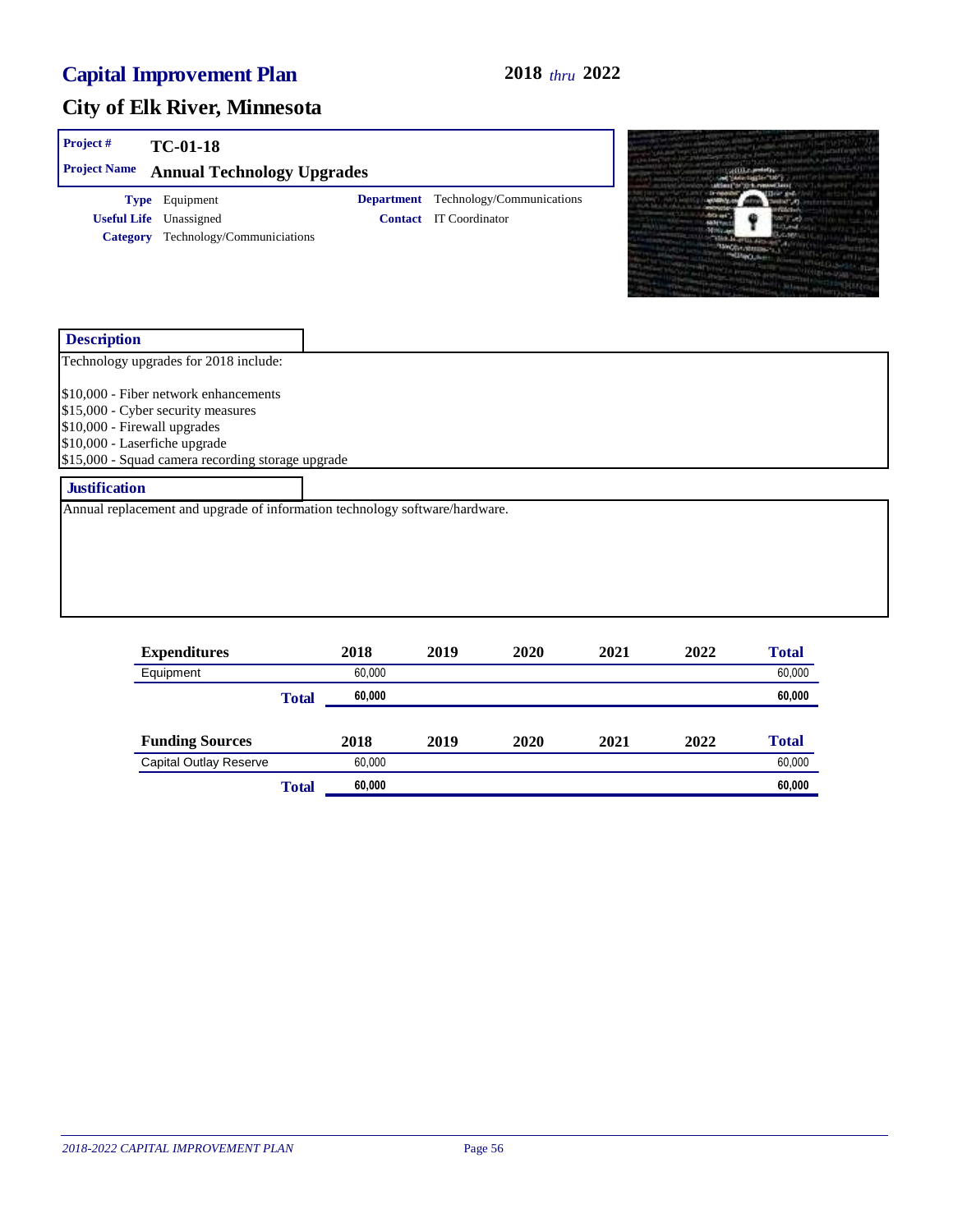#### **City of Elk River, Minnesota**

| <b>Project</b> #<br><b>Project Name</b> | TC-01-19<br><b>Annual Technology Upgrades</b> |                                             |
|-----------------------------------------|-----------------------------------------------|---------------------------------------------|
|                                         | <b>Type</b> Technology                        | <b>Department</b> Technology/Communications |
|                                         | <b>Useful Life</b> Unassigned                 | <b>Contact</b> IT Coordinator               |
| <b>Category</b>                         | Technology/Communiciations                    |                                             |



| <b>Description</b>                     |  |
|----------------------------------------|--|
| Technology upgrades for 2019 include:  |  |
| \$10,000 - Fiber network enhancements  |  |
| \$60,000 - Blade server upgrade        |  |
| \$60,000 - Storage upgrade             |  |
| \$20,000 - Virus software              |  |
| \$20,000 - Security camera replacement |  |
| \$30,000 - Enterprise backup system    |  |
| \$15,000 - Cybersecurity measures      |  |
| <b>Justification</b>                   |  |

Annual replacement and upgrade of information technology software/hardware.

| <b>Expenditures</b>           |              | 2018 | 2019    | 2020 | 2021 | 2022 | <b>Total</b> |
|-------------------------------|--------------|------|---------|------|------|------|--------------|
| Software/Hardware             |              |      | 215.000 |      |      |      | 215,000      |
|                               | <b>Total</b> |      | 215,000 |      |      |      | 215,000      |
| <b>Funding Sources</b>        |              | 2018 | 2019    | 2020 | 2021 | 2022 | <b>Total</b> |
| <b>Capital Outlay Reserve</b> |              |      | 215.000 |      |      |      | 215,000      |
|                               | <b>Total</b> |      | 215,000 |      |      |      | 215,000      |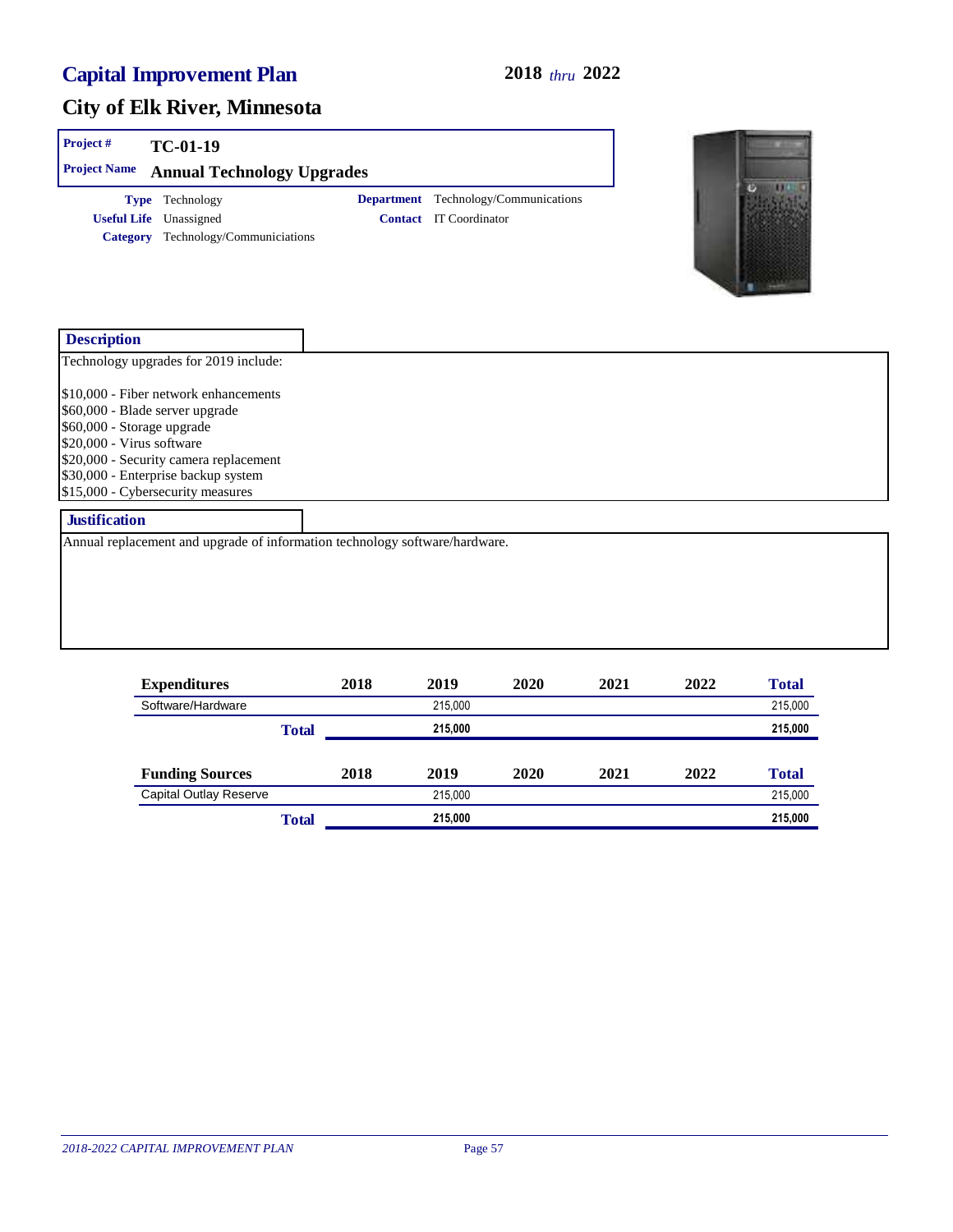**WARNIERS** 

#### **City of Elk River, Minnesota**

| Project#            | $TC-01-20$                          |                                             |  |
|---------------------|-------------------------------------|---------------------------------------------|--|
| <b>Project Name</b> | <b>Annual Technology Upgrades</b>   |                                             |  |
|                     | <b>Type</b> Technology              | <b>Department</b> Technology/Communications |  |
|                     | <b>Useful Life</b> Unassigned       | <b>Contact</b> IT Coordinator               |  |
|                     | Category Technology/Communiciations |                                             |  |

| <b>Description</b>                                                                                                                                                      |  |
|-------------------------------------------------------------------------------------------------------------------------------------------------------------------------|--|
| Technology upgrades for 2020 include:                                                                                                                                   |  |
| \$10,000 - Fiber network enhancements<br>\$35,000 - Hardware/enterprise switch/UPS<br>\$30,000 - Wireless network replacement<br>\$10,000 - Laptops/computers - Council |  |
| <b>Justification</b>                                                                                                                                                    |  |
|                                                                                                                                                                         |  |

Annual replacement and upgrade of information technology software/hardware.

| <b>Expenditures</b>           |              | 2018 | 2019 | 2020   | 2021 | 2022 | <b>Total</b> |
|-------------------------------|--------------|------|------|--------|------|------|--------------|
| Software/Hardware             |              |      |      | 85.000 |      |      | 85,000       |
|                               | <b>Total</b> |      |      | 85,000 |      |      | 85,000       |
| <b>Funding Sources</b>        |              | 2018 | 2019 | 2020   | 2021 | 2022 | <b>Total</b> |
| <b>Capital Outlay Reserve</b> |              |      |      | 85.000 |      |      | 85,000       |
|                               | <b>Total</b> |      |      | 85,000 |      |      | 85,000       |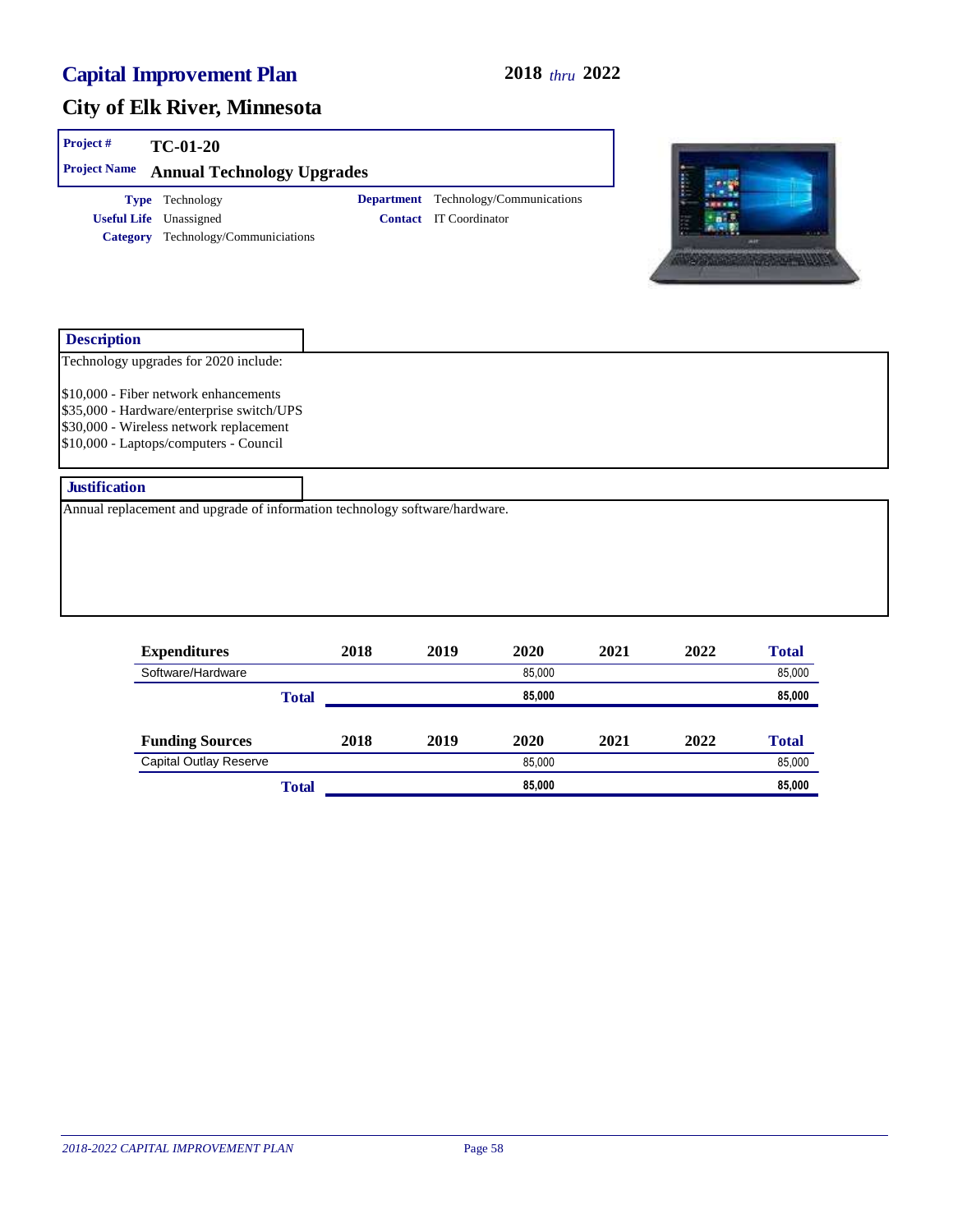#### **City of Elk River, Minnesota**

| Project#                                                                              | $TC-01-21$                                                                              |                   |                               |                           |        |              |              |
|---------------------------------------------------------------------------------------|-----------------------------------------------------------------------------------------|-------------------|-------------------------------|---------------------------|--------|--------------|--------------|
| <b>Project Name</b>                                                                   | <b>Annual Technology Upgrades</b>                                                       |                   |                               |                           |        |              |              |
|                                                                                       | Type Technology<br><b>Useful Life</b> Unassigned<br>Category Technology/Communiciations | <b>Department</b> | <b>Contact</b> IT Coordinator | Technology/Communications | œ      | <b>LEGAL</b> |              |
| <b>Description</b>                                                                    |                                                                                         |                   |                               |                           |        |              |              |
|                                                                                       | Technology upgrades for 2021 include:                                                   |                   |                               |                           |        |              |              |
| \$15,000 - Firewall upgrades<br>\$15,000 - Laserfiche upgrade<br><b>Justification</b> | \$15,000 - Squad camera recording storage upgrade                                       |                   |                               |                           |        |              |              |
|                                                                                       | Annual replacement and upgrade of information technology software/hardware.             |                   |                               |                           |        |              |              |
|                                                                                       |                                                                                         |                   |                               |                           |        |              |              |
|                                                                                       | <b>Expenditures</b>                                                                     | 2018              | 2019                          | 2020                      | 2021   | 2022         | <b>Total</b> |
|                                                                                       | Software/Hardware                                                                       |                   |                               |                           | 55,000 |              | 55,000       |
|                                                                                       | <b>Total</b>                                                                            |                   |                               |                           | 55,000 |              | 55,000       |
|                                                                                       | <b>Funding Sources</b>                                                                  | 2018              | 2019                          | 2020                      | 2021   | 2022         | <b>Total</b> |

Capital Outlay Reserve 55,000 55,000 55,000 55,000 55,000 55,000 55,000 55,000 55,000 55,000 55,000 55,000 55,000 55,000 55,000 55,000 55,000 55,000 55,000 55,000 55,000 55,000 55,000 55,000 55,000 55,000 55,000 55,000 55,

**Total 55,000 55,000**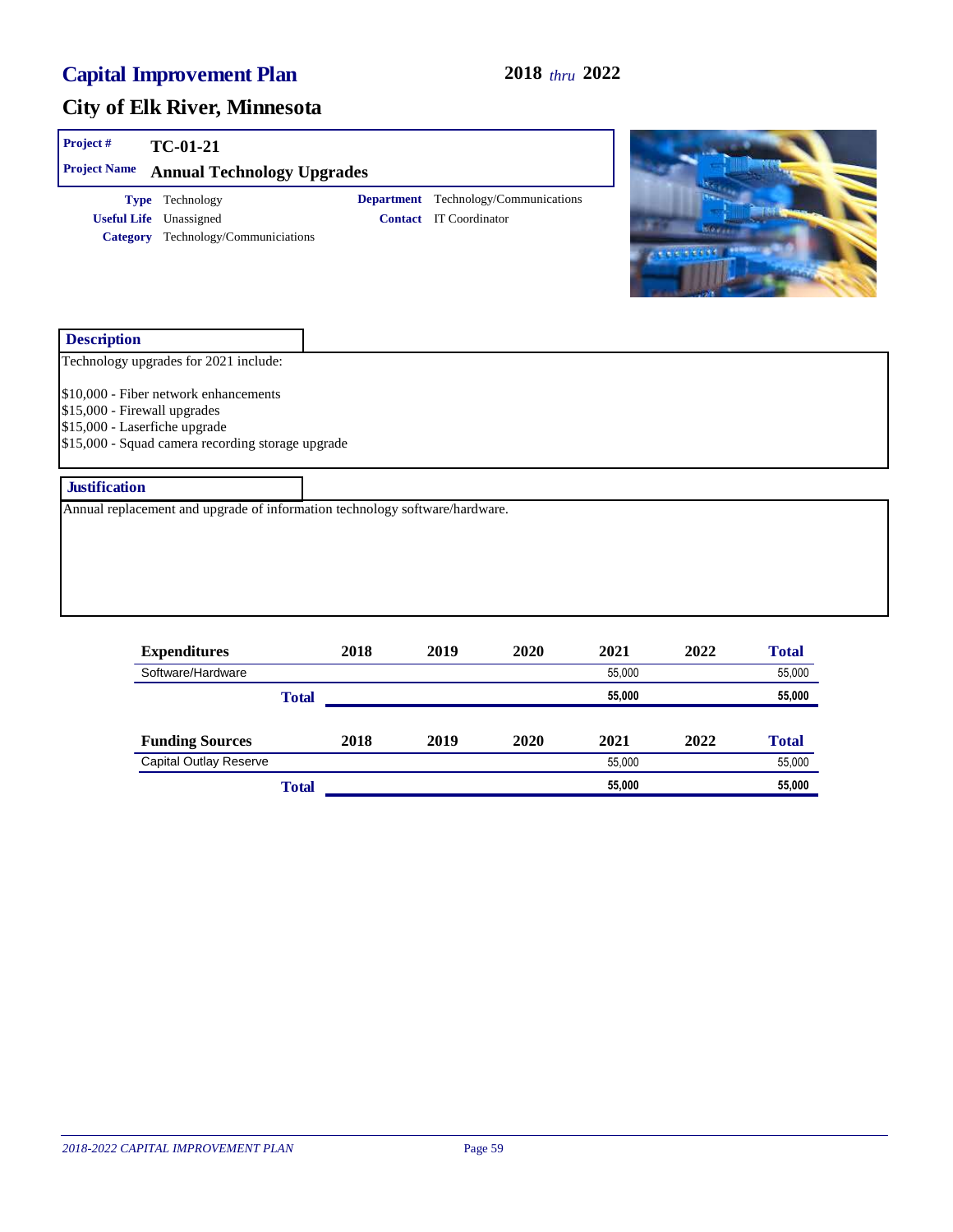| Project#                  | TC-01-22                                                                                                                                                   |      |                                                                       |      |      |         |              |
|---------------------------|------------------------------------------------------------------------------------------------------------------------------------------------------------|------|-----------------------------------------------------------------------|------|------|---------|--------------|
| <b>Project Name</b>       | <b>Annual Technology Upgrades</b>                                                                                                                          |      |                                                                       |      |      |         |              |
|                           | Type Technology<br><b>Useful Life</b> Unassigned<br>Category Technology/Communiciations                                                                    |      | Department Technology/Communications<br><b>Contact</b> IT Coordinator |      |      |         |              |
| <b>Description</b>        |                                                                                                                                                            |      |                                                                       |      |      |         |              |
|                           | Technology upgrades for 2022 include:                                                                                                                      |      |                                                                       |      |      |         |              |
| \$20,000 - Virus software | \$20,000 - Security camera upgrades<br>\$30,000 - Enterprise backup system<br>\$10,000 - Fiber network enhancements<br>\$25,000 - Microsoft server upgrade |      |                                                                       |      |      |         |              |
| <b>Justification</b>      |                                                                                                                                                            |      |                                                                       |      |      |         |              |
|                           | Annual replacement and upgrade of information technology software/hardware.                                                                                |      |                                                                       |      |      |         |              |
|                           | <b>Expenditures</b>                                                                                                                                        | 2018 | 2019                                                                  | 2020 | 2021 | 2022    | <b>Total</b> |
|                           | Software/Hardware                                                                                                                                          |      |                                                                       |      |      | 105,000 | 105,000      |
|                           | <b>Total</b>                                                                                                                                               |      |                                                                       |      |      | 105,000 | 105,000      |
|                           |                                                                                                                                                            |      |                                                                       |      |      |         |              |

| <b>Funding Sources</b> | 2018  | 2019 | 2020 | 2021 | 2022    | Total   |
|------------------------|-------|------|------|------|---------|---------|
| Capital Outlay Reserve |       |      |      |      | 105.000 | 105.000 |
|                        | Total |      |      |      | 105.000 | 105,000 |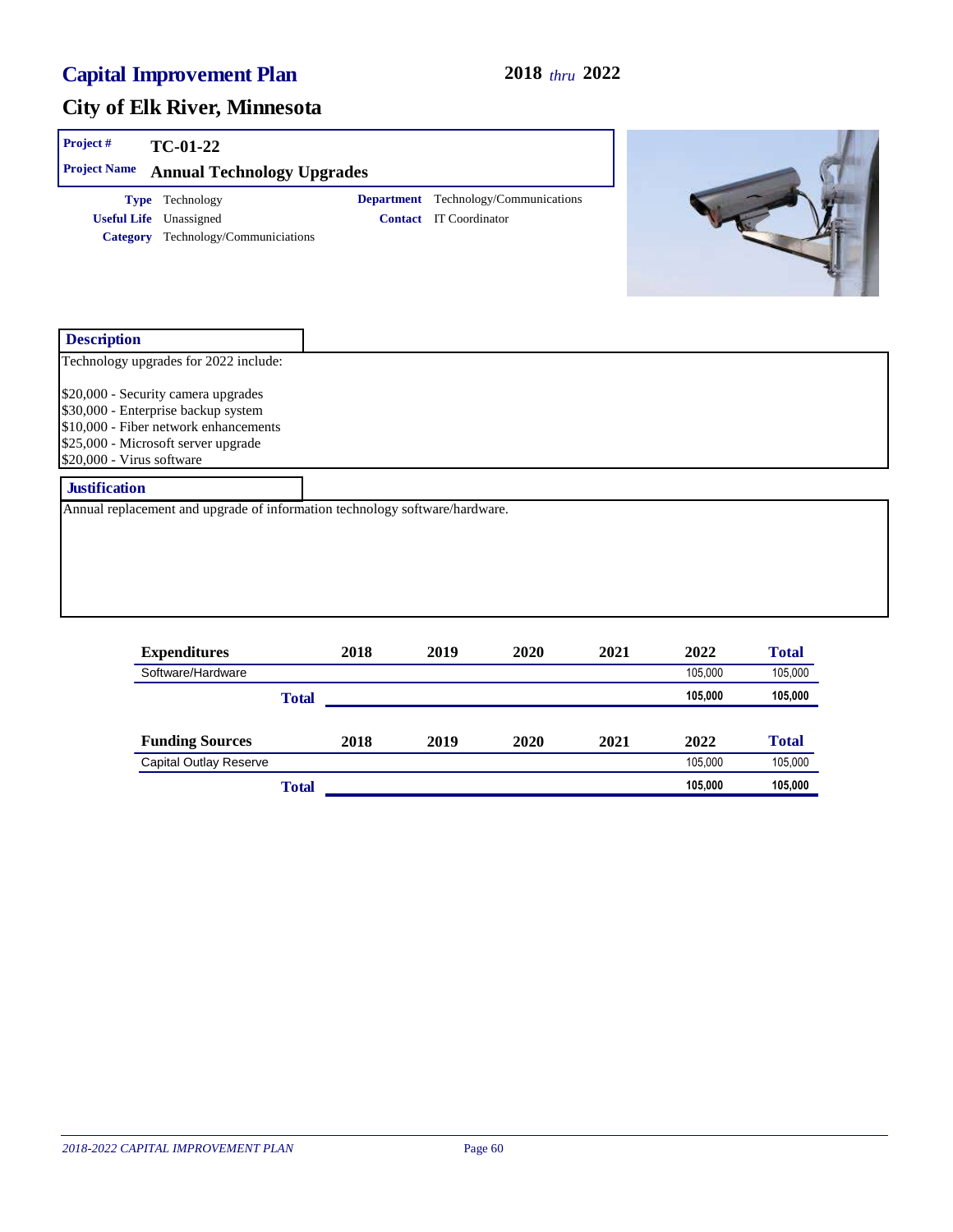| <b>Project</b> #           | <b>TC-03</b>                                    |  |                                             |  |  |  |  |  |
|----------------------------|-------------------------------------------------|--|---------------------------------------------|--|--|--|--|--|
|                            | <b>Project Name</b> Permit/Plan Review Software |  |                                             |  |  |  |  |  |
|                            | <b>Type</b> Technology                          |  | <b>Department</b> Technology/Communications |  |  |  |  |  |
| <b>Useful Life</b> 7 years |                                                 |  | <b>Contact</b> Fire Chief                   |  |  |  |  |  |
|                            | Category Technology/Communiciations             |  |                                             |  |  |  |  |  |

| <b>Description</b>                     |                                                                                                                                                 |
|----------------------------------------|-------------------------------------------------------------------------------------------------------------------------------------------------|
| Permit/Inspection/Plan Review Software |                                                                                                                                                 |
|                                        |                                                                                                                                                 |
|                                        |                                                                                                                                                 |
|                                        |                                                                                                                                                 |
|                                        |                                                                                                                                                 |
|                                        |                                                                                                                                                 |
|                                        |                                                                                                                                                 |
| <b>Justification</b>                   |                                                                                                                                                 |
|                                        | Transition to electronic plan review system with ultimate goal of eliminating paper plan submissions processes to improve efficiency and public |
| access.                                |                                                                                                                                                 |
|                                        |                                                                                                                                                 |
|                                        |                                                                                                                                                 |
|                                        |                                                                                                                                                 |
|                                        |                                                                                                                                                 |
|                                        |                                                                                                                                                 |
|                                        |                                                                                                                                                 |

| <b>Expenditures</b>           |              | 2018 | 2019   | 2020 | 2021 | 2022 | <b>Total</b> |
|-------------------------------|--------------|------|--------|------|------|------|--------------|
| Software/Hardware             |              |      | 75.000 |      |      |      | 75,000       |
|                               | <b>Total</b> |      | 75,000 |      |      |      | 75,000       |
| <b>Funding Sources</b>        |              | 2018 | 2019   | 2020 | 2021 | 2022 | <b>Total</b> |
| <b>Capital Outlay Reserve</b> |              |      | 75.000 |      |      |      | 75,000       |
|                               | <b>Total</b> |      | 75,000 |      |      |      | 75,000       |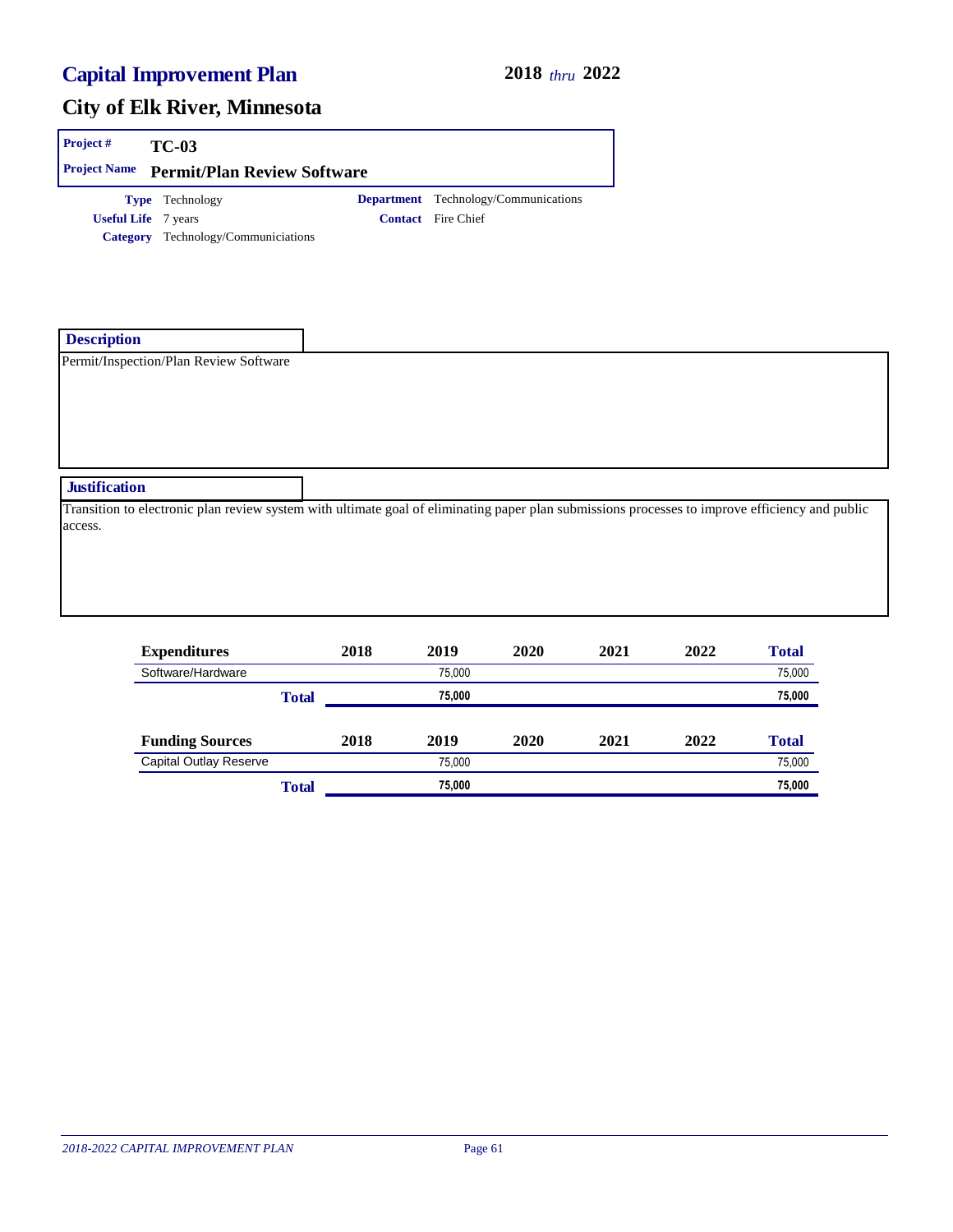| Project#             | <b>WW-06</b>                                                                                                                        |                   |                           |              |      |              |
|----------------------|-------------------------------------------------------------------------------------------------------------------------------------|-------------------|---------------------------|--------------|------|--------------|
| <b>Project Name</b>  | <b>Vehicle Replacement</b>                                                                                                          |                   |                           |              |      |              |
|                      | Type Vehicle                                                                                                                        | <b>Department</b> | Sewer Department          |              |      |              |
|                      | <b>Useful Life</b> 10 years                                                                                                         | <b>Contact</b>    | Chief Wastewater Operator |              |      | $\bullet$    |
|                      | Category Vehicles                                                                                                                   |                   |                           |              |      |              |
| <b>Description</b>   |                                                                                                                                     |                   |                           |              |      |              |
|                      | Replacement of WWTP vehicles based on age, mileage and general condition:<br>2018 - Replace 2001 Ford F350 with a Ford F550 w/hoist |                   |                           |              |      |              |
| <b>Justification</b> |                                                                                                                                     |                   |                           |              |      |              |
|                      | Annual replacement of vehicles after approximately 10 years and is adjusted based on maintenance costs and condition of vehicles.   |                   |                           |              |      |              |
|                      | <b>Expenditures</b>                                                                                                                 | 2018              | 2019                      | 2020<br>2021 | 2022 | <b>Total</b> |

| <b>Expenditures</b>    |              | 2018    | 2019 | 2020 | 2021 | 2022 | 1 otal       |
|------------------------|--------------|---------|------|------|------|------|--------------|
| Vehicles               |              | 113.000 |      |      |      |      | 113,000      |
|                        | <b>Total</b> | 113.000 |      |      |      |      | 113,000      |
| <b>Funding Sources</b> |              | 2018    | 2019 | 2020 | 2021 | 2022 | <b>Total</b> |
| Sewer Fund             |              | 113.000 |      |      |      |      | 113,000      |
|                        | <b>Total</b> | 113.000 |      |      |      |      | 113,000      |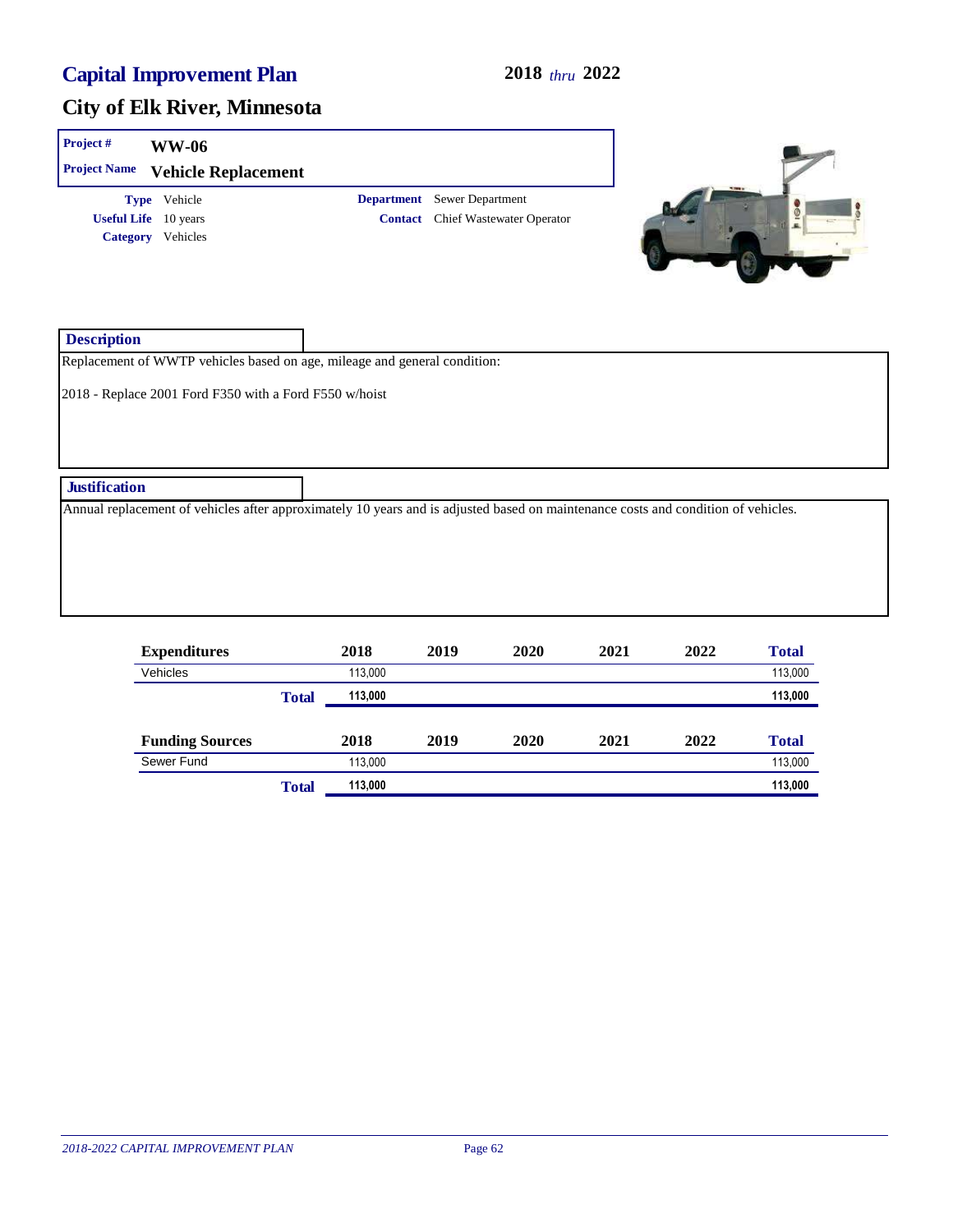| Project#<br><b>Project Name</b> | <b>WW-08</b><br><b>Other Improvements</b>                                          |      |                                                                                |      |      |       |
|---------------------------------|------------------------------------------------------------------------------------|------|--------------------------------------------------------------------------------|------|------|-------|
|                                 | Type Improvement<br><b>Useful Life</b> 20 years<br>Category Landscaping/Boulevards |      | <b>Department</b> Sewer Department<br><b>Contact</b> Chief Wastewater Operator |      |      |       |
| <b>Description</b>              |                                                                                    |      |                                                                                |      |      |       |
| Plant irrigation system         |                                                                                    |      |                                                                                |      |      |       |
| <b>Justification</b>            |                                                                                    |      |                                                                                |      |      |       |
|                                 | Maintain landscaping and beautification of the WWTP expansion                      |      |                                                                                |      |      |       |
|                                 | <b>Fynonditures</b>                                                                | 2018 | 2010<br>2020                                                                   | 2021 | 2022 | Total |

| <b>Expenditures</b>    |              | 2018   | 2019 | 2020 | 2021 | 2022 | <b>Total</b> |
|------------------------|--------------|--------|------|------|------|------|--------------|
| Grounds                |              | 20.000 |      |      |      |      | 20,000       |
|                        | <b>Total</b> | 20,000 |      |      |      |      | 20,000       |
|                        |              |        |      |      |      |      |              |
| <b>Funding Sources</b> |              | 2018   | 2019 | 2020 | 2021 | 2022 | <b>Total</b> |
| Sewer Fund             |              | 20.000 |      |      |      |      | 20,000       |
|                        | <b>Total</b> | 20,000 |      |      |      |      | 20,000       |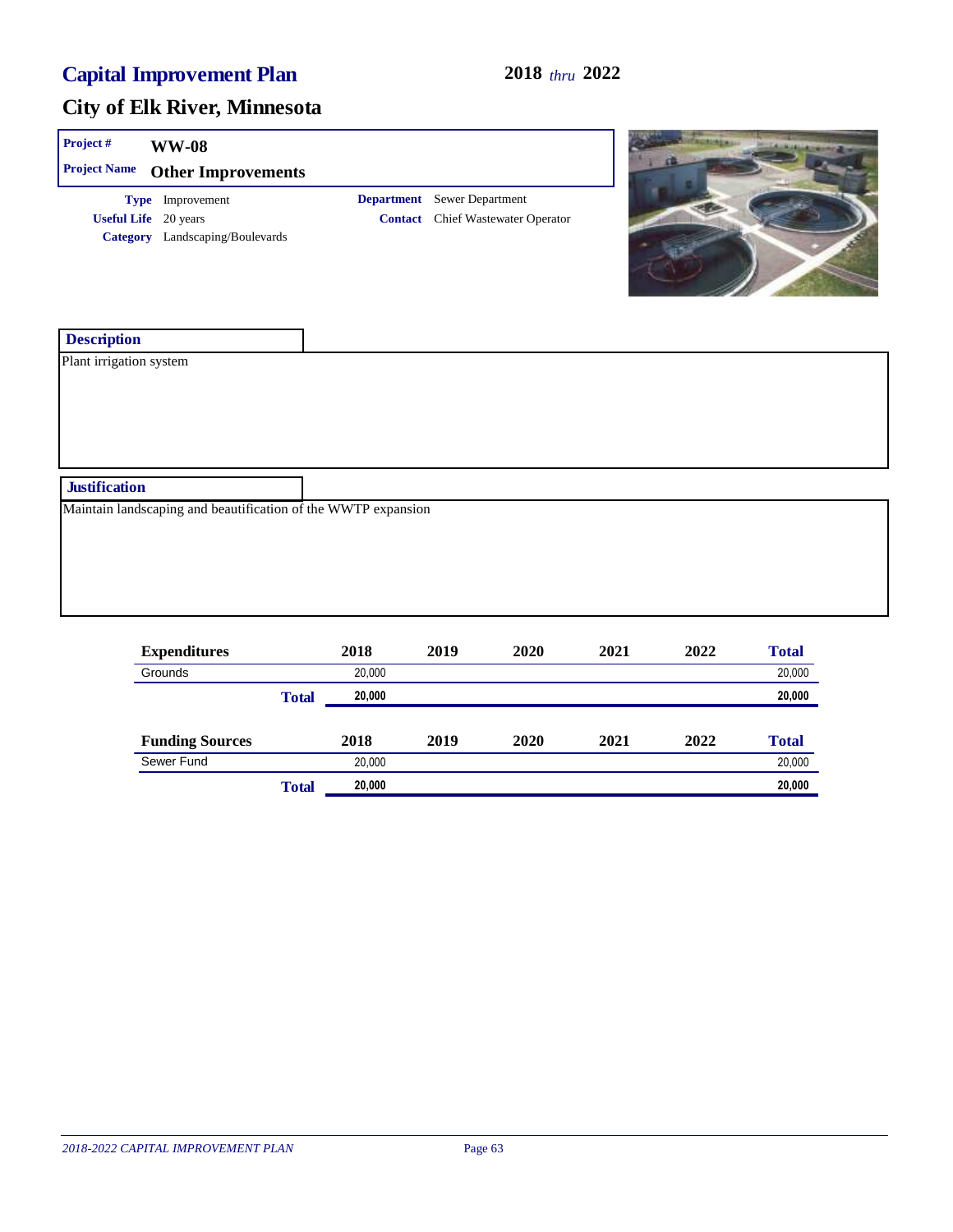| Project#                                             | <b>WW-12</b>                                                        |      |                                                                                |      |      |       |
|------------------------------------------------------|---------------------------------------------------------------------|------|--------------------------------------------------------------------------------|------|------|-------|
| <b>Project Name</b>                                  | <b>Sewer Equipment</b>                                              |      |                                                                                |      |      |       |
|                                                      | Type Equipment<br><b>Useful Life</b> 10 years<br>Category Equipment |      | <b>Department</b> Sewer Department<br><b>Contact</b> Chief Wastewater Operator |      |      |       |
| <b>Description</b>                                   |                                                                     |      |                                                                                |      |      |       |
| \$92,000 - Replace bar screen<br>\$14,000 - KSB Pump | \$70,000 - Replace 2005 Kubota tractor                              |      |                                                                                |      |      |       |
| <b>Justification</b>                                 |                                                                     |      |                                                                                |      |      |       |
|                                                      |                                                                     |      |                                                                                |      |      |       |
|                                                      | Expenditures                                                        | 2018 | 2019<br>2020                                                                   | 2021 | 2022 | Total |

| <b>Expenditures</b>    |              | 2018    | 2019 | 2020 | 2021 | 2022 | <b>Total</b> |
|------------------------|--------------|---------|------|------|------|------|--------------|
| Equipment              |              | 176.000 |      |      |      |      | 176,000      |
|                        | <b>Total</b> | 176.000 |      |      |      |      | 176,000      |
|                        |              |         |      |      |      |      |              |
| <b>Funding Sources</b> |              | 2018    | 2019 | 2020 | 2021 | 2022 | <b>Total</b> |
| Sewer Fund             |              | 176.000 |      |      |      |      | 176,000      |
|                        | <b>Total</b> | 176,000 |      |      |      |      | 176,000      |